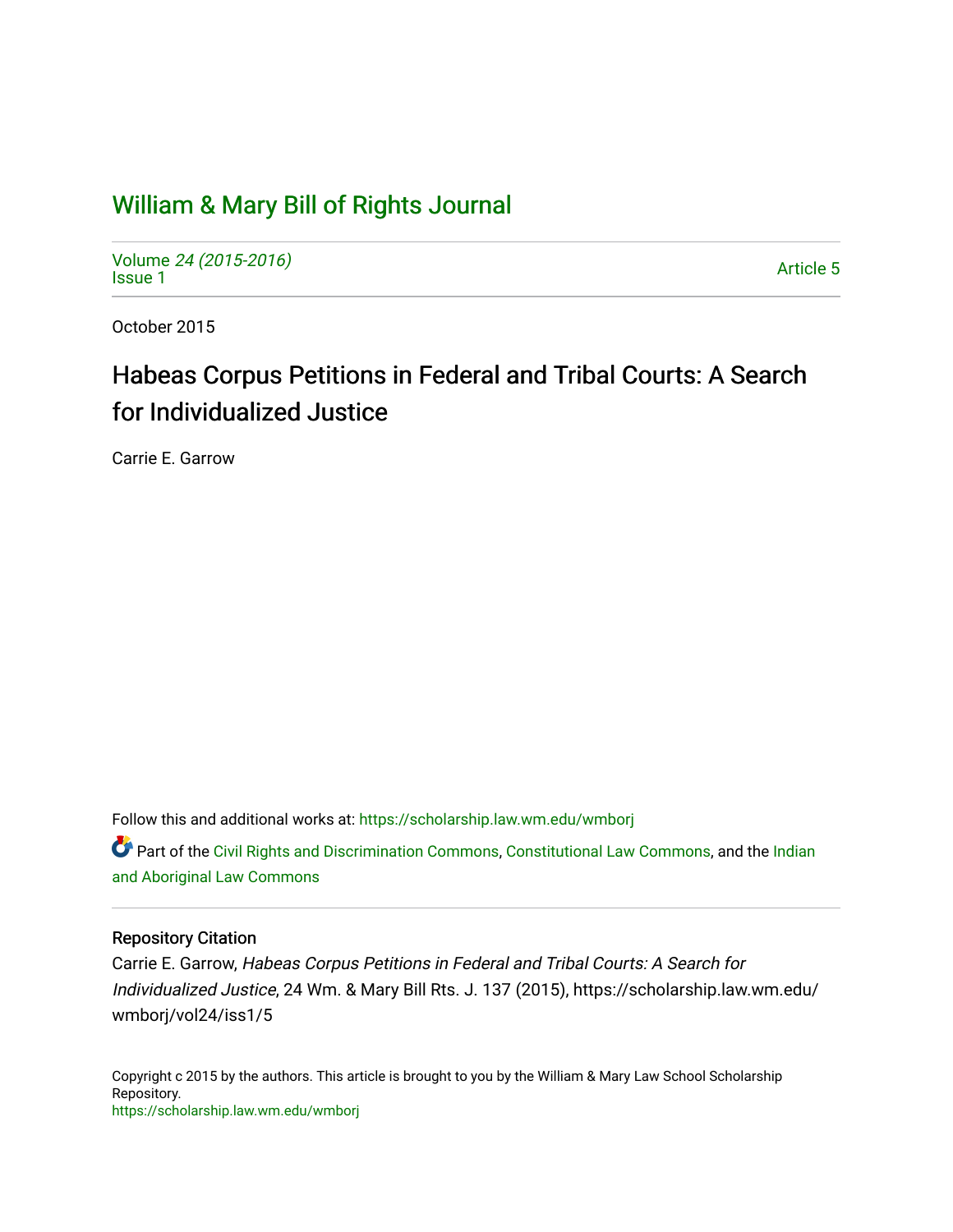## **HABEAS CORPUS PETITIONS IN FEDERAL AND TRIBAL COURTS: A SEARCH FOR INDIVIDUALIZED JUSTICE**

Carrie E. Garrow\*

#### **INTRODUCTION**

Tribal courts are the most effective forum for addressing alleged civil rights violations under the Indian Civil Rights Act (ICRA); thus, the provision in ICRA that grants U.S. federal courts habeas corpus jurisdiction must be amended to allow tribal governments to opt out. This is even more imperative because the 2013 Violence Against Women Act (VAWA) amendments to ICRA provide non-Indians the option to petition for a stay of detention while their habeas petition is pending. This new provision creates an ICRA that values the rights of non-Indians more than those of Indians because Indians are not granted this option.

Although this new provision was created to avert fears that tribal courts are unable to properly address civil rights violations,<sup>1</sup> an unprecedented survey of habeas corpus petitions filed in federal courts under ICRA found that fifty percent of cases are dismissed for failure to exhaust tribal court remedies. This acknowledges the sovereignty of Indian Nations and the view that tribal courts are the most effective forum for addressing any alleged violations. Notably, none of these cases were refiled after exhausting their tribal remedies and, of the remaining cases that proceeded after exhausting their tribal remedies, only four habeas petitions were granted. An additional four writs were granted on jurisdictional grounds due to the defendants' status as non-Indians; however, the low number of writs granted since 1968 demonstrates that tribal governments commit few civil rights violations that result in detention. Although federal courts have exercised their supervisory duty as required by ICRA, it is no longer necessary. Tribal courts effectively remedy any civil rights violations themselves.

The question remains, however, what happens when civil rights violations are alleged in tribal courts? Although every tribal court is different, the case study of

<sup>\*</sup> Professor Carrie E. Garrow is a Visiting Assistant Professor at Syracuse University College of Law and the Chief Appellate Judge at the St. Regis Mohawk Tribal Court. Professor Garrow received her B.A. from Dartmouth College in 1991, her J.D. from Stanford Law School in 1994, and her M.P.P. from the Harvard University Kennedy School of Government in 2000. Many thanks to Jerry Gardner for pointing out the need for habeas corpus research and to Matthew Fletcher for his comments and directing me to individualized justice. A special thank you to my research assistants, Philip Bristol and Michelle Hollebeke, for their tireless research.

<sup>1</sup> *See, e.g.*, Jodi Gillette & Charlie Galbraith, *President Signs 2013 VAWA—Empowering Tribes to Protect Native Women*, THE WHITE HOUSE BLOG (Mar. 7, 2013, 7:07 PM), https:// www.whitehouse.gov/blog/2013/03/07/president-signs-2013-VAWA-empowering-tribes -protect-native-women [http://perma.cc/5U28-VBCE].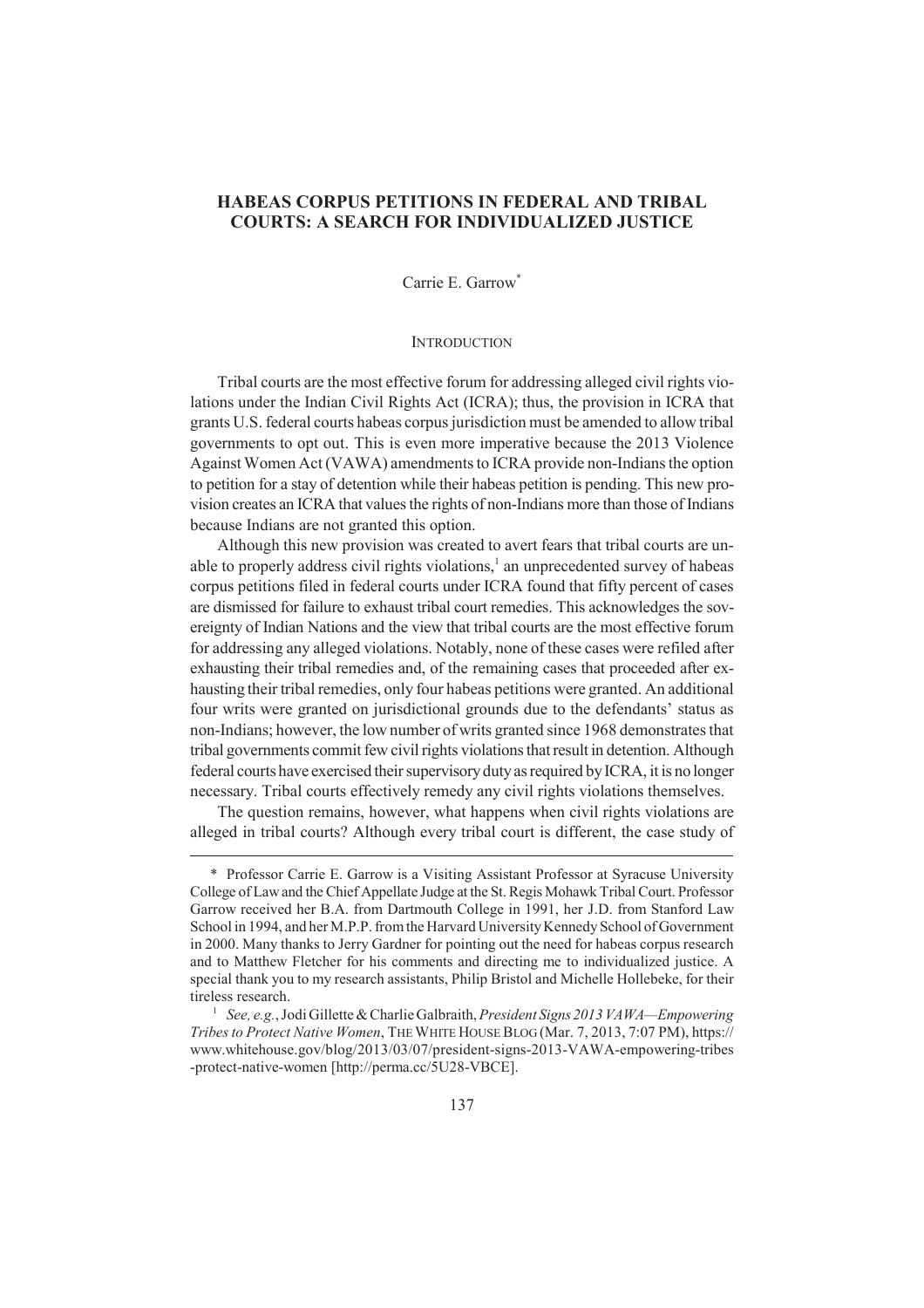Navajo Nation Supreme Court habeas corpus cases demonstrates that tribal courts, when using tribal law based upon their culture, not only remedy civil rights violations but provide individualized justice by remedying such violations. Tribal courts, therefore, act as a check on the power of both the executive branch and the lower courts, reforming the justice system to avoid future civil rights violations. As illustrated by Dean Haungooah's case,<sup>2</sup> tribal courts also work to restore a defendant to his or her community.

In 2012, a Navajo Nation District Court sentenced Mr. Haungooah to 365 days in jail and a \$500 fine.<sup>3</sup> The jail sentence was later suspended, and he was placed on probation for a year.<sup>4</sup> After three months of probation, a petition was filed that alleged Haungooah violated probation by failing to be a law-abiding citizen, leaving the jurisdiction of the Navajo Nation without approval, and possessing or using intoxicating liquors or controlled substances without medical treatment.<sup>5</sup> The petition also stated that Haungooah failed to check in on July 9, 2012, but acknowledged that he called on July 10, 2012, to inform his probation officer that he had left his residence in Kayenta.<sup>6</sup> "A copy of the revocation petition was provided to Probation and Parole Services (PPS) to be mailed to [Haungooah] 'when he disclose[d] his current address," but the court never issued a summons to appear before it issued a bench warrant.<sup>7</sup> Haungooah was then arrested on November 27, 2012, pursuant to the bench warrant.<sup>8</sup> While he was detained, he was "served with a notice of hearing and criminal summons ordering him to appear the very next day."<sup>9</sup> The court also issued an order of temporary commitment without stating why Haungooah's detention was necessary.<sup>10</sup>

At the hearing, the court informed Haungooah that his public defender had withdrawn legal representation and that "any legal representation in th[e] proceeding would be at his own cost."<sup>11</sup> Initially, the judge "asked [him] how he wished to proceed, to which [he] did not respond."<sup>12</sup> The judge then asked Haungooah if he wanted to proceed without an attorney, and Haungooah answered, "Yes."<sup>13</sup> Haungooah informed the court that he was a non-member Indian whose family had moved out of Kayenta, leaving him homeless.<sup>14</sup> He explained that he had been "homeless for more than two

<sup>11</sup> *Id.*

<sup>12</sup> *Id.* at \*3.

<sup>13</sup> *Id.*

<sup>14</sup> *Id.*

<sup>2</sup> Haungooah v. Greyeyes, No. SC-CV-06-13, 2013 Navajo Sup. LEXIS 2 (Navajo June 4, 2013).

 $3$  *Id.* at \*1–2. 4 *Id.* at \*1.

 $^{5}$  *Id.* at \*1–2.

<sup>6</sup> *Id.* at \*2.

<sup>7</sup> *Id.*

<sup>8</sup> *Id.*

<sup>9</sup> *Id.*

<sup>10</sup> *Id.*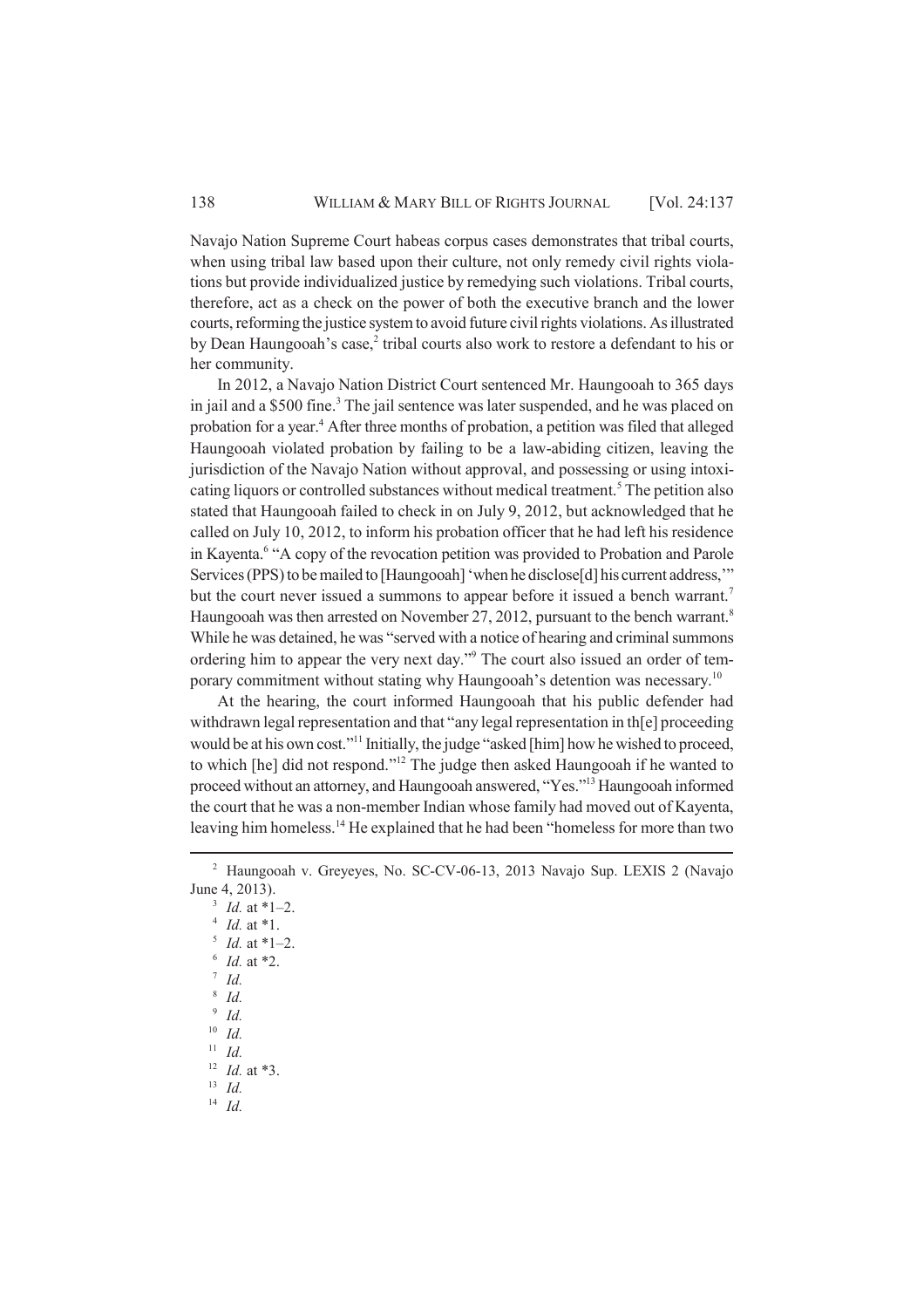weeks in Kayenta because PPS had told him he could not leave the area."<sup>15</sup> He stated that when he did leave, it was difficult to find shelter but that he had told his probation office why he left.<sup>16</sup> Haungooah also stated that he had remained in contact with his probation officer by phone after he left Kayenta.<sup>17</sup>

The hearing proceeded with the judge simply "read[ing] the petition out loud and, after each paragraph, . . . instruct[ing] [Haungooah] to answer 'true or false,' or that he 'understood.'"<sup>18</sup> Haungooah stated "true" or "understood" each time.<sup>19</sup> The court found that Haungooah admitted to the allegations; thus, it reinstated the original jail sentence of 365 days.<sup>20</sup> After the imposition of the sentence, Haungooah filed several motions with the court requesting credit for time served which were denied.<sup>21</sup> He then filed a writ for habeas corpus with the Navajo Nation Supreme Court.<sup>22</sup> In an exercise of individualized justice, the Court granted Haungooah's writ for violations of his due process rights, $23$  and then emphasized to the trial court and PPS that "Diné justice 'throws no one away.'"<sup>24</sup>

In 2013, I conducted a survey of habeas corpus petitions filed in federal court. The survey occurred after the Violence Against Women Reauthorization Act (VAWA) was enacted, amending ICRA to recognize special criminal jurisdiction of tribal governments over non-Indian defendants who committed domestic violence crimes.<sup>25</sup> The amendments included a pilot project that enabled the Department of Justice to select tribal governments to begin exercising the special criminal jurisdiction prior to 2015.<sup>26</sup> If an Indian Nation wanted to participate in the pilot project, it needed to submit a lengthy application that described its justice system to the Department of Justice.<sup>27</sup> One of the questions was whether a habeas corpus petition had ever been

- <sup>15</sup> *Id.*
- <sup>16</sup> *Id.*

<sup>24</sup> *Id.* at \*7 & n.3 (quoting *Accountability & Returning the Offender to the Community: Core Responsibilities of Indian Justice*, Memorandum from the Inter-Tribal Workgroup as Submitted by the Navajo Nation, the Hopi Tribe, and the Fort McDowell Yavapai Nation, and Approved by the Intergovernmental Relations Comm. of the Navajo Council, Res. No. IGRMY-109-08, to the Senate Comm. on Indian Affairs on the proposed Indian Country Crime Bill (Apr. 21, 2008), http://www.navajocourts.org/intertribalworkgroup/WorkgrpMemo1.pdf [http://perma.cc/ZU9Q-GVAP]).

 $^{25}$  *See* Violence Against Women Reauthorization Act of 2013 § 204(b)(1), 25 U.S.C.A. § 1304(b)(1) (West, Westlaw through P.L. 114-25 (excluding P.L. 114-18)).

<sup>26</sup> Violence Against Women Reauthorization Act of 2013, Pub. L. No. 113-4, § 908(b)(2) (A)–(B), 127 Stat. 125 (West 2013).

<sup>27</sup> *See, e.g.*, OFFICE OF THE RESERVATION ATTORNEY TULALIP TRIBES FINAL APPLICATION QUESTIONNAIRE FOR THE VAWAPILOT PROJECT ON TRIBAL CRIMINAL JURISDICTION (2013),

<sup>17</sup> *Id.*

 $\frac{18}{19}$  *Id.* 

 $\frac{19}{20}$  *Id.* <sup>20</sup> *Id.*

<sup>21</sup> *Id.* at \*3–4.

<sup>22</sup> *Id.* at \*4.

<sup>23</sup> *Id.*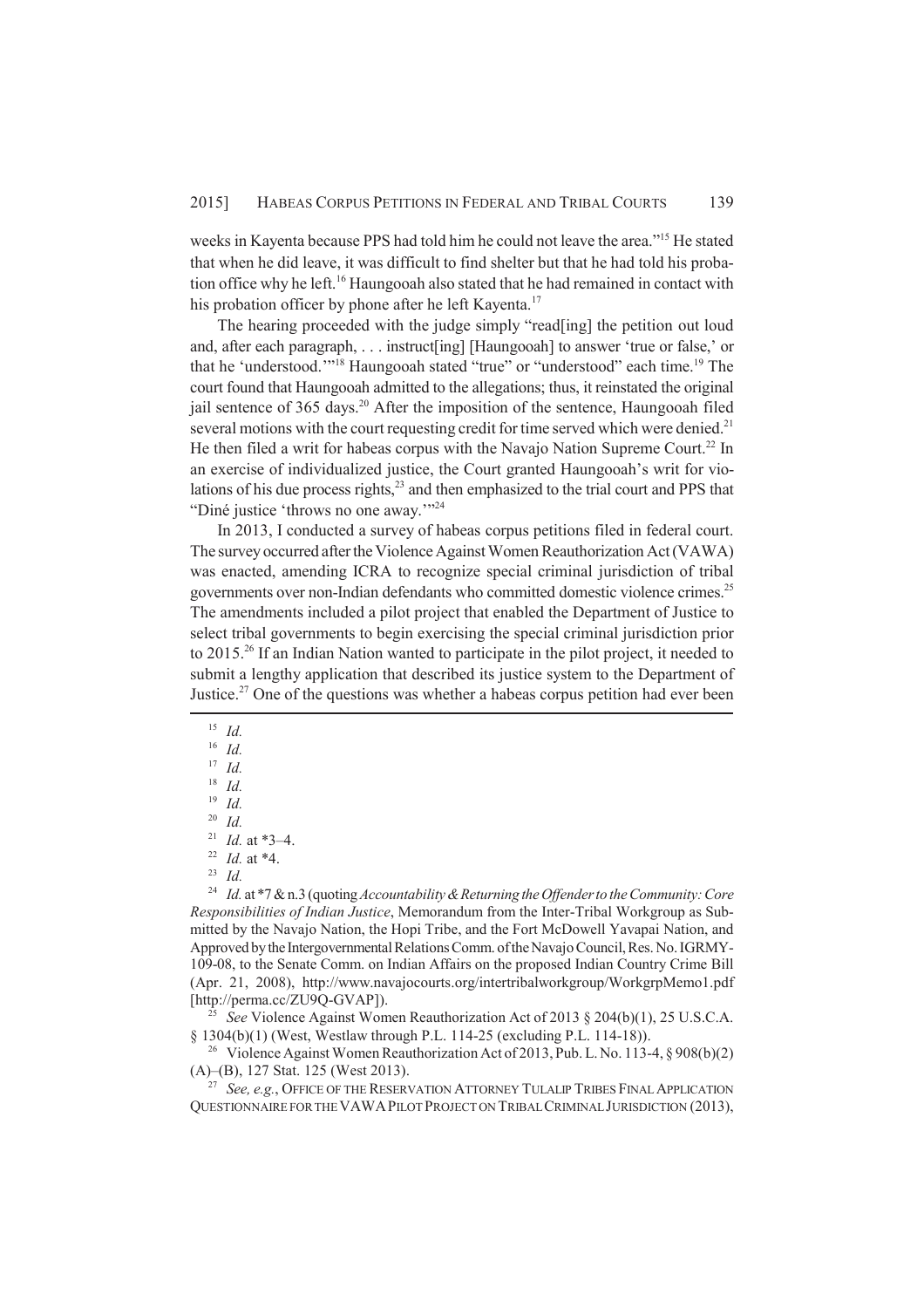filed in federal court by an individual detained by its tribal justice system.<sup>28</sup> My colleague, Jerry Gardner, who participated in the Department of Justice's consultations regarding the implementation of the VAWA amendments, pointed out the lack of research on how federal courts treat habeas petitions filed under ICRA, and he suggested that I conduct this research. The results revealed that federal courts respect tribal sovereignty. Although this confirmed that tribal courts are the appropriate forum to remedy any civil rights violations, the next step needs to be taken. The U.S. government needs to allow Indian Nations to opt out of federal habeas corpus review granted by ICRA. This is not because tribal police, tribal prosecutors, and tribal courts do not make mistakes, rather tribal courts, when using their own written and oral tribal law, $^{29}$  provide effective civil rights remedies. In doing so, they are better able to provide individualized justice, treating each individual petitioner as unique. Through the use of tribal law, the reviewing tribal court can reform the system when needed to better reflect tribal values and protect civil rights. Federal courts, however, cannot provide individualized justice because they do not understand the individual's rights as determined by tribal law and culture.

This Article is divided into the following sections. Part I provides a brief overview of the federal government's restrictions on tribal courts and the Indian Civil Rights Act (ICRA). Part II analyzes the purpose of habeas corpus. Part III presents my unprecedented survey which examined the federal court habeas corpus petitions filed under ICRA by individuals detained by tribal governments. Part IV proceeds with a case study of habeas corpus petitions filed with the Navajo Nation Supreme Court. The case study illustrates that the Navajo Nation Supreme Court not only rectifies any civil rights violations using Navajo Common Law to interpret Navajo civil rights and provide individualized justice, but also uses habeas petitions as a judicial tool to both check the power of the executive branch and lower courts and improve the system based on tribal culture that will result in fewer civil rights violations. Wielding habeas corpus as a judicial tool, in addition to respecting it as a privilege of the petitioners, the court provides individualized justice, which for the Navajo Nation is Diné justice.<sup>30</sup> Finally, I conclude that more federal review is not the answer to ensure the protection of civil rights in tribal courts. The federal government

http://www.justice.gov/sites/default/files/tribal/legacy/2014/02/06/appl-questionnaire-tulalip .pdf [http://perma.cc/6MKU-BENU].

<sup>28</sup> *See id.* at no. 9.

<sup>&</sup>lt;sup>29</sup> Terms such as "tribal police," "tribal prosecutors," "tribal courts," and "tribal law" refer to the terms as used in the written and oral tribal law that is based upon the Nation's cultural values. Many Indian Nations have been saddled with laws based on western legal values due to the colonial policies of the federal government, which interfered with the tribal governments' ability to function effectively. A part of the nation-building process that many Indian Nations have gone through, and are still going through, is to rewrite their laws to restore their own cultural values. *See generally* REBUILDING NATIVE NATIONS: STRATEGIES FOR GOVERNANCE AND DEVELOPMENT (Miriam Jorgensen ed., 2007); MELISSA L.TATUM ET AL., STRUCTURING SOVEREIGNTY: CONSTITUTIONS OF NATIVE NATIONS (2014).

<sup>30</sup> *See supra* note 24 and accompanying text.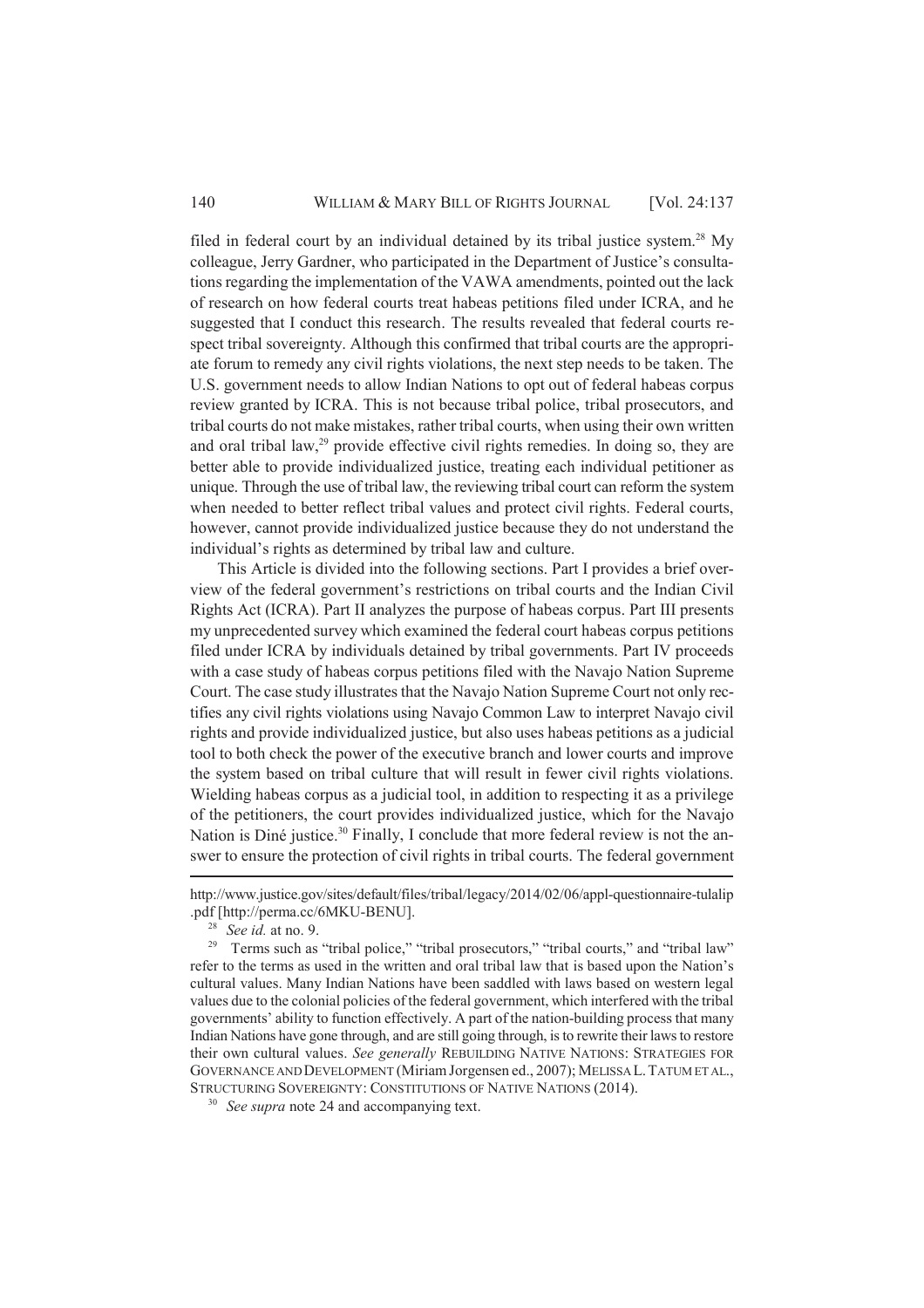needs to amend ICRA to allow Indian Nations to opt out of the habeas corpus provision, allowing more focus to be placed upon strengthening tribal courts to prevent and address civil rights violations through the use of their own tribal laws, better equipping them to provide individualized justice.

## I. THE INDIAN CIVIL RIGHTS ACT AND FEDERAL INDIAN LAW'S LIMITATIONS ON TRIBAL CRIMINAL JURISDICTION

Tribal governments are separate sovereigns outside of and not subject to restrictions contained within the United States Constitution.<sup>31</sup> In 1962, congressional hearings focused on tribal governments' administration of justice.<sup>32</sup> Some members of Congress expressed shock that Indian Nations were outside the reach of the Constitution.33 Tribal members and leaders testified; some argued that tribal governments violated tribal members' rights, while others testified that if violations existed, they could be remedied at the tribal level.<sup>34</sup> Opponents of federal civil rights legislation also argued that tribal laws often valued community rights over individual rights and that any law enacted by the federal government would not only violate tribal sovereignty, but also clash with tribal laws and culture.<sup>35</sup>

Despite these concerns, Congress enacted the Indian Civil Rights Act (ICRA) in 1968, imposing limitations on tribal governments and creating a statutory basis for civil rights.<sup>36</sup> ICRA contained civil rights similar to those found in the U.S. Constitution, such as the rights to due process and equal protection.<sup>37</sup> Additionally, ICRA limited the sentencing authority of tribal courts to six months and a \$500 fine.<sup>38</sup> Subsequent amendments, however, increased sentencing to one year and a \$15,000 fine, but the 2010 Tribal Law and Order Act (TLOA) increased this limit to three years.<sup>39</sup> In addition to these limitations, ICRA created a federal remedy for

<sup>31</sup> Talton v. Mayes, 163 U.S. 376, 384–85 (1896); Matthew L.M. Fletcher, *The Original Understanding of the Political Status of Indian Tribes*, 82 ST. JOHN'S L. REV. 153, 172–76 (2008). In 1978, the U.S. Supreme Court stated, "As separate sovereigns pre-existing the Constitution, tribes have historically been regarded as unconstrained by those constitutional provisions framed specifically as limitations on federal . . . authority." Santa Clara Pueblo v. Martinez, 436 U.S. 49, 56 (1978); *see* COHEN'S HANDBOOK OF FEDERAL INDIAN LAW § 14.03[1], at 916 (Nell Jessup Newton et al. eds., 2005) ("Indian tribes are not states of the Union within the meaning of the Constitution, and the constitutional limitations on states thus do not apply to tribes.").

<sup>&</sup>lt;sup>32</sup> *See* STEPHEN L. PEVAR, THE RIGHTS OF INDIANS AND TRIBES 242 (4th ed. 2012).

<sup>33</sup> *Id.*

<sup>34</sup> *Id.*

<sup>35</sup> *Id.*

<sup>36</sup> Indian Civil Rights Act, 25 U.S.C. §§ 1301–1304 (2012).

<sup>&</sup>lt;sup>37</sup> *See id.* § 1302(a)(1)–(10) (enumerating many rights similar to those found in the U.S. Constitution).

<sup>38</sup> *Id.* § 1302(a)(7).

<sup>39</sup> *Id.* § 1302(7)(C).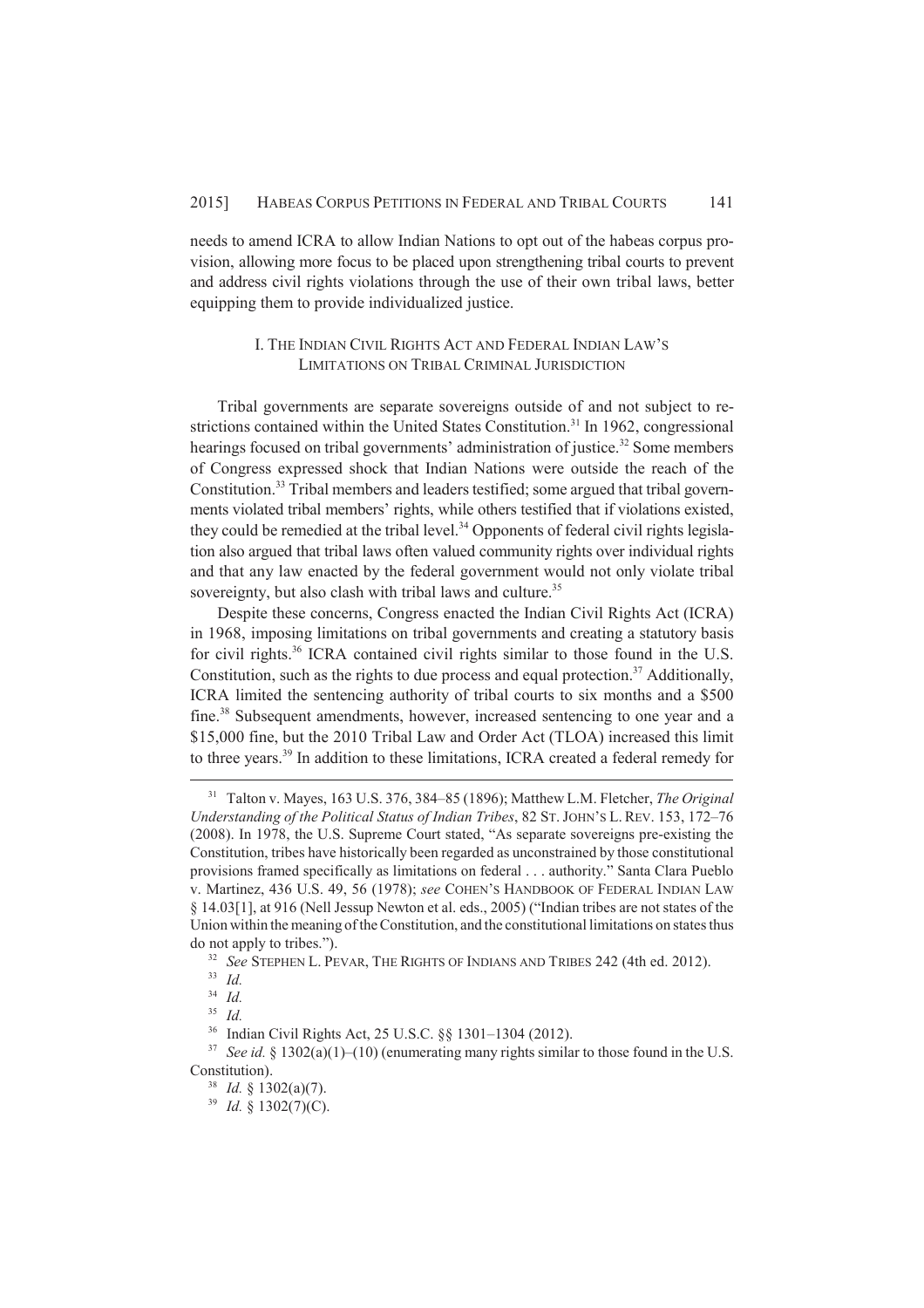civil rights violations that result in illegal detention. In part, ICRA provides that "[t]he privilege of the writ of habeas corpus shall be available to any person, in a court of the United States, to test the legality of his detention by order of an Indian tribe."<sup>40</sup>

In *Santa Clara Pueblo v. Martinez*, <sup>41</sup> the U.S. Supreme Court confirmed habeas corpus as the only federal remedy that ICRA created. <sup>42</sup> In recognizing tribal courts as the appropriate forum for civil rights actions, the Court stated:

> Tribal forums are available to vindicate rights created by the ICRA, and § 1302 has the substantial and intended effect of changing the law which these forums are obliged to apply. Tribal courts have repeatedly been recognized as appropriate forums for the exclusive adjudication of disputes affecting important personal and property interests of both Indians and non-Indians.<sup>43</sup>

The Court acknowledged that tribal dispute resolution forums are positioned better than federal courts to both understand and apply tribal traditions and customs.<sup>44</sup> The Court also noted that "the structure of the statutory scheme and the legislative history of Title I [of ICRA] suggest that Congress's failure to provide remedies other than habeas corpus was a deliberate one."<sup>45</sup> Thus, all other claims alleging civil rights violations under ICRA, except for a habeas corpus petition challenging illegal detention, must be brought in tribal court.

Despite the U.S. government's current stated policy of supporting Indian selfdetermination,<sup>46</sup> numerous limitations on tribal court jurisdiction have been imposed in addition to ICRA.<sup>47</sup> In *Oliphant v. Suquamish Indian Tribe*,<sup>48</sup> the U.S. Supreme Court refused to recognize tribal criminal jurisdiction over non-members. The Court later extended *Oliphant* in *Duro v. Reina*<sup>49</sup> and refused to recognize tribal criminal

<sup>47</sup> *See, e.g.*, Jackie Gardina, *Federal Preemption: A Roadmap for the Application of Tribal* Law in State Courts, 35 AM. INDIAN L. REV. 1, 11-13 (2010–2011) (noting limitations on tribal courts' jurisdiction).

<sup>40</sup> *Id.* § 1303.

 $41$  436 U.S. 49 (1978).

<sup>&</sup>lt;sup>42</sup> *Id.* at 58–59. The Court recognized that tribes possess sovereign immunity, and only the tribes or Congress could waive that immunity. *Id.*

<sup>&</sup>lt;sup>43</sup> *Id.* at 65 (citations omitted).

<sup>44</sup> *Id.* at 71.

<sup>45</sup> *Id.* at 61.

<sup>46</sup> *See* Exec. Order No. 13,175, 65 Fed. Reg. 67,249 (Nov. 6, 2000); Robert A. Williams, Jr., *The Algebra of Federal Indian Law: The Hard Trail of Decolonizing and Americanizing the White Man's Indian Jurisprudence*, 1986 WIS. L. REV. 219, 219–20 (1986) (providing an overview of the origins of Indian jurisprudence in America); Robert B. Porter, *A Proposal to the* Hanodaganyas *to Decolonize Federal Indian Control Law*, 31 U. MICH.J.L. REFORM 899, 899 (1998) (summarizing the evolution of federal Indian policy).

<sup>48</sup> 435 U.S. 191, 195 (1978).

<sup>49</sup> 495 U.S. 676, 679 (1990).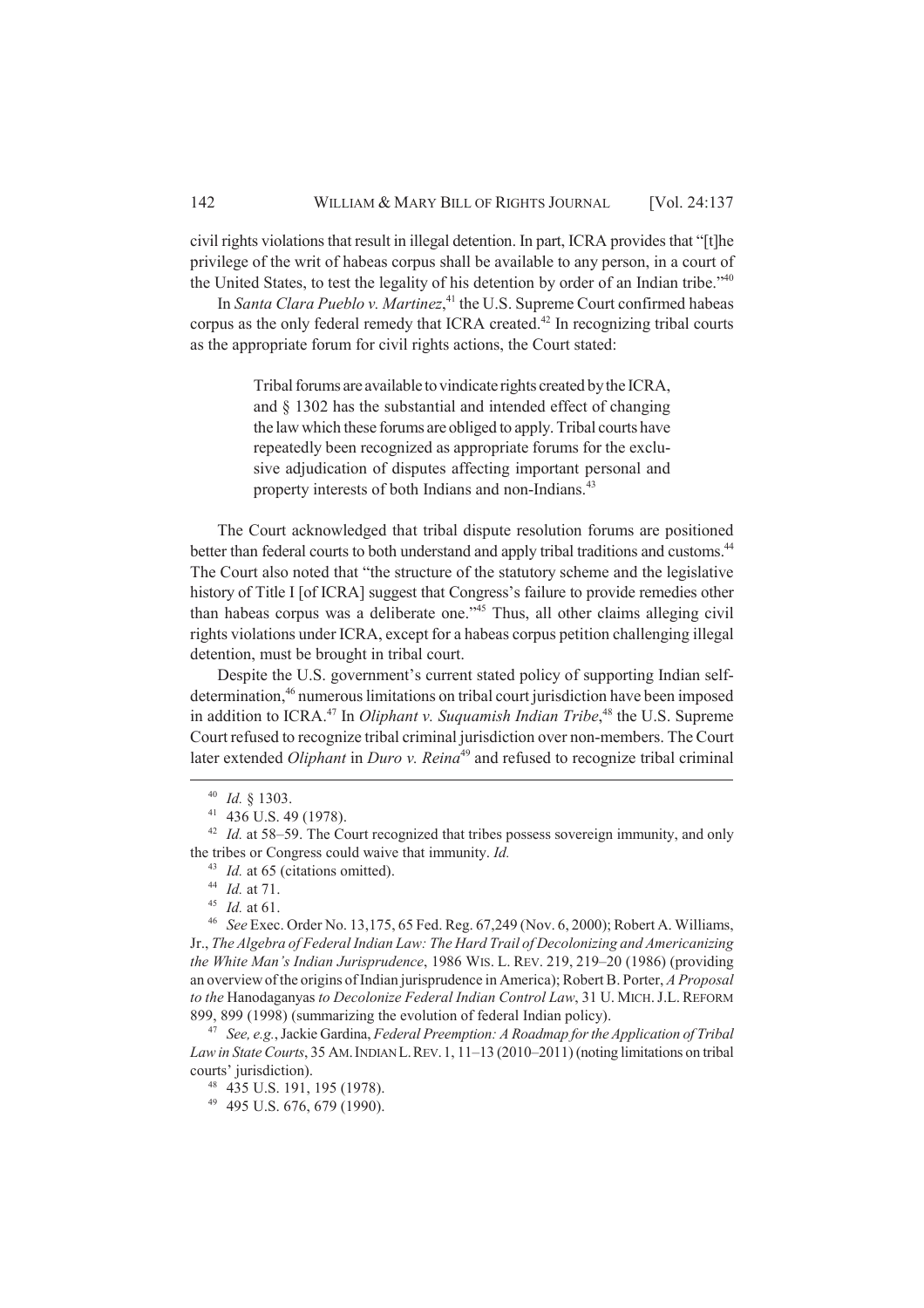jurisdiction over non-member Indians. In 1991, after numerous requests by Indian Nations, Congress adopted a *Duro*-fix by amending ICRA and restoring recognition of tribal criminal jurisdiction over non-member Indians.<sup>50</sup>

Recent events indicate a move toward further recognition of tribal court authority,<sup>51</sup> yet such recognition comes with limitations. Although the Tribal Law and Order Act (TLOA) increased tribal court sentencing authority up to three years, it imposed a nine year cap as total penalty or punishment in a criminal proceeding.<sup>52</sup> This increased sentencing authority also required tribal governments to model their courts' practices after those of American courts. Pursuant to ICRA, tribal governments must "provide to the defendant the right to effective assistance of counsel at least equal to that guaranteed by the United States Constitution."<sup>53</sup> When charged with a crime with a penalty of more than a year, the tribal government, at its expense, must provide an indigent defendant an attorney that is "licensed to practice law by any jurisdiction in the United States that applies appropriate professional licensing standards and effectively ensures the competence and professional responsibility of its licensed attorneys."<sup>54</sup> Prior to charging a defendant, the laws must be publicly available, and a recording must be made of the trial.<sup>55</sup> Finally, the judge presiding over the proceeding must have sufficient legal training and be licensed by any jurisdiction.<sup>56</sup>

In 2013, Congress enacted the Violence Against Women Reauthorization Act (VAWA) , amending ICRA to restore the recognition of Indian Nations's criminal jurisdiction of tribal courts over non-Indian defendants charged with domestic violence.<sup>57</sup> The non-Indian defendant must have a tie to the Nation by residing or working within such Nation's Indian country, or be a spouse, intimate partner or dating partner of a member of such Nation or an Indian who resides within such Nation's Indian country.<sup>58</sup> This recognition of special criminal jurisdiction also comes with limitations.

<sup>50</sup> Indian Civil Rights Act, 25 U.S.C. § 1301(4) (2012).

<sup>51</sup> *See, e.g.*, *id.* § 1302(a)(7)(D).

<sup>52</sup> *Id.*

<sup>53</sup> *Id.* § 1302(c)(1).

<sup>54</sup> *Id.* § 1302(c)(2).

<sup>55</sup> *Id.* § 1302(c)(4)–(5).

<sup>56</sup> *Id.* § 1302(c)(3).

<sup>57</sup> *Id.* § 1304(b). The purpose of VAWA is to combat the high rates of domestic violence and sexual abuse that result from the lack of resources, the lack of tribal criminal jurisdiction over non-member Indians, and a confusing maze of Congressional legislation that has granted federal courts and some state courts concurrent jurisdiction. *See* AMNESTY INT'L, MAZE OF INJUSTICE: THE FAILURE TO PROTECT INDIGENOUS WOMEN FROM SEXUAL VIOLENCE IN THE USA 19 (2007), http://www.amnestyusa.org/pdfs/MazeOfInjustice.pdf [http://perma.cc /CQR9-XC6K]. The bill to reauthorize VAWA initially met strong opposition due to the jurisdictional provisions' granting Indian Nations limited criminal jurisdiction over non-Indians. *See, e.g.*, Rebecca Burns, *VAWA: A Victory for Women—But Which Women?*, IN THESE TIMES (Feb. 28, 2013), http://inthesetimes.com/article/14668/vawa\_a\_victory\_for\_womenbut

which\_women [http://perma.cc/NK2C-ZRBH] (interviewing author Beth Richie).

 $58$  25 U.S.C. § 1304(b)(4)(B).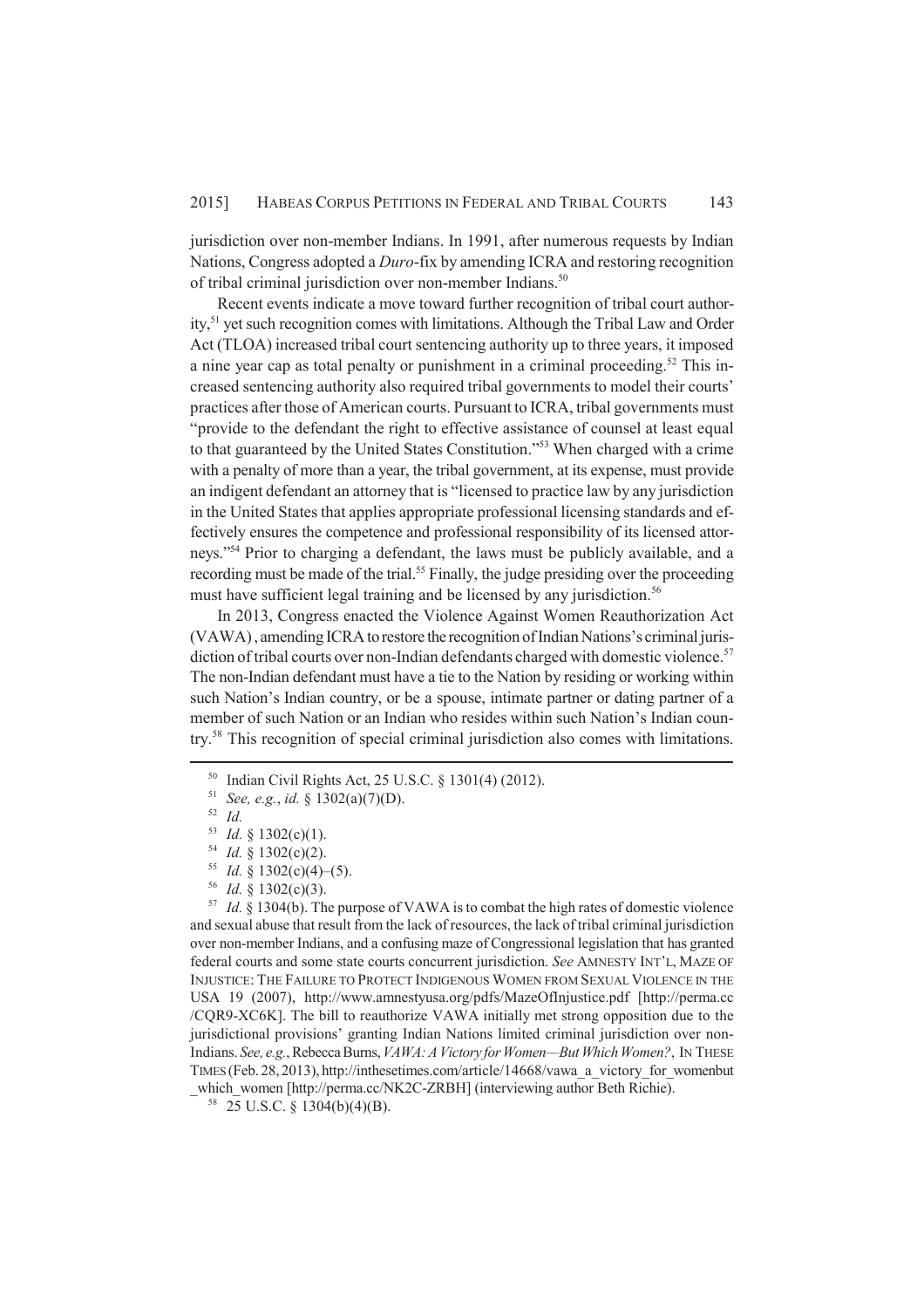Important for this discussion is that when a non-Indian defendant files a habeas corpus writ, he may also request a stay of detention.<sup>59</sup> The federal court may grant a stay of detention if there is a likelihood the petition will be granted and, "after giving [the] alleged victim . . . an opportunity to be heard, [the court] finds by clear and convincing evidence . . . the petitioner is not likely to flee or pose a danger to any person or the community if released."60 Also, all of the TLOA sentencing provisions apply to non-Indian defendants, regardless of whether they are charged with a crime that has a sentence longer than one year. $61$  Additionally, the panel from which a jury is selected must "reflect a fair cross section of the community,"<sup>62</sup> in order to allay fears that a non-Indian defendant would be tried by a jury consisting of all Indians. Finally, the Nation exercising criminal jurisdiction must provide "all other rights whose protection is necessary under the Constitution of the United States in order for Congress to recognize and affirm the inherent power of the participating tribe to exercise special domestic violence criminal jurisdiction over the defendant."<sup>63</sup>

Other limitations on tribal courts may lay in the future. In November 2013, the Indian Law and Order Commission (ILOC), created by TLOA, issued its recommendations on improving law and order in Indian country.<sup>64</sup> One of the many recommendations made was to allow Indian Nations to opt out of "Federal Indian country criminal jurisdiction and/or congressionally authorized State jurisdiction, except for Federal laws of general application."<sup>65</sup> Upon opting out, the Nation would have "inherent criminal jurisdiction over all persons within . . . the Tribe's lands as defined in the Federal Indian Country Act."<sup>66</sup> Although tribal governments oppressed by the current jurisdictional maze welcomed this recommendation, such recommendation came with limitations. For instance, if a Nation chose to exercise criminal jurisdiction, its "Tribal government must also immediately afford all individuals charged with a crime with civil rights protections equivalent to those guaranteed by the U.S. Constitution."<sup>67</sup> Additionally, the government would be subject to full Federal judicial appellate review by a newly created United States Court of Indian Appeals with the power to hear appeals of

> alleged violations of the 4th, 5th, 6th, and 8th Amendments of the U.S. Constitution by Tribal courts; to interpret Federal law

<sup>67</sup> *Id.* at 23.

<sup>59</sup> *Id.* § 1304(e)(1).

 $^{60}$  *Id.* § 1304(e)(1)–(2).

<sup>61</sup> *Id.* § 1304(d).

 $62$  *Id.* § 1304(d)(3)(A).

<sup>63</sup> *Id.* § 1304(d)(4).

<sup>64</sup> *See generally* INDIAN LAW & ORDER COMM'N, A ROADMAP FOR MAKING NATIVE AMERICA SAFER: REPORT TO THE PRESIDENT & CONGRESS OF THE UNITED STATES (2013), http://www.aisc.ucla.edu/iloc/report/files/A\_Roadmap\_For\_Making\_Native\_America\_Safer -Full.pdf [http://perma.cc/XF94-XMSR].

<sup>65</sup> *Id.* at 23.

<sup>&</sup>lt;sup>66</sup> *Id.* at ix (citations omitted).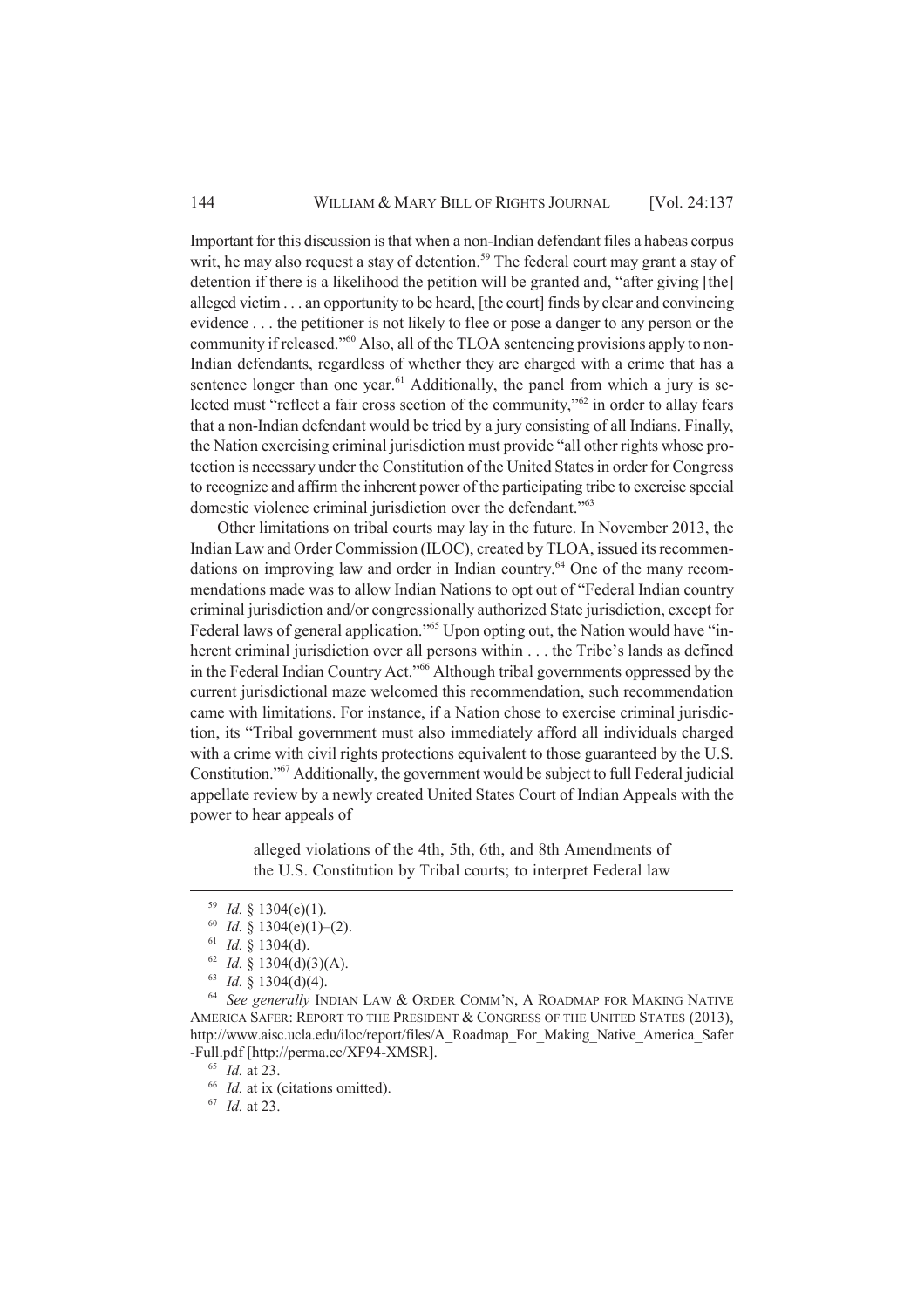related to criminal cases arising in Indian country throughout the United States; to hear and resolve Federal questions involving the jurisdiction of Tribal courts; and to address Federal habeas corpus petitions.<sup>68</sup>

The Commission made this recommendation for a new layer of federal court review despite stating that "[t]here is little or no scholarly research or other evidence showing significant violations of ICRA by Tribal courts that go uncorrected by Tribal appellate courts; in fact, what research exists, although limited, suggests that there is no systematic problem of under-protection."<sup>69</sup> My research demonstrates that the current federal review granted under ICRA and any additional form of federal review suggested by the ILOC is no longer necessary.

## II. HABEAS CORPUS

The U.S. Constitution provides that "[t]he Privilege of the Writ of Habeas Corpus shall not be suspended, unless when in Cases of Rebellion or Invasion the public Safety may require it."<sup>70</sup> ICRA follows suit, incorporating the privilege language: "The privilege of the writ of habeas corpus shall be available to any person, in a court of the United States, to test the legality of his detention by order of an Indian tribe."<sup>71</sup> The U.S. Supreme Court stated that this privilege serves to protect a person's liberty, and the "protection for the habeas privilege was one of the few safeguards of liberty specified in a Constitution that, at the outset, had no Bill of Rights . . . ."<sup>72</sup>

Scholars argue that habeas review is also a form of Article III power belonging to judges.<sup>73</sup> In English common law, habeas corpus

> originated, after all, not as a protection for the individual, but as a procedure for the judiciary to issue a command to the executive in the person of the sheriff. As habeas corpus evolved into a process to examine the basis of a person's detention, the real target of the writ was not the detainee, but the government officer called on to justify the basis of his or her authority to detain.<sup>74</sup>

<sup>68</sup> *Id.* at 23–24.

<sup>&</sup>lt;sup>69</sup> *Id.* at 19 (citing THE INDIAN CIVIL RIGHTS ACT AT FORTY (Kristen A. Carpenter et al. eds., 2012)).

<sup>70</sup> U.S. CONST. art. I, § 9, cl. 2.

<sup>71</sup> Indian Civil Rights Act, 25 U.S.C. § 1303 (2012).

<sup>72</sup> Boumediene v. Bush, 553 U.S. 723, 725 (2008).

<sup>73</sup> *See* Lee Kovarsky, *A Constitutional Theory of Habeas Power*, 99 VA. L. REV. 753, 774–75 (2013); Steven Semeraro, *Two Theories of Habeas Corpus*, 71 BROOK.L.REV. 1233, 1249 (2006).

<sup>74</sup> *See* Brian R. Farrell, *Habeas Corpus in Times of Emergency: A Historical and Comparative View*, 1 PACE INT'L L. REV. ONLINE COMPANION 74, 92 (2010), http://digitalcommons .pace.edu/cgi/viewcontent.cgi?article=1011&context=pilronline [http://perma.cc/YK5U-XVQZ].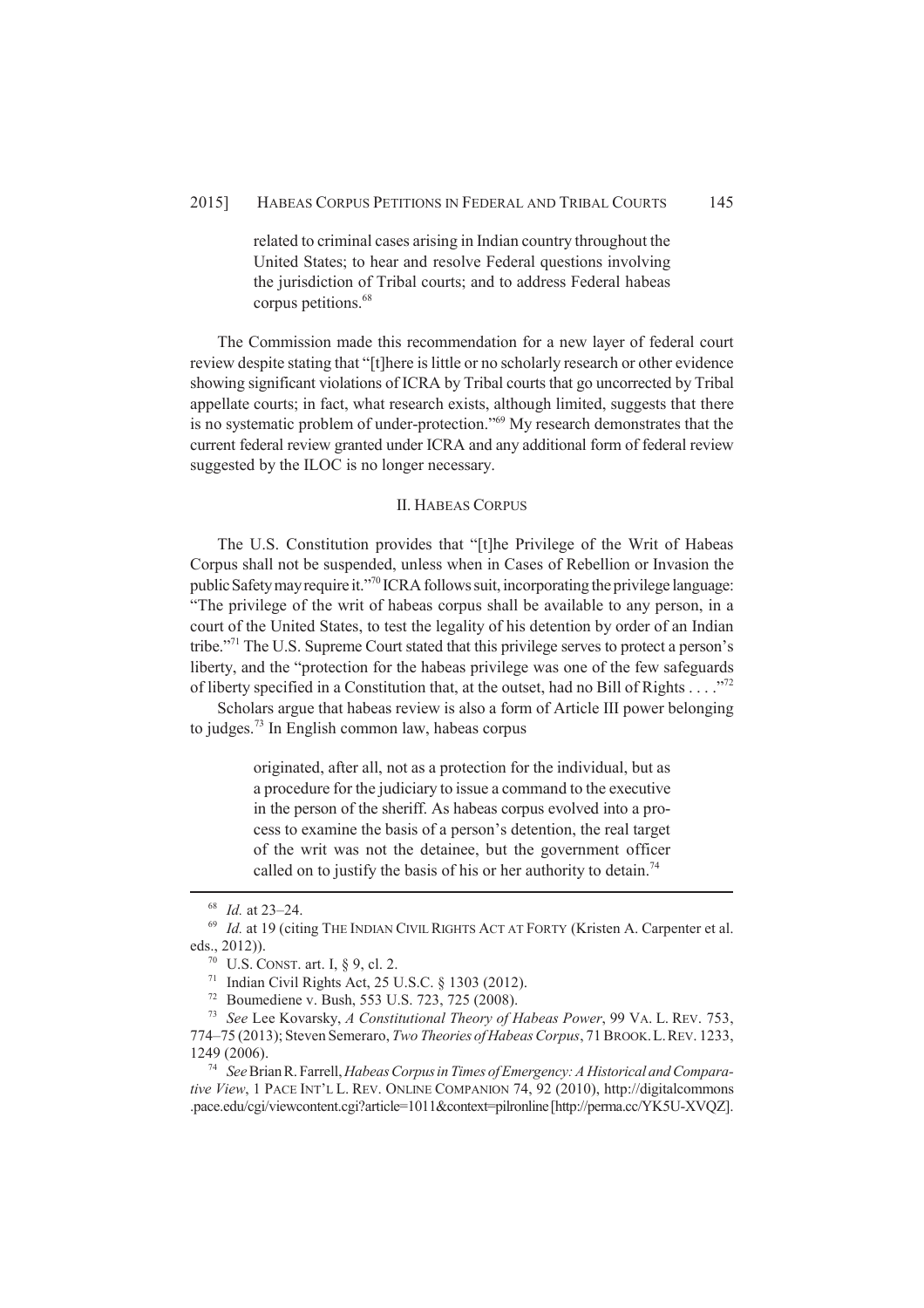The writ "serve[d] as a barometer for the existence of respect for the rule of law and, by extension, the legitimacy of a government's authority."<sup>75</sup> English judges used the writ to consolidate power and to decide what counted as lawful custody, as habeas was an "instrument of English judicial power," which "allowed *judges*—not legislators or monarchs—to determine how much custodial process rendered detention lawful."<sup>76</sup>

The scope of a court's review of a habeas petition varies depending on several factors, including where in the judicial process the writ is filed and the nature of the court ordering detention. The reviewing court tailors its review depending "upon the rigor of any earlier proceedings."<sup>77</sup> In *Boumediene*, the Court noted that "the common-law habeas court's role was most extensive in cases of pretrial and noncriminal detention, where [the petitioner had] little or no previous judicial review of the cause for detention."<sup>78</sup> A court of record, possessing general jurisdiction, receives less scrutiny than "'inferior' tribunals of limited jurisdiction," because courts of record have broad remedial powers that give "the habeas court greater confidence in the judgment's validity."<sup>79</sup> The U.S. Supreme Court noted:

> Accordingly, where relief is sought from a sentence that resulted from the judgment of a court of record, as was the case in *Watkins* and indeed in most federal habeas cases, considerable deference is owed to the court that ordered confinement. . . . Likewise in those cases the prisoner should exhaust adequate alternative remedies before filing for the writ in federal court. . . . Both aspects of federal habeas corpus review are justified because it can be assumed that, in the usual course, a court of record provides defendants with a fair, adversary proceeding.<sup>80</sup>

Habeas review allows for a review of the factual and legal support for detention in addition to providing a chance to determine whether the proceedings provided due process: "First, judges provide habeas process when reviewing whether a detention is authorized, which includes examining whether the detention has adequate factual and legal support. Second, in doing so, the judge may examine whether earlier proceedings comported with due process."<sup>81</sup> As discussed above, however, when there are minimal proceedings in the originating court, "habeas takes on a greater role where due process is constrained. Judges have the strongest Suspension Clause obligation

<sup>75</sup> *Id.*

<sup>76</sup> Kovarsky, *supra* note 73, at 759 (citations omitted).

<sup>77</sup> *Boumediene*, 553 U.S. at 781.

<sup>78</sup> *Id.* at 780.

<sup>79</sup> *Id.* at 782.

<sup>80</sup> *Id.* (citations omitted).

<sup>81</sup> *See* Brandon L. Garrett, *Habeas Corpus and Due Process*, 98 CORNELL L. REV. 47, 55 (2012).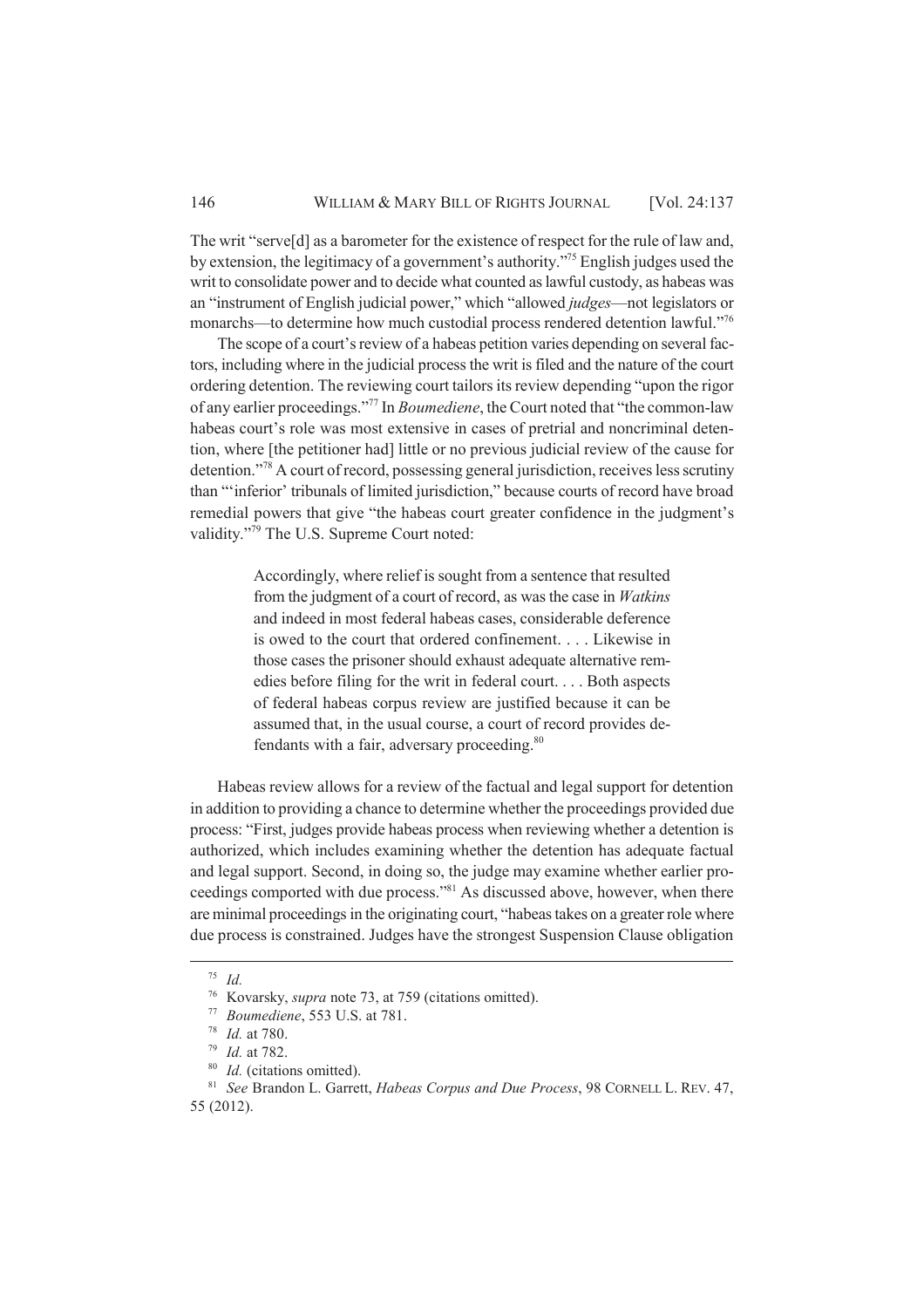to review legal and factual questions where there was no prior adequate judicial review of detention."<sup>82</sup>

Tribal courts also use habeas corpus as an instrument of judicial power. As demonstrated below, the Navajo Supreme Court uses it to determine whether the appropriate custodial process was in place to protect the rights of defendants.<sup>83</sup> The Navajo Supreme Court also uses the writ as a check on whether the proceedings provided due process and whether detention is authorized.<sup>84</sup> Although Congress may have intended ICRA's habeas provision as a check on the power of Indian Nations, federal courts—in acknowledgment of tribal sovereignty—consistently defer to the tribal court that ordered the confinement and require exhaustion of tribal remedies in most cases.<sup>85</sup>

#### III. FEDERAL COURTS AND ICRA HABEAS CORPUS PETITIONS

My methodology is focused on habeas petitions filed under ICRA in federal court since ICRA's enactment in 1968. The survey discovered a total of only thirty cases. Habeas corpus petitions that were filed but subsequently found by the court to not include detention.<sup>86</sup> a criminal violation, $87$  or later ruled as moot<sup>88</sup> were screened out.

<sup>86</sup> For example, in *Jeffredo*, 590 F.3d at 751, appellants filed a habeas corpus action claiming their tribe disenrollment was equal to detention. The court held the limitation on their access to tribal facilities did not rise to a detention, and thus the court did not have habeas jurisdiction. *Id.* In *Shenandoah v. Halbritter*, 366 F.3d 89, 90–92 (2d Cir. 2004), *cert. denied*, 544 U.S. 974 (2005), the petitioners sought habeas relief for an allegedly unlawful tribal housing ordinance. The court held that the housing ordinance did not constitute a sufficiently severe restraint on their liberty to invoke the court's habeas corpus jurisdiction. *Id.* In *Barnett v. Moore*, No. CIV-11-74-FHS, 2011 U.S. Dist. LEXIS 21451 (E.D. Okla. Mar. 3, 2011), once again, the petitioners sought a writ seeking relief from tribal court order holding them in indirect contempt and imposing a financial sanction. The court again held the petitioners failed to satisfy the custody requirement of habeas corpus relief. *Id.* In *Tiger*, 2011 U.S. Dist. LEXIS 21355, the petitioners sought a writ seeking relief from tribal court order holding them in indirect contempt and imposing a financial sanction. The court held the petitioners failed to satisfy the custody requirement of habeas corpus relief. *Id.* In *Payer v. Turtle Mountain Tribal Council*, No. A4-03-105, 2003 U.S. Dist. LEXIS 18173, at \*2, \*16 (D.N.D. Oct. 1, 2003), petitioners sought relief from a tribal council resolution removing them as school board members. The court ruled that they were not detained and their claims were more appropriately characterized as a property right and thus the court lacked habeas corpus jurisdiction. *Id.*

<sup>87</sup> *See, e.g.*, Alire v. Jackson, 65 F. Supp. 2d 1124, 1125, 1127 (D. Or. 1999). The petitioner sought habeas corpus relief for an order excluding her from her Indian reservation. The court held that this was a civil proceeding and not a criminal conviction, thus habeas corpus remedy under the Indian Civil Rights Act was not available. *Id.*

<sup>88</sup> *See, e.g.*, Romero v. Goodrich, No. 11-2159, 2012 U.S. App. LEXIS 9508, at \*2–3 (10th Cir. 2012), *cert. denied*, 133 S. Ct. 1315 (2013). After an unsuccessful tribal appeal,

<sup>82</sup> *Id.* at 56.

<sup>83</sup> *See, e.g.*, Tiger v. Moore, No. CIV-11-73-FHS, 2011 U.S. Dist. LEXIS 21355 (E.D. Okla. Mar. 3, 2011).

<sup>84</sup> *See, e.g.*, Jeffredo v. Macarro, 590 F.3d 751 (9th Cir. 2009), *cert. denied*, 560 U.S. 925 (2010).

<sup>85</sup> *See infra* notes 89–90 and accompanying text.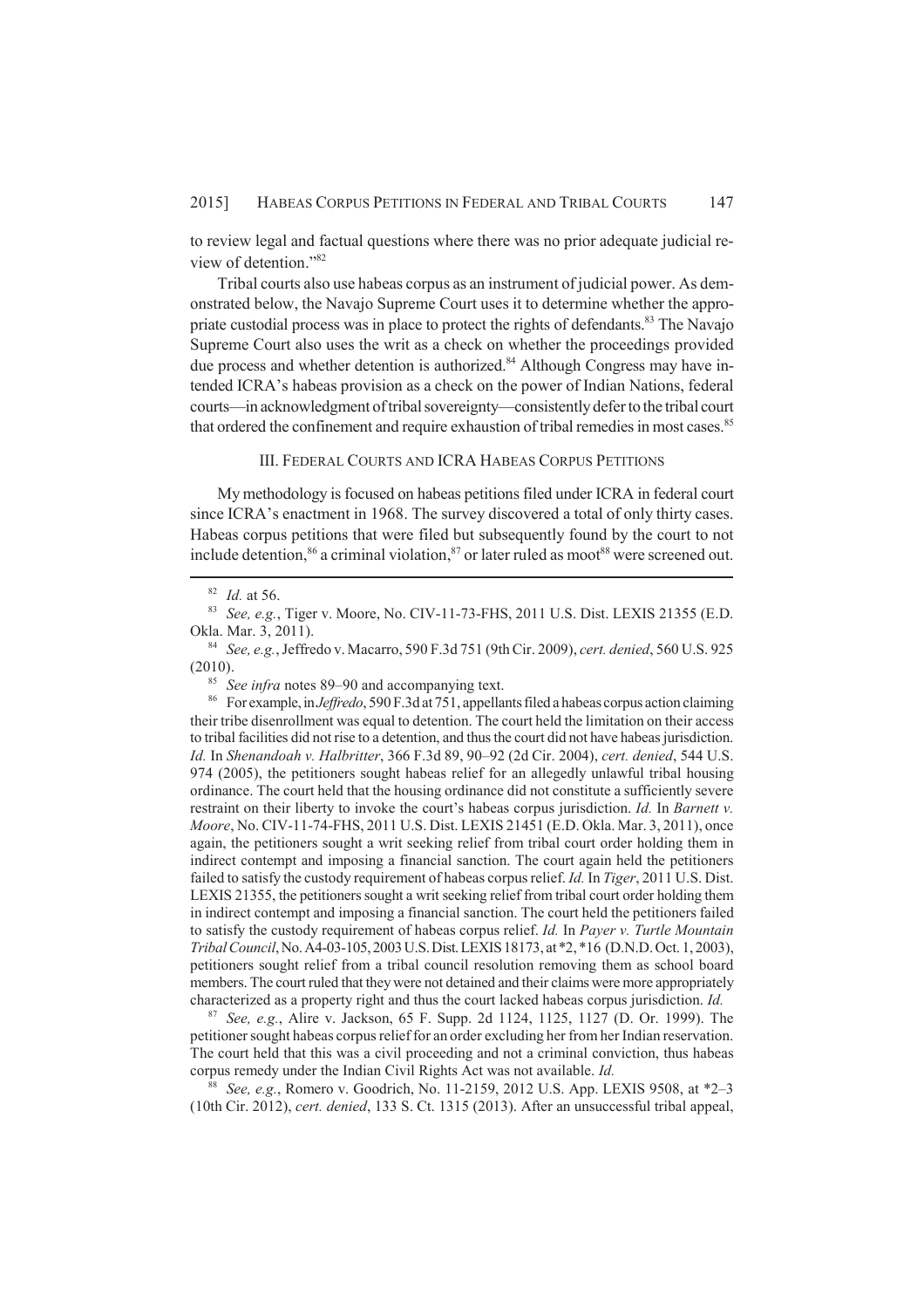Also, cases where a determination on the writ could not be found were also excluded. These cases were all screened out, because they could not provide a complete picture of federal habeas corpus review under ICRA.

The survey revealed that federal courts, when the detainee is an Indian, are respectful of tribal government sovereignty and jurisdiction and defer to tribal courts by requiring exhaustion of tribal remedies. Fourteen of the thirty cases were dismissed for failure to exhaust tribal court remedies.<sup>89</sup> None of these cases reappeared in the federal courts.<sup>90</sup> Courts generally allowed several exceptions to the exhaustion requirement, and only five of these cases were found. The most common exception was the non-Indian status of the petitioner, over which the tribal court lacked jurisdiction according to *Oliphant*. <sup>91</sup> Since *Oliphant*, it has been rare for a tribal government to detain a non-Indian; thus, it is not surprising that the number is low. In the remaining ten cases, the petitioners had exhausted their tribal court remedies and proceeded forward with their federal habeas petitions. Six of these writs were denied, and four were granted. The low number of cases filed over a forty-five-year span, and the granting of only four writs does not support Congress's concern that tribal governments committed numerous civil rights violations.

#### *A. The Exhaustion Requirement*

Federal courts "generally recognize<sup>[]</sup> that a petitioner must fully exhaust tribalcourt remedies before a federal court can review challenges to his detention."<sup>92</sup> This

<sup>90</sup> *See supra* note 89 for the lack of subsequent case history.

<sup>91</sup> *See* Oliphant v. Suquamish Indian Tribe, 435 U.S. 191, 211–12 (1978), *superseded by* 25 U.S.C. § 1301 (1979).

<sup>92</sup> *Acosta-Vigil*, 672 F. Supp. 2d at 1196 (citing Boozer v. Wilder, 381 F.3d 931, 935 (9th Cir. 2004)); *see also* Azure–Lone Fight v. Cain, 317 F. Supp. 2d 1148, 1150 (D.N.D. 2004);

the defendant filed a habeas petition alleging an excessive sentence. The district court magistrate recommended his petition be granted. He was subsequently indicted by a federal court for assaulting a federal officer during his stay in a tribal jail. The tribal court, after learning of the new charge and lengthy sentence he might face, *sua sponte* commuted defendant's sentence. The court then dismissed the defendant's habeas petition as moot. *Id.*

<sup>89</sup> *See* Valenzuela v. Silversmith, 699 F.3d 1199 (10th Cir. 2012); Selam v. Warm Springs Tribal Corr. Facility, 134 F.3d 948 (9th Cir. 1998); Wetsit v. Stafne, 44 F.3d 823 (9th Cir. 1995); Youckton v. Stinson, No. C10-5780BHS, 2011 U.S. Dist. LEXIS 12122 (W.D. Wash. Feb. 8, 2011); Anderson v. Grand Traverse Band of Ottawa & Chippewa Indians Tribal Court, No. 1:10-CV-676, 2010 WL 5625054 (W.D. Mich. Dec. 21, 2010); Chipps v. Oglala Sioux Tribal Court, No. CIV. 10-5028-JLV, 2010 WL 1999458 (D.S.D. May 18, 2010); Acosta-Vigil v. Delorme-Gaines, 672 F. Supp. 2d 1194 (D.N.M. 2009); Bercier v. Turtle Mountain Tribal Court, No. 4:08-cv-094, 2009 WL 113606 (D.N.D. Jan. 15, 2009); Azure v. Turtle Mountain Tribal Court, No. 4:08-cv-095, 2009 WL 113597 (D.N.D. Jan. 15, 2009); McPhee v. Steckel, No. C07-5668RJB, 2008 WL 410650 (W.D. Wash. Feb. 12, 2008); Whitetail v. Spirit Lake Tribal Court, No. 2:07-cv-42, 2007 WL 4233490 (D.N.D. Nov. 28, 2007); LaVallie v. Turtle Mountain Tribal Court, No. 4-06-CV-9, 2006 WL 1069704 (D.N.D. Apr. 18, 2006); Donnell v. Red Lake Tribe, No. Civ. 04-5086JNEJGL, 2005 WL 2250767 (D. Minn. Sept. 13, 2005); Gillette v. Marcellais, No. A4-04-123, 2004 WL 2677268 (D.N.D. Nov. 22, 2004).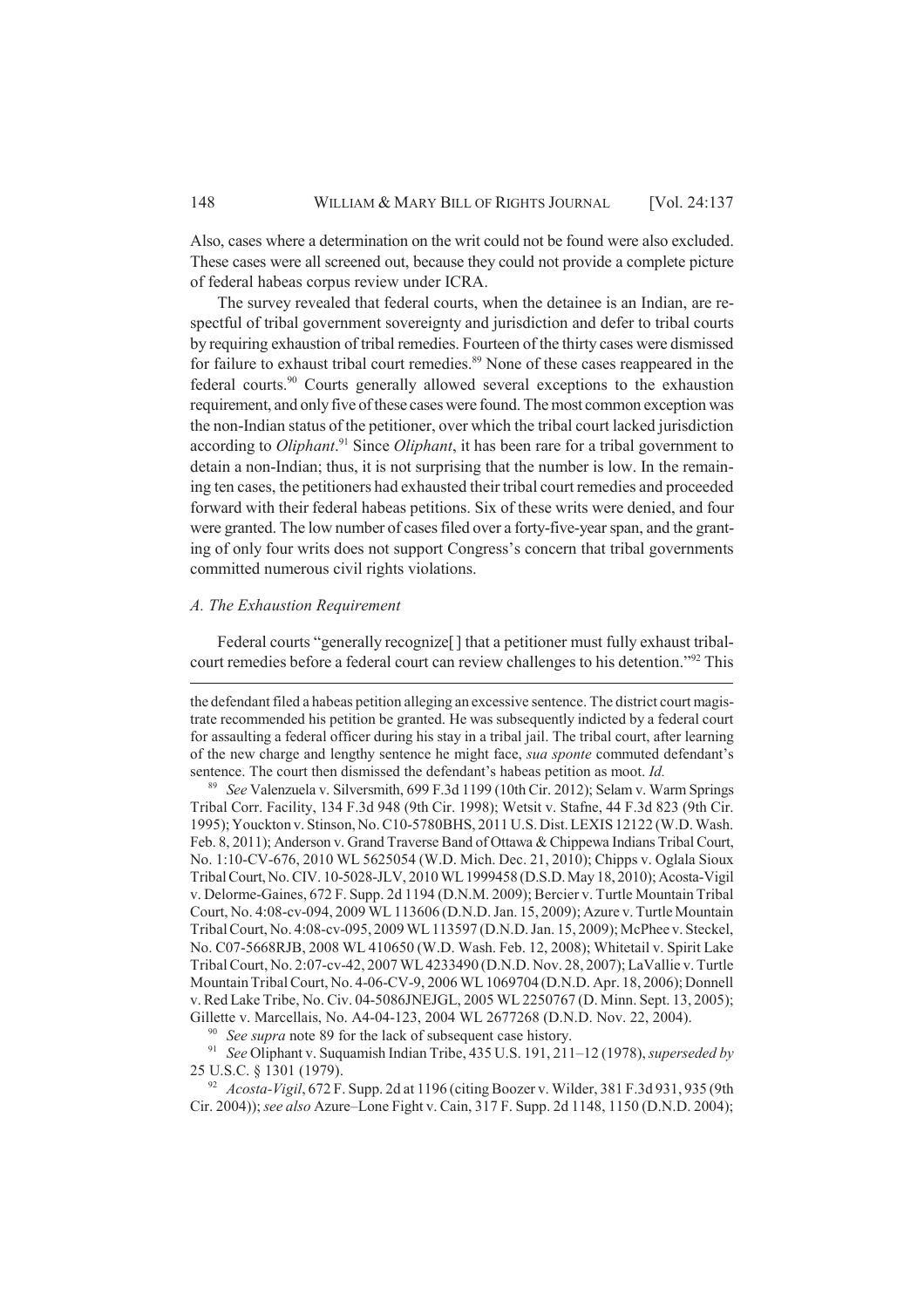exhaustion rule, however, is not required by ICRA, but it is based upon comity and is generally not a jurisdictional prerequisite to review.<sup>93</sup> This is in accordance with the general application of the privilege of habeas, as deference is given to courts of record which provide defendants with a fair hearing and subsequently impose a sentence.<sup>94</sup> Exhaustion of tribal court remedies is required as ICRA was designed "to limit tribal government and it is therefore appropriate that tribal courts interpret their application to tribal proceedings."<sup>95</sup>

Courts provide several reasons for the exhaustion rule. The rule reinforces Congress's policy of "promoting tribal sovereignty, including the development of tribal courts."<sup>96</sup> It also promotes the administration of justice "by allowing a full record to be developed in the [t]ribal [c]ourt before either the merits or any question concerning appropriate relief is addressed [in federal court]."<sup>97</sup> This is in accord with judicial reasoning in non-ICRA habeas cases, requiring exhaustion to create a sufficient record for the reviewing court.<sup>98</sup> Perhaps most importantly, the exhaustion rule gives a tribal court "full opportunity . . . to rectify any errors it may have made."<sup>99</sup>

The courts do not always require petitioners to exhaust tribal remedies.<sup>100</sup> The court will "make [an] inquiry to see what the law demands under the circumstances. The need to adjudicate alleged deprivations of individual rights must be balanced against the need to preserve the cultural identity of the tribe by strengthening the tribe's own institutions."101 The court may not require exhaustion "where an assertion of tribal jurisdiction 'is motivated by a desire to harass or is conducted in bad faith,' or where the action is patently violative of express jurisdictional prohibitions, or where exhaustion would be futile because of the lack of an adequate opportunity to challenge the court's jurisdiction."102 Also, a court will generally not require a petitioner to exhaust tribal remedies

> if he or she proves that resort to remedies provided by the tribe would be futile. If a tribal remedy in theory is non-existent in

Quair v. Sisco, 359 F. Supp. 2d 948, 971–72 (E.D. Cal. 2004); Lyda v. Tah-Bone, 962 F. Supp. 1434, 1436 (D. Utah 1997).

<sup>93</sup> *See Valenzuela*, 699 F.3d at 1206; Burrell v. Armijo, 456 F.3d 1159, 1168 (10th Cir. 2006); Necklace v. Tribal Court of Three Affiliated Tribes, 554 F.2d 845 (8th Cir. 1977).

<sup>94</sup> *See supra* Part II.

<sup>95</sup> *Acosta-Vigil*, 672 F. Supp. 2d at 1196.

<sup>96</sup> *Valenzuela*, 699 F.3d at 1206 (citing Nat'l Farmers Union Ins. v. Crow Tribe of Indians, 471 U.S. 845, 856 (1985)).

<sup>97</sup> *Id.* (quoting *Nat'l Farmers Union Ins.*, 471 U.S. at 856).

<sup>98</sup> *See supra* Part II.

<sup>99</sup> *Valenzuela*, 699 F.3d at 1206 (quoting *Nat'l Farmers Union Ins.*, 471 U.S. at 856).

<sup>100</sup> *See, e.g.*, Wounded Knee v. Andera, 416 F. Supp. 1236, 1239 (D.S.D. 1976). <sup>101</sup> *Id.*

<sup>&</sup>lt;sup>102</sup> LaVallie v. Turtle Mountain Tribal Court, No. 4-06-CV-9, 2006 WL 1069704, at \*2 (D.N.D. Apr. 18, 2006) (quoting *Nat'l Farmers Union Ins.*, 471 U.S. at 857 n.21).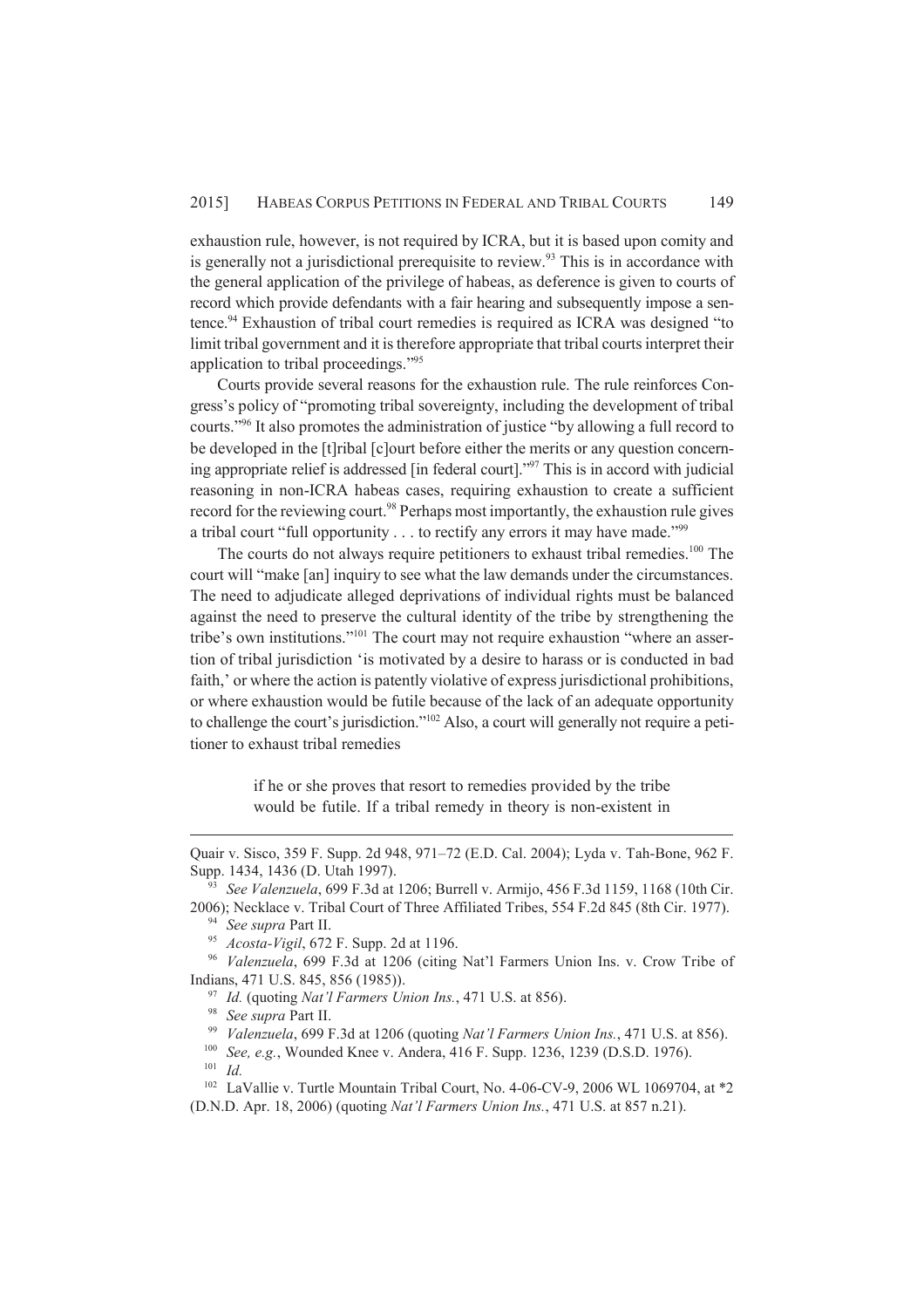fact or at best inadequate, it might not need to be exhausted. If a Petitioner does all that is possible but an attempted appeal is frustrated by official inaction, no more can be demanded, and the exhaustion requirement is satisfied.<sup>103</sup>

As noted above, exhaustion of lower court remedies is preferred by appellate courts.<sup>104</sup> Exhaustion of remedies is also required for habeas corpus petitioners who seek a writ in federal court while detained by state governments.<sup>105</sup> The exhaustion rule for state-detained petitioners is not based on comity, rather it is required by statute.<sup>106</sup> The application for habeas corpus "shall not be granted unless it appears that the applicant has exhausted the remedies available in the courts of the State."<sup>107</sup> The exceptions to this statutory requirement are an absence of an available corrective process in the state or "circumstances exist that render such process ineffective to protect the rights of the applicant."<sup>108</sup> Fortunately, despite the lack of a statutory requirement in ICRA, federal courts recognize tribal sovereignty and that the sentencing court should be allowed to remedy any violation, as the sentencing court has broader remedial powers and a knowledge of tribal law.

#### *B. Non-Indian Defendants—No Exhaustion Required*

My survey found only five cases where the federal courts did not require exhaustion of tribal remedies. Four of these were non-Indians, illustrating that the federal courts' deferral to tribal courts is citizenship based. In *Oliphant*, the defendant was a non-Indian, and tribal court proceedings were stayed after his arraignment on a charge of assaulting a tribal police officer while he proceeded to argue lack of jurisdiction through his habeas petition in federal court.<sup>109</sup> In *Duro*, the defendant, a nonmember Indian, was charged with illegally firing a weapon.<sup>110</sup> After the tribal court denied his motion to dismiss for lack of jurisdiction, he filed a writ of habeas corpus in federal court.<sup>111</sup> In *Oliphant* and *Duro*, the Supreme Court failed to address the

<sup>103</sup> *Wounded Knee*, 416 F. Supp. at 1239 (citations omitted); *see also* Selam v. Warm Springs Tribal Corr. Facility, 134 F.3d 948, 954 (9th Cir. 1998); St. Marks v. Chippewa-Cree Tribe, 545 F.2d 1188, 1189–90 (9th Cir. 1976); Cobell v. Cobell, 503 F.2d 790, 793–94 (9th Cir. 1974).

<sup>&</sup>lt;sup>104</sup> *See supra* note 92 and accompanying text.

<sup>105</sup> 28 U.S.C. § 2254 (b)(1)(A) (2012).

<sup>106</sup> *See id.* § 2254.

<sup>107</sup> *Id.* § 2254(b)(1)(A).

<sup>108</sup> *Id.* § 2254(b)(1)(B).

<sup>109</sup> Oliphant v. Suquamish Indian Tribe, 435 U.S. 191, 194–95 (1978), *superceded by* 25 U.S.C. § 1301 (1979). Oliphant, a non-Indian who was a resident of the Reservation, filed his writ after his arraignment and was released on his own recognizance. *Id.* at 194.

<sup>110</sup> Duro v. Reina, 495 U.S. 676, 676 (1990), *superceded by* 25 U.S.C. § 1301 (1990).

<sup>&</sup>lt;sup>111</sup> *Id.* Duro allegedly shot and killed a fourteen-year-old boy on the Salt River Reservation. He was charged with murder by the federal government pursuant to the Major Crimes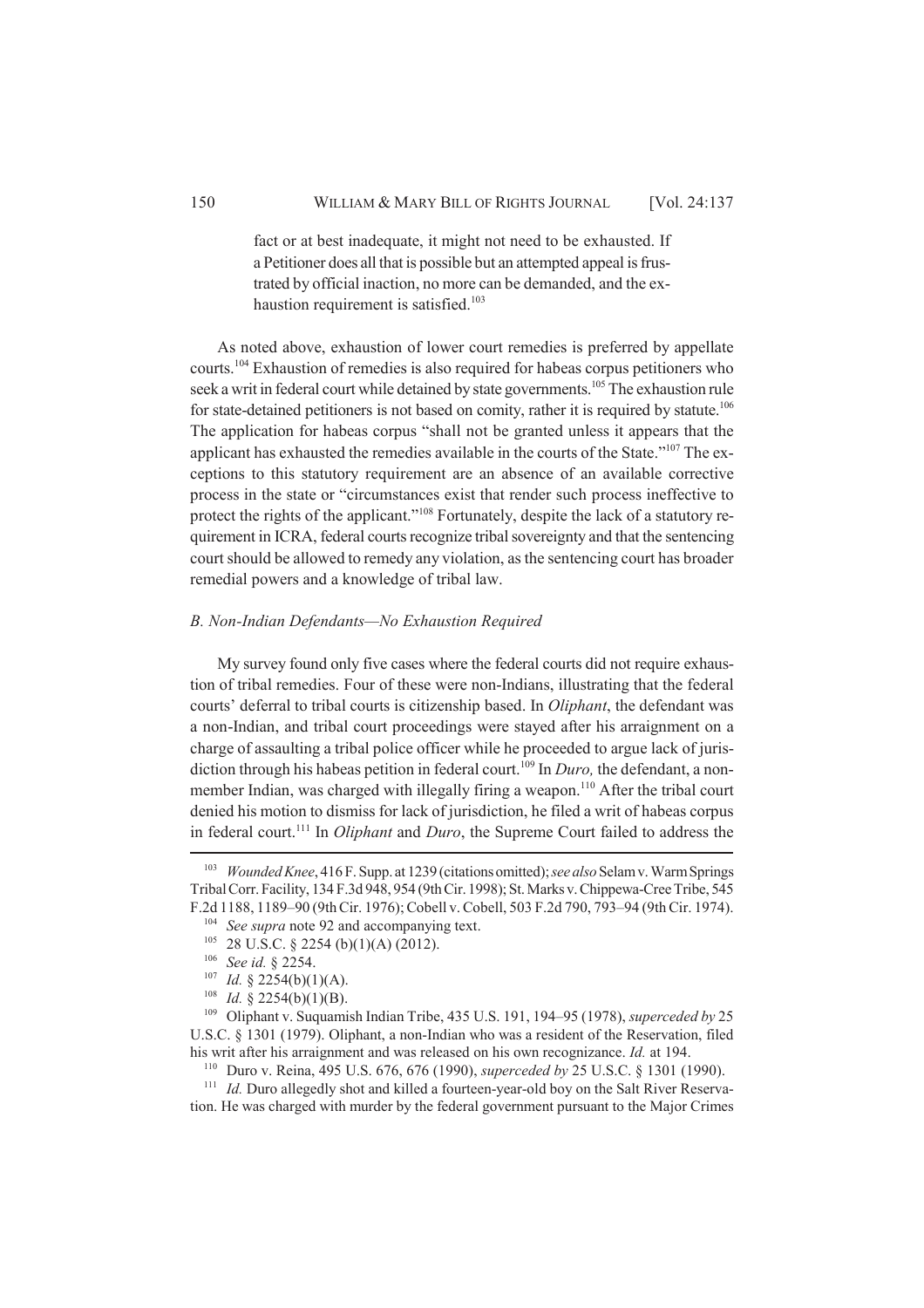exhaustion of tribal remedies rule, proceeding directly to the question of the tribal court's jurisdiction.<sup>112</sup> Federal courts follow this procedure and do not require exhaustion of tribal court remedies when the petitioner is a non-Indian.<sup>113</sup> In *Wetsit*, for instance, the Ninth Circuit stated:

> Following the precedent of *Duro* we have examined the question of jurisdiction prior to the question of exhaustion of remedies. In *Duro* the federal district court entertained a habeas petition immediately after the tribal court had denied the petitioner's motion to dismiss. No objection to the petition was made on the ground that the petitioner had not exhausted his tribal remedies. We infer that when a tribal court attempts to exercise criminal jurisdiction over a person not a member of a tribe, no requirement of exhaustion need be enforced. It is different when the petitioner is a member of the tribe. Then, by virtue of her consent to tribal membership, she is bound to follow the procedures of the tribe if they are consistent with the Indian Civil Rights Act. Having failed to do so, she is not entitled to have her petition for habeas relief considered.<sup>114</sup>

Other than *Oliphant* and *Duro*, only three individuals have received a waiver of the exhaustion requirement.<sup>115</sup> In *Greywater v. Joshua*, the Eighth Circuit granted the petitioner's writ, noting that exhaustion was not required because the petitioner was a non-member Indian.<sup>116</sup> *Greywater*, however, was prior to the *Duro*-fix, which restored recognition of tribal court criminal jurisdiction over non-member Indians.<sup>117</sup> Thus, a similar defendant today would be required to exhaust tribal remedies.

Similarly in *In re Garvais*, the court did not address the issue of exhaustion of tribal remedies but proceeded straight to Garvais's claim that he was not an Indian.<sup>118</sup> The court found that Garvais was not a member of a tribe or eligible for tribal enrollment.<sup>119</sup>

> While enrollment in a federally recognized Tribe has never been determinatively adjudicated to be an absolute requirement of

Act, but it was later dismissed. He was then charged by the Tribe, but due to the sentencing limitations of ICRA, he was only charged with the illegal firing of a weapon. *Id.* at 679–81.

<sup>112</sup> *See Duro*, 495 U.S. at 684–85*; Oliphant*, 435 U.S. at 195–96.

<sup>113</sup> *See, e.g.*, Wetsit v. Stafne, 44 F.3d 823, 826 (9th Cir. 1995).

<sup>114</sup> *Id.*

<sup>115</sup> *See* Greywater v. Joshua, 846 F.2d 486 (8th Cir. 1988); *In re* Garvais, 402 F. Supp. 2d 1219 (E.D. Wash. 2004); Connor v. Conklin, No. A4-04-50, 2004 WL 1242513 (D.N.D. June 2, 2004).

<sup>116</sup> 846 F.2d at 493.

<sup>117</sup> *See Duro*, 495 U.S. at 684.

<sup>118</sup> 402 F. Supp. 2d at 1220–23.

<sup>119</sup> *Id.* at 1223.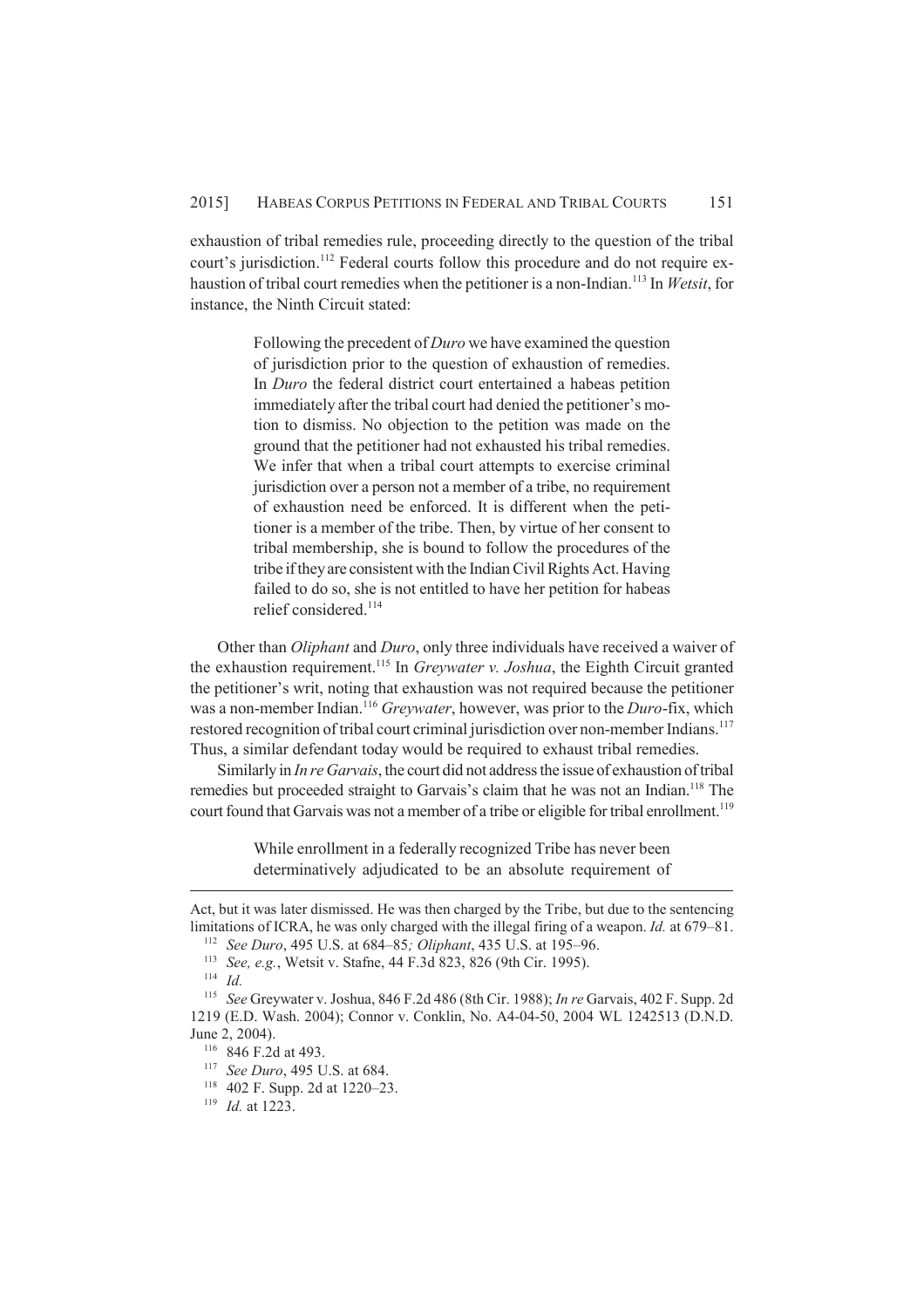§ 1153 or tribal court jurisdiction, "enrollment is the common evidentiary means of establishing Indian status." The importance of enrollment is evidenced by the fact that courts have found tribal enrollment alone sufficient proof that a person is an Indian.<sup>120</sup>

The court granted his writ finding that he was only regarded as a descendant of an Indian, which was insufficient to subject him to the jurisdiction of the tribal court.<sup>121</sup>

The final case, *Connor v. Conklin*, appears to be an anomaly with regard to the exhaustion rule.<sup>122</sup> Connor was a tribal member and his appeal was pending when he filed a writ of habeas corpus in the Northern Division of North Dakota;<sup>123</sup> thus, exhaustion of tribal remedies should have been required, unless another of the previously stated reasons were present. The respondent, the Tribe, however, did not raise the exhaustion requirement, and the court failed to address it.<sup>124</sup> Nonetheless, Mr. Connor's writ was dismissed.<sup>125</sup> This case illustrates the importance of tribal attorneys in raising the exhaustion requirement when representing an Indian Nation on a habeas corpus petition. By failing to raise the issue, the court was able to proceed and exercise its jurisdiction under ICRA, rather than allowing the tribal court to provide any needed remedy.

The federal courts' failure to require tribal remedies when the defendants are non-Indian stems from the concept of citizenship invoked by *Oliphant*. <sup>126</sup> As Duthu eloquently articulated:

> The *Oliphant* opinion also introduced the concept of citizenship and the accompanying language of individual rights of personal liberty as a limiting principle on tribal powers. This functioned much like the "protective cloak" of nationality that early colonizers used to insulate themselves from the laws of indigenous peoples. As the political theorist Steven Curry explains, "This move was usually justified by the claim that settlers could not be subjected to the 'arbitrary' and 'primitive' laws of 'vengeance and the blood feud' practised by the original inhabitants as this would be unjust. The nationality that clung like a protective cloak to these settlers also brought with it the jurisdiction of their sovereigns wherever they happened to settle. They denied to indigenous communities the integrative power and territorial authority that they ascribed to their own communities so as to impose the

<sup>&</sup>lt;sup>120</sup> *Id.* at 1225 (citations omitted).

<sup>121</sup> *Id.* at 1226.

<sup>&</sup>lt;sup>122</sup> No. A4-04-50, 2004 WL 1242513 (D.N.D. June 2, 2004).

*Id.* at \*1.

 $124$  *Id.* at \*1-5.

 $125$  *Id.* at  $*5$ .

<sup>&</sup>lt;sup>126</sup> N. BRUCE DUTHU, AMERICAN INDIANS AND THE LAW 20 (Colin G. Calloway ed., 2008).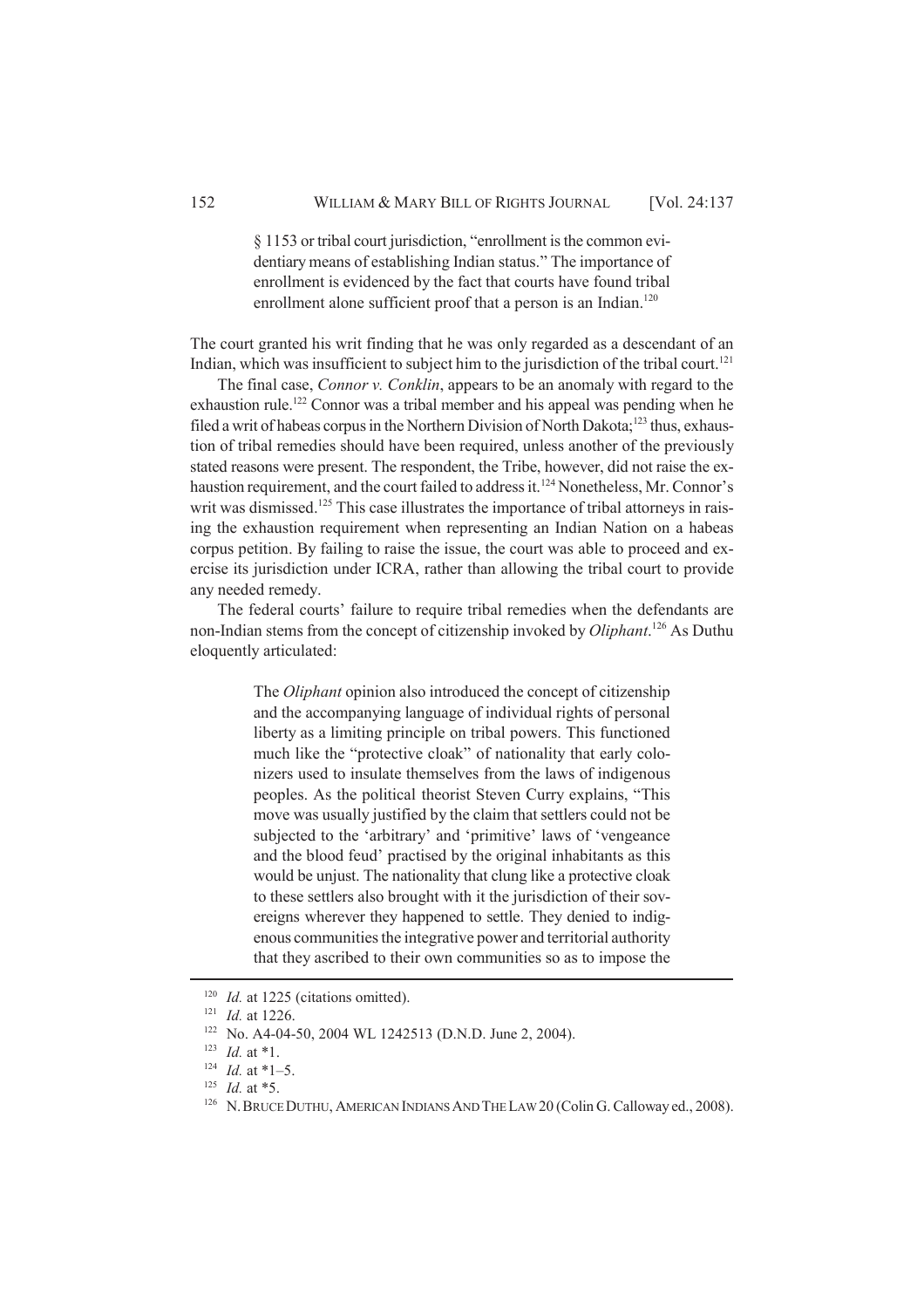extended power of their own states on the New Word, rather than having that authority already present there imposed on them (as they would have expected if they settled in a different European state.)"<sup>127</sup>

This cloak of citizenship is not a new concept in the United States.<sup>128</sup> The privilege of habeas corpus, if any, of enemy combatants and non-citizens has been vigorously debated.<sup>129</sup> When detainees in Guantanamo Bay and Bagram sought to challenge their detention through habeas corpus, the U.S. government "initially took the position that habeas corpus was not available to detainees because of their status as 'enemy combatants' and their location outside of the sovereign territory of the United States."<sup>130</sup> The Supreme Court ruled that non-citizen detainees at Guantanamo Bay were entitled to file habeas corpus petitions in federal court.<sup>131</sup> When Congress responded with legislation removing federal court jurisdiction to hear enemy combatants' habeas corpus petitions, the Supreme Court found it was unconstitutional.<sup>132</sup>

Although a thorough comparison of the cloak of citizenship is outside the scope of this Paper, this view of citizenship is found again in the VAWA amendments to ICRA that allow non-Indians to seek a stay of detention when filing a habeas petition. Indians do not receive this same protection. The federal government perceives their right to vote as enough protection against civil rights violations by tribal governments. Fearful of civil rights violations, the government affords non-Indians to use their U.S. citizenship as a cloak and request a stay of detention while their federal habeas petition is pending. Despite this differing treatment of non-Indians by the federal courts and Congress, it is unlikely that tribal governments will treat defendants in tribal courts differently. In my discussions with other tribal court judges about if and how they will implement TLOA and VAWA, the response has been similar: they will treat all defendants the same and will not set up separate systems with different rights. As we will see with Mr. Haungooah, tribal justice is a respecter of persons.

#### *C. Tribal Court Remedies Exhausted and Habeas Corpus Granted*

The survey found only four cases where tribal remedies had been exhausted and a federal court granted a writ of habeas corpus. Moreover, one of these cases has

<sup>&</sup>lt;sup>127</sup> *Id.* at 22–23 (citing STEVEN CURRY, INDIGENOUS SOVEREIGNTY AND THE DEMOCRATIC PROJECT 77 (2004)).

<sup>128</sup> *See infra* notes 129–32 and accompanying text.

<sup>129</sup> *See* Edward F. Sherman, *U.S. Supreme Court Rejects Bush Administration Position on Guantanamo Detainees: The Watershed of the* Boumediene v. Bush *Line of Cases* (Tulane Pub. L. & Legal Theory Research Paper Series No. 09-08, 2009), http://papers.ssrn.com/sol3/papers .cfm?abstract\_id=1407582; Stephen I. Vladeck, *Deconstructing* Hirota*: Habeas Corpus, Citizenship, and Article III*, 95 GEO. L.J. 1497 (2007).

<sup>130</sup> Farrell, *supra* note 74, at 75.

<sup>131</sup> Rasul v. Bush, 542 U.S. 466 (2004).

<sup>132</sup> Boumediene v. Bush, 553 U.S. 723 (2008).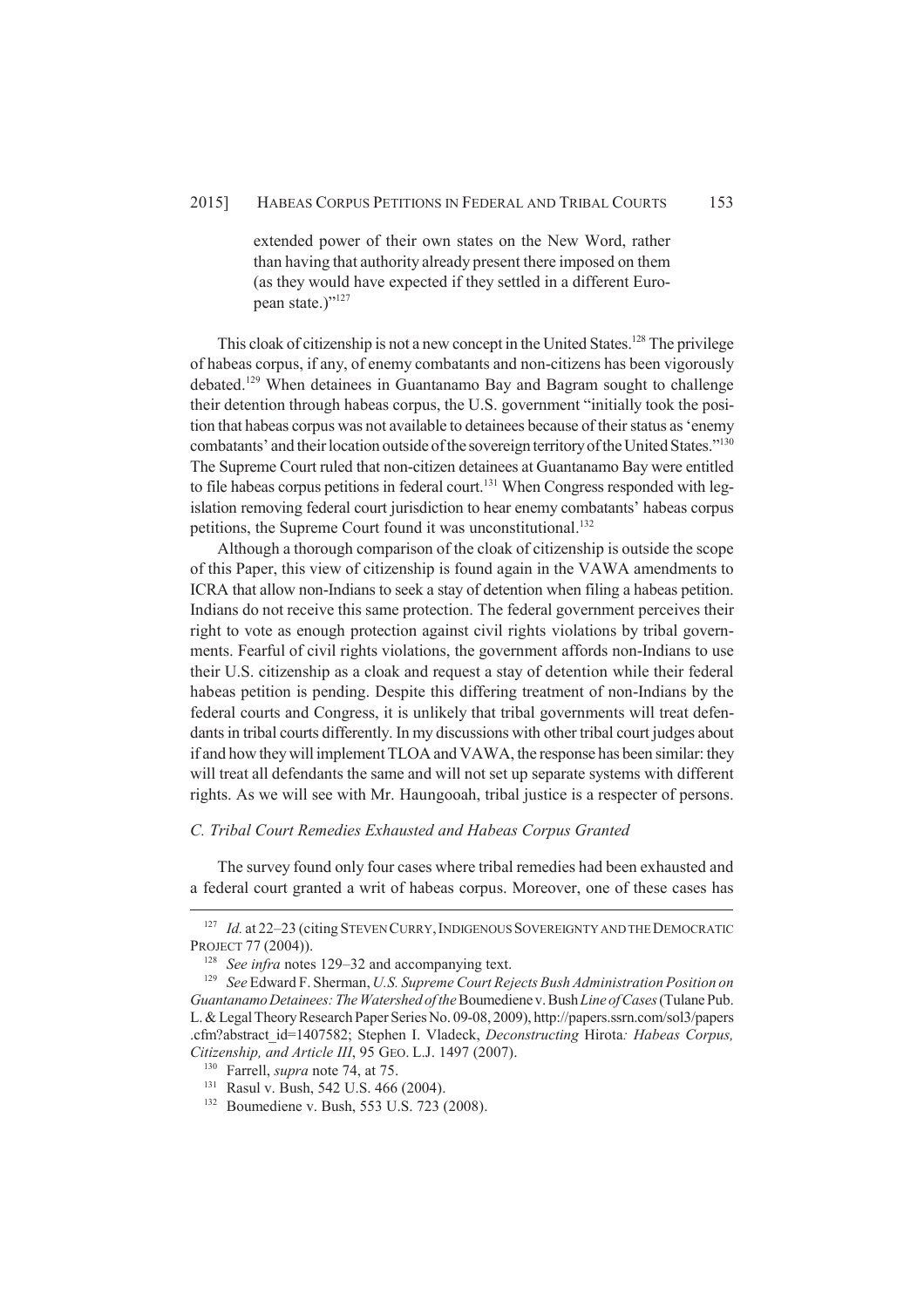been discredited,<sup>133</sup> one case should have been appealed by the Tribe,<sup>134</sup> and a third case is being appealed.<sup>135</sup> The remaining case fails to support Congress's concern that tribal governments commit numerous civil rights violations or justify the need for a stay of detention for non-Indians under VAWA.

*Wounded Knee v. Andera* is an older case from the 1970s where the tribal court judge also acted as the prosecutor; thus, it is not surprising the federal court found this to be a violation of due process.<sup>136</sup> This was the most egregious due process violation found in the survey. Given the change and growth in tribal courts, this violation is unlikely to occur today.<sup>137</sup>

In *Spears v. Red Lake Band of Chippewa Indians*, the petitioner challenged the tribal court's imposition of consecutive sentences as a violation of ICRA's one-year sentencing limitation.<sup>138</sup> Spears pled guilty to six charges in tribal court: negligent homicide, driving under the influence of alcohol, failing to take an alcohol test, failing to stop at the scene of an accident, driving without a license, and a liquor violation.<sup>139</sup> The sentences were imposed consecutively for a total of thirty months.<sup>140</sup> ICRA states that a tribe many not "impose for conviction of any 1 offense any penalty or punishment greater than imprisonment for a term of 1 year or a fine of \$5,000, or both."<sup>141</sup> Spears admitted that he violated several tribal code provisions, but that he committed only one offense: unlawful driving, which resulted in the death of another person.<sup>142</sup> The federal court held that the phrase "any one offense" in ICRA was ambiguous and looked to Congressional intent to determine its meaning.<sup>143</sup> The court noted that

<sup>133</sup> *See* Spears v. Red Lake Band of Chippewa Indians, 363 F. Supp. 2d 1176 (D. Minn. 2005); *see also infra* notes 138–47 and accompanying text.

<sup>134</sup> *See* Johnson v. Tracy, No. CV-11-01979-PHX-DGC, 2012 WL 4478801 (D. Ariz. Sept. 28, 2012).

<sup>135</sup> *See* Kelsey v. Pope, No. 1:09-CV-1015, 2014 U.S. Dist. LEXIS 43037 (W.D. Mich. 2014), *appeal docketed*, No. 14-1537 (6th Cir. Apr. 30, 2014).

<sup>136</sup> Wounded Knee v. Andera, 416 F. Supp. 1236, 1240 (D.S.D. 1976).

<sup>&</sup>lt;sup>137</sup> See NAT'L AM. INDIAN CT. JUDGES ASS'N, INDIAN COURTS AND THE FUTURE: REPORT OF THE NAICJA LONG RANGE PLANNING PROJECT (Orville N. Olney & David H. Getches eds., 1978) (discussing studies of civil rights violations in federal courts). Getches's seminal report was the first on ICRA and found that tribal courts suffered from a lack of resources, law-trained judges, and law-trained defense attorneys for defendants. *Id. See also* Matthew L.M. Fletcher, *Indian Courts and Fundamental Fairness: Indian Courts and the Future Revisited*, 84 U.COLO. L.REV. 59 (2013) (revisiting Getches's study and arguing that ICRA is declining in importance as Indian tribes adopt constitutional guarantees similar to ICRA into their governing structures to guarantee fundamental fairness).

<sup>138</sup> 363 F. Supp. 2d at 1177.

 $\frac{139}{140}$  *Id.* 

*Id.* 

<sup>&</sup>lt;sup>141</sup> Indian Civil Rights Act, 25 U.S.C. § 1302(a)(7)(B) (2012). ICRA has been subsequently amended pursuant to TLOA to allow for three years when certain restrictions are followed by the tribal court. *Id.* §  $1302(a)(7)(C)$ .

<sup>142</sup> *Spears*, 363 F. Supp. 2d at 1177.

 $^{143}$  *Id.* at 1178–79.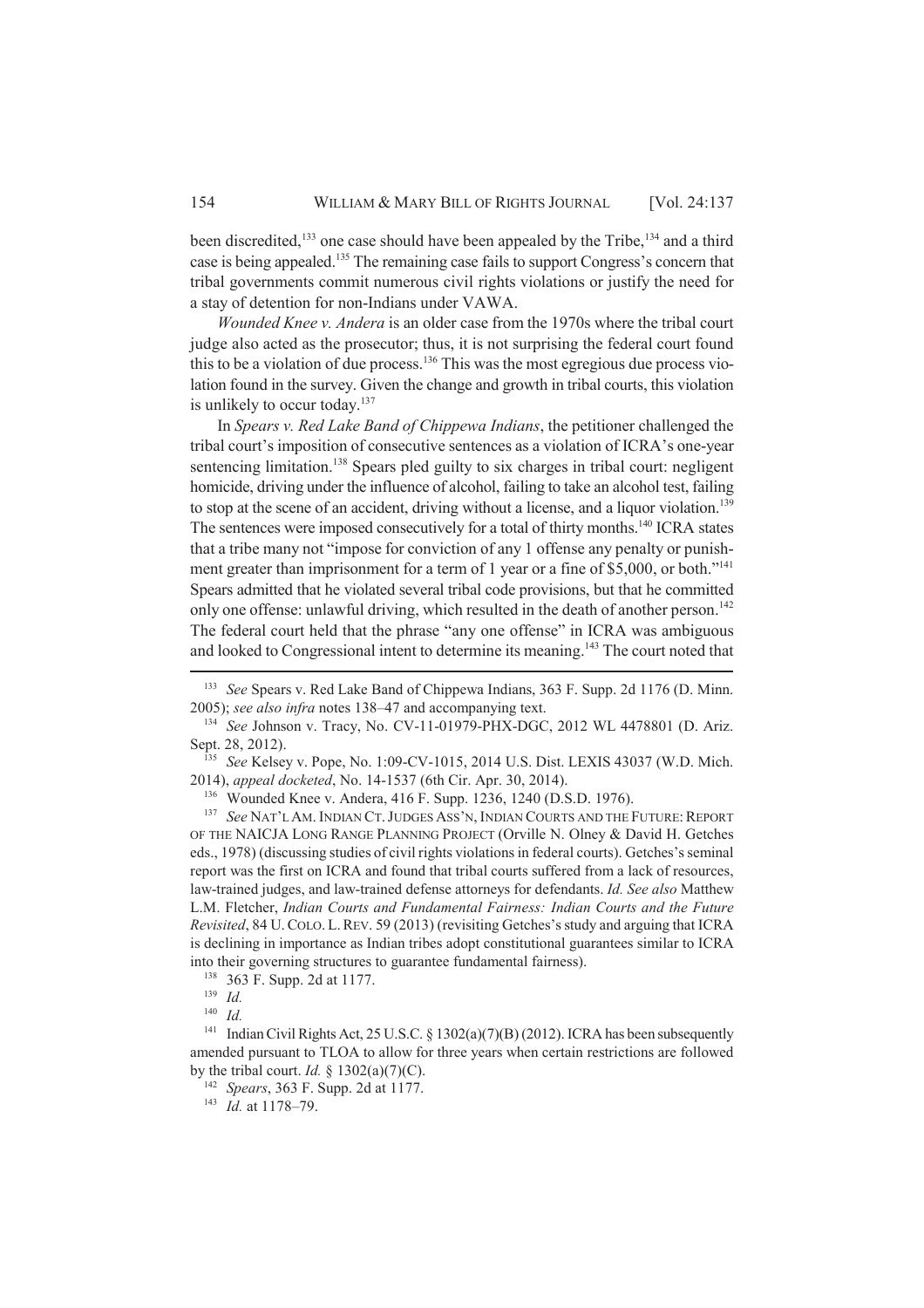Congress intended to "adopt the concept that separate crimes arising from a single criminal episode should normally be treated as a single offense for sentencing purposes."<sup>144</sup> Once the court determined that ICRA authorized a maximum twelve month sentence for a single criminal transaction, the court held that four of the offenses constituted a single criminal transaction.<sup>145</sup> The court granted Spears's writ and remanded the case to tribal court.<sup>146</sup> As discussed below, this interpretation of ICRA's phrase "any one offense" has been discredited by other federal courts.<sup>147</sup>

A more recent case addressed the application of the new TLOA amendments to ICRA. In *Johnson v. Tracy*, the petitioner was convicted of unlawful restraint, sexual abuse, and assault.<sup>148</sup> The petitioner was sentenced to 120 days of probation for unlawful restraint, 365 days in jail for the sexual abuse, and 365 days in jail for the assault, and the jail terms were ordered to run consecutively.<sup>149</sup> The tribal appellate court affirmed his conviction while the federal habeas corpus petition was pending.<sup>150</sup> Johnson's crimes occurred on June 12, 2010, and TLOA became effective on July 29, 2010.<sup>151</sup> TLOA amended ICRA to allow for the imposition of three year sentences for crimes when certain conditions are met by the tribal court.<sup>152</sup> The TLOA amendments also state that a tribal government cannot "impose on a person in a criminal proceeding a total penalty or punishment greater than imprisonment for a term of 9 years."<sup>153</sup> Johnson raised several TLOA claims, including that the judge did not have the qualifications required by TLOA, despite the fact that none of the individual sentences were longer than one year.<sup>154</sup> The court concluded that the application of TLOA's procedural protections did not present retroactivity or *ex post facto* concerns; thus, the "[p]etitioner's trial was a 'criminal proceeding' at which an Indian tribe 'imposed a total term of imprisonment of more than 1 year.' Petitioner therefore should have been accorded the procedural protections of 25 U.S.C. § 1302(c) that were then in

<sup>146</sup> *Id.*

 $\frac{150}{151}$  *Id.* at \*2.

Indian Civil Rights Act, 25 U.S.C. § 1302(c). TLOA imposed several procedural requirements on tribal courts imposing sentences greater than one year, including the right to effective assistance of counsel that is at least equal to that guaranteed by the U.S. Constitution. The government must provide counsel for indigent defendants, and the counsel must be licensed in a jurisdiction that applies appropriate professional licensing standards and ensures professional responsibility. The judge presiding over the proceeding must have sufficient legal training and be licensed by any jurisdiction in the U.S. Prior to charging the defendant, the tribe must make the criminal laws, rules of evidence, and rules of criminal procedure publicly available. A record of the proceedings must be maintained. *Id.*

<sup>144</sup> *Id.* at 1180.

<sup>145</sup> *Id.* at 1182.

<sup>&</sup>lt;sup>147</sup> *See infra* notes 148–56 and accompanying text.

<sup>148</sup> No. CV-11-01979-PHX-DGC, 2012 WL 4478801, at \*1 (D. Ariz. Sept. 28, 2012).

<sup>149</sup> *Id.* at \*1.

 $\frac{151}{152}$  *Id.* 

<sup>&</sup>lt;sup>153</sup> *Id.* § 1302(a)(7)(D).

<sup>154</sup> *Johnson*, 2012 WL 4478801, at \*2.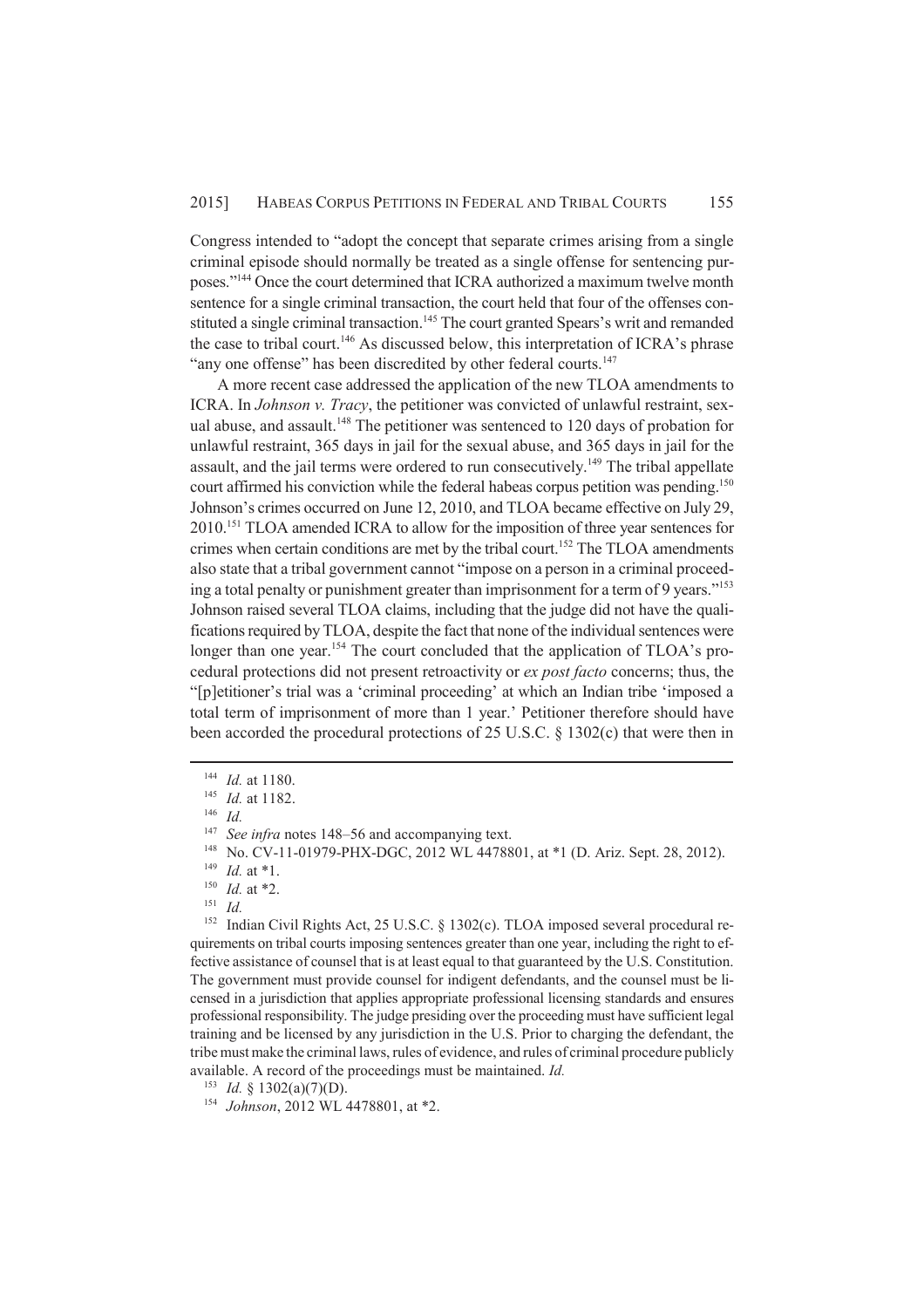effect as a result of the TLOA amendments to the ICRA."<sup>155</sup> The court granted Johnson's writ for habeas corpus.<sup>156</sup> Unfortunately, the Tribe did not appeal and did not challenge the court's application and interpretation of TLOA. The Tribe had a strong argument that the defendant's cases were not prosecuted under the TLOA amendments or that TLOA could not be applied retroactively. This again raises the issue that tribal attorneys must ardently advocate for Indian Nations while defending against habeas corpus petitions in federal court.

Currently, *Kelsey v. Pope* is under appeal, and it involves jurisdictional issues.<sup>157</sup> In this case, Kelsey is a tribal member of the Little River Indian Band of Ottawa Indians and was charged with assault in a tribally owned building that was located off the Band's Reservation.<sup>158</sup> Kelsey was tried in tribal court over his objection and was found guilty.<sup>159</sup> He appealed to the Tribal Court of Appeals, which confirmed his conviction and sentence of six months of incarceration and probation.<sup>160</sup> Kelsey then filed a writ in federal court arguing that the tribal courts did not have jurisdiction because the offense did not occur within Indian country.<sup>161</sup> Although the Band argued that it has jurisdiction over members, regardless of where the crime occurs,<sup>162</sup> the district court disagreed and granted the petition for habeas corpus.<sup>163</sup>

Of these cases where writs were granted after exhaustion of tribal remedies, only *Wounded Knee v. Andera* involved a true civil rights violation.<sup>164</sup> Numerous changes and growth in tribal courts in the forty years since that case, including tribal constitutional amendments that incorporate culture and separation of powers, training of judges and tribal attorneys, and access to better funding, make it unlikely that similar situations will occur. Also, the fact that no other cases similar to *Wounded Knee* were found in the survey suggests that these types of civil rights violations are rare. *Spears* has been discredited by other courts.<sup>165</sup> Were *Spears* decided again, it is most likely that the writ would not be granted. The issue in *Kelsey* is about jurisdiction, not a true violation of the defendant's civil rights.<sup>166</sup> Finally, *Johnson* is one of the first TLOA cases.<sup>167</sup> And there may be others. The fact that there might be an increase in the number of habeas petitions since the adoption of TLOA, and now VAWA,

<sup>&</sup>lt;sup>155</sup> *Id.* at \*5 (citations omitted) (quoting 25 U.S.C. § 1302(c)).

<sup>156</sup> *Id.*

<sup>157</sup> No. 1:09-CV-1015, 2014 U.S. Dist. LEXIS 43037 (W.D. Mich. 2014), *appeal docketed*, No. 14-1537 (6th Cir. Apr. 30, 2014).

<sup>158</sup> *Id.* at \*2.

<sup>159</sup> *Id.*

<sup>160</sup> *Id.*

<sup>161</sup> *Id.* at \*2–3.

<sup>162</sup> *Id.* at \*3.

<sup>163</sup> *Id.* at \*9.

<sup>164</sup> *See* 416 F. Supp. 1236, 1240 (D.S.D. 1976).

<sup>&</sup>lt;sup>165</sup> *See supra* notes 150–60 and accompanying text.

<sup>166</sup> *Kelsey*, 2014 U.S. Dist. LEXIS 43037, at \*3.

<sup>167</sup> Johnson v. Tracy, No. CV-11-01979-PHX-DGC, 2012 WL 4478801 (D. Ariz. Sept. 28, 2012).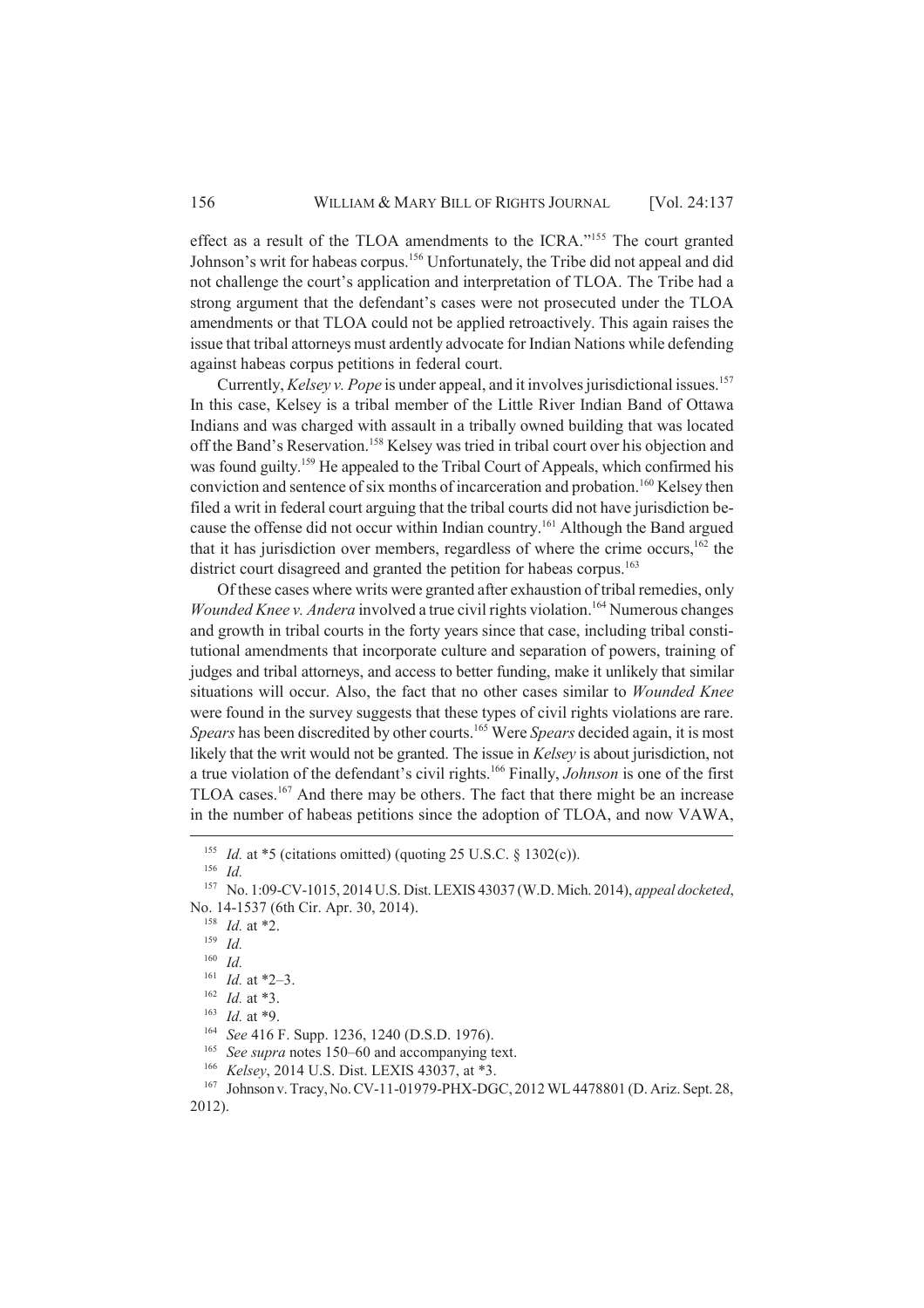does not mean there is an increase in civil rights violations. Rather, it simply means that disputes are over the interpretation and application of TLOA and VAWA. Like *Spears*, *Johnson* may one day be discredited as an invalid interpretation of TLOA.

## *D. Tribal Court Remedies Exhausted and Habeas Corpus Denied*

The survey of federal habeas corpus cases discovered six cases where tribal court remedies had been exhausted and the writs were denied. These cases illustrate tribal courts' ability to address alleged violations of civil rights. The petitioners raised various challenges: equal protection and due process, $168$  that the trial judge was improperly in office,<sup>169</sup> the failure to prove Indian status,<sup>170</sup> right to counsel,<sup>171</sup> the right to confrontation,<sup>172</sup> right to compulsory process,<sup>173</sup> and right to a jury trial.<sup>174</sup> All of these challenges were examined by the courts and were denied. Cases of interest include *Bustamante v. Valenzuela*<sup>175</sup> and *Miranda v. Anchondo*. <sup>176</sup> Like *Spears*, they both raised challenges against the imposition of consecutive sentences as violations of ICRA's sentencing limitation of a one-year term of imprisonment for any one offense.<sup>177</sup> Both courts rejected the reasoning in *Spears* that "any one offense" is ambiguous.<sup>178</sup> In *Miranda*, the Ninth Circuit noted that the magistrate adopted the reasoning in *Spears*, but the court rejected the district court's ruling that the 910-day sentence violated ICRA.<sup>179</sup> The court examined whether the term "offense" had an ordinary common meaning when ICRA was enacted in 1968.<sup>180</sup> The court found:

> [B]y the time Congress enacted the ICRA in 1968, "offense" as used in the statute's double jeopardy provision had an established meaning—it meant a criminal violation with separate elements of proof, not a single criminal transaction. There is no reason to conclude that Congress meant something different when it used the term in §  $1302(7).^{181}$

<sup>168</sup> Means v. Navajo Nation, 432 F.3d 924 (9th Cir. 2005); Alvarez v. Tracey, No. CV-08- 02226-PHX-DGC, 2012 WL 1038746 (D. Ariz. Mar. 28, 2012).

<sup>169</sup> Anderson v. Henton, 399 F. App'x 280 (9th Cir. 2010).

<sup>170</sup> Eagle v. Yerington Paiute Tribe, 603 F.3d 1161 (9th Cir. 2010).

<sup>171</sup> *Alvarez*, 2012 WL 1038746.

<sup>172</sup> *Id.*

<sup>173</sup> *Id.*

<sup>174</sup> *Id.*

<sup>175</sup> 715 F. Supp. 2d 960 (D. Ariz. 2010).

<sup>176</sup> 654 F.3d 911 (9th Cir. 2011).

<sup>177</sup> *See id.* at 913; *Bustamante*, 715 F. Supp. 2d at 962.

<sup>178</sup> *Bustamante*, 715 F. Supp. 2d at 965; *see Miranda* 654 F.3d at 913.

<sup>179</sup> *Miranda*, 654 F.3d at 914, 918.

<sup>180</sup> *Id.* at 916.

<sup>181</sup> *Id.* at 917.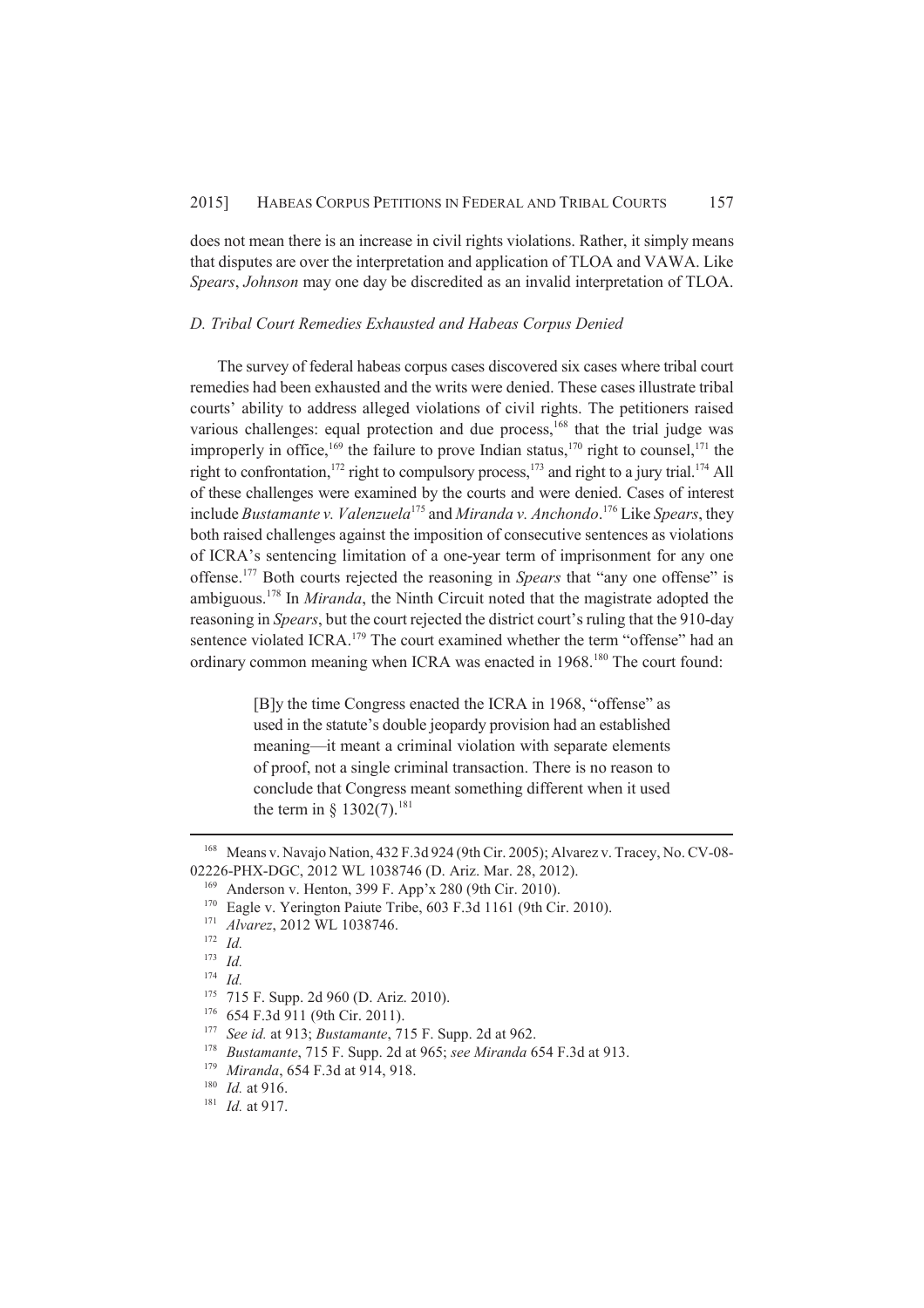The Court, rejecting *Spears*, held that "§ 1302(7)'s one-year sentencing cap for 'any one offense' means that a tribal court may impose up to a one-year sentence for each violation of a criminal law. As it is undisputed that Petitioner committed multiple criminal violations, the district court erred in concluding that her 910-day sentence violated § 1302(7)."<sup>182</sup>

## *E. Federal Habeas Petitions by State Detainees*

A full comparative study of federal habeas petitions filed by tribal detainees and state detainees is beyond the scope of this Article. Moreover, it is not an adequate comparison. Federal court review of a tribal detainee's petition is granted without a tribe's consent to suit versus a review of a state detainee, where the state consented through joining the United States.<sup>183</sup> And, as noted above, the tribal remedy exhaustion requirement is not statutory, rather based on comity. A quick review, however, illustrates that even if the federal habeas review was needed for tribal detainees, which the survey demonstrates it is not, the actual process provides few remedies. Although Congress envisioned providing tribal detainees with a remedy in federal courts that could not be found in tribal courts,<sup>184</sup> studies of state detainees who filed habeas petitions in federal courts suggest that, in reality, state detainees receive few remedies.<sup>185</sup> The federal statute regulating habeas petitions from state court convictions requires exhaustion of remedies, rather than relying on federal courts to use comity.<sup>186</sup> The requirement of exhaustion of state remedies and the increase in the depth of state judicial review due to past habeas litigation improving state procedures have resulted in many petitioners' sentences expiring prior to seeking a federal habeas review.<sup>187</sup> "Most

 $\frac{182}{183}$  *Id.* 

<sup>183</sup> *See* Robert N. Clinton, *There is No Federal Supremacy Clause for Indian Tribes*, 34 ARIZ. ST. L.J. 113, 148 (2002) [hereinafter Clinton, *No Federal Supremacy Clause*]; Robert N. Clinton, *Tribal Courts and the Federal Union*, 26 WILLAMETTE L.REV. 841, 847 (1990); Richard B. Collins, *Indian Consent to American Government*, 31 ARIZ.L.REV. 365, 365, 371 (1989); Philip S. Deloria & Nell Jessup Newton, *The Criminal Jurisdiction of Tribal Courts over Non-Member Indians: An Examination of the Basic Framework of Inherent Tribal Sovereignty Before and After* Duro v. Reina, 38 FED. BAR NEWS & J. 70, 70–71 (1991); Matthew L.M. Fletcher, *Tribal Consent*, 8 STAN.J.C.R.&C.L. 45, 109–10 (2012); Matthew L.M. Fletcher, Same-Sex Marriage, Indian Tribes, and the Constitution, 61 U. MIAMI L. REV. 53, 64 (2006); Frank Pommersheim, *Democracy, Citizenship, and Indian Law Literacy: Some Initial Thoughts*, 14 T.M. COOLEY L. REV. 457, 461 (1997); Joseph William Singer, *Sovereignty and Property*, 86 NW. U. L. REV. 1, 15 (1991); David Williams, *Legitimation and Statutory Interpretation: Conquest, Consent, and Community in Federal Indian Law*, 80 VA. L. REV. 403, 478–79 (1994).

<sup>184</sup> *See* Clinton, *No Federal Supremacy Clause*, *supra* note 183, at 198.

<sup>185</sup> *See infra* notes 189–92.

<sup>186</sup> 28 U.S.C. § 2254(b)(1)(A) (2006).

<sup>&</sup>lt;sup>187</sup> NANCY J. KING & JOSEPH L. HOFFMAN, HABEAS FOR THE TWENTY-FIRST CENTURY 73 (2011).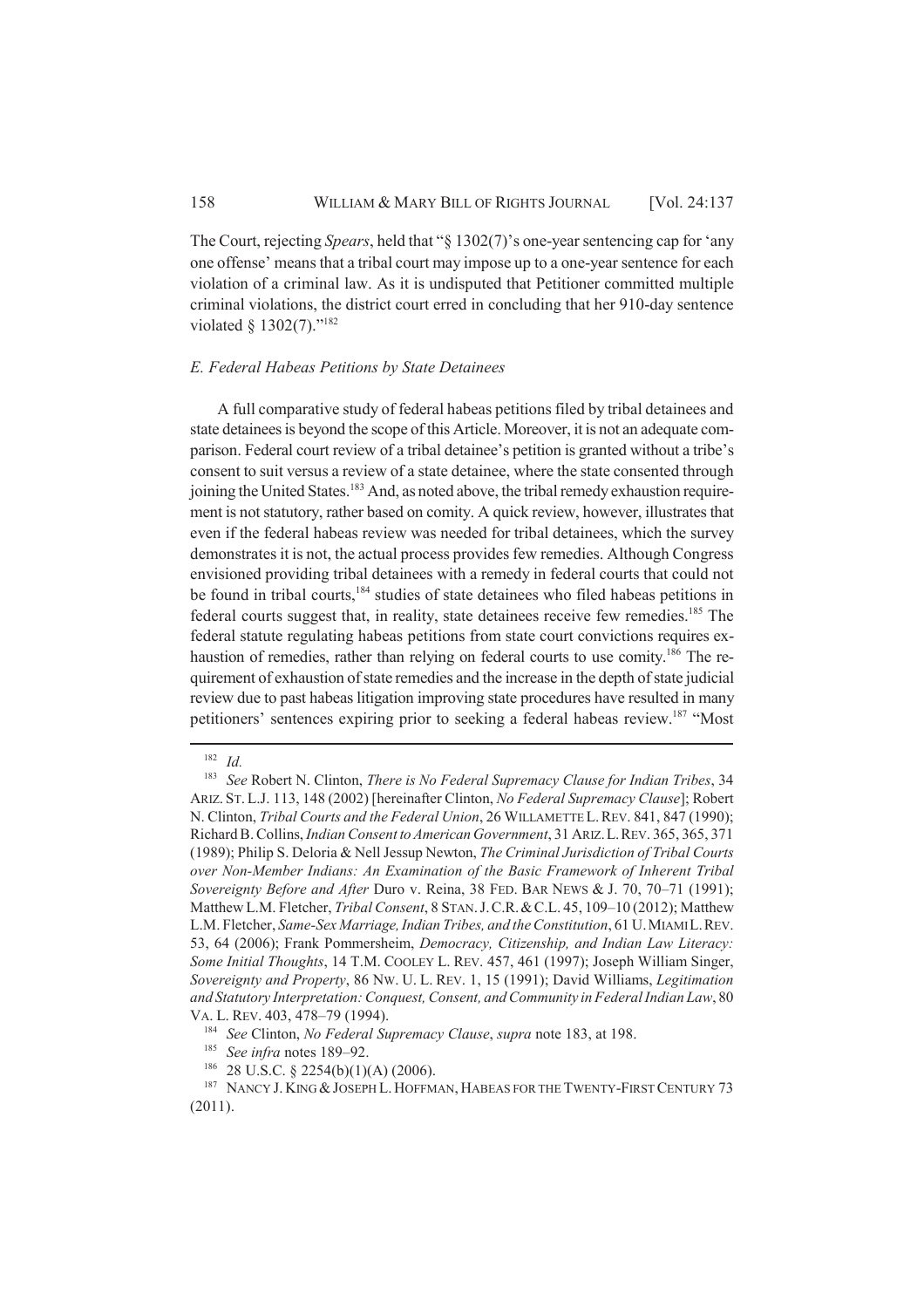state felons who are sentenced to incarceration after trial receive sentences of less than six and a half years and will not have the opportunity to seek federal habeas review if their state review proceedings drag on past the end of their custody."<sup>188</sup>

King, after conducting her survey of habeas petitions filed by state detainees in federal court, is not optimistic that habeas petitioners receive much, if any, relief in federal court.<sup>189</sup>

> For all but a very small proportion of the millions of those convicted of crime every year in the United States, the Great Writ is a pipe dream. It is available only to those prisoners whose prison sentences are so long that they are still in custody even after the state courts have finished reviewing, and rejecting, their constitutional claims. For everyone else, habeas provides no remedy at all. $190$

King also found that those who eventually completed the long process of obtaining federal review actually received little relief.<sup>191</sup>

> Of the thousands of randomly selected cases examined in the 2007 study, only seven habeas petitioners actually received any relief from a district court. . . . As a percentage of all felony cases prosecuted, the probability that a writ will be granted is truly microscopic: less than two-thousandths of 1 percent (0.002 percent) of felony cases started each year in state court will ultimately result in habeas relief.<sup>192</sup>

Given that the federal process does not provide adequate remedies for state detainees, it is doubtful that it will provide adequate remedies for tribal detainees. Although federal courts have exercised their supervisory authority delegated by Congress through ICRA, the survey indicates it is no longer necessary. It is more effective to support tribal courts and their efforts to remedy civil rights violations through the application of tribal law.

## *F. Implications from the Survey*

The survey reveals several important implications. First, despite Congress's concern about civil rights violations within Indian Country, the survey reveals that

<sup>188</sup> *Id.* at 74 (citing Sean Rosenmerkel et al., *Felony Sentences in State Courts, 2006— Statistical Tables* (Dec. 2009), http://www.bjs.gov/content/pub/pdf/fssc06st.pdf [http://perma .cc/ZWN5-T33Z]).

<sup>189</sup> *Id.* at 74–75.

<sup>190</sup> *Id.* at 75.

<sup>191</sup> *Id.* at 81.

<sup>192</sup> *Id.*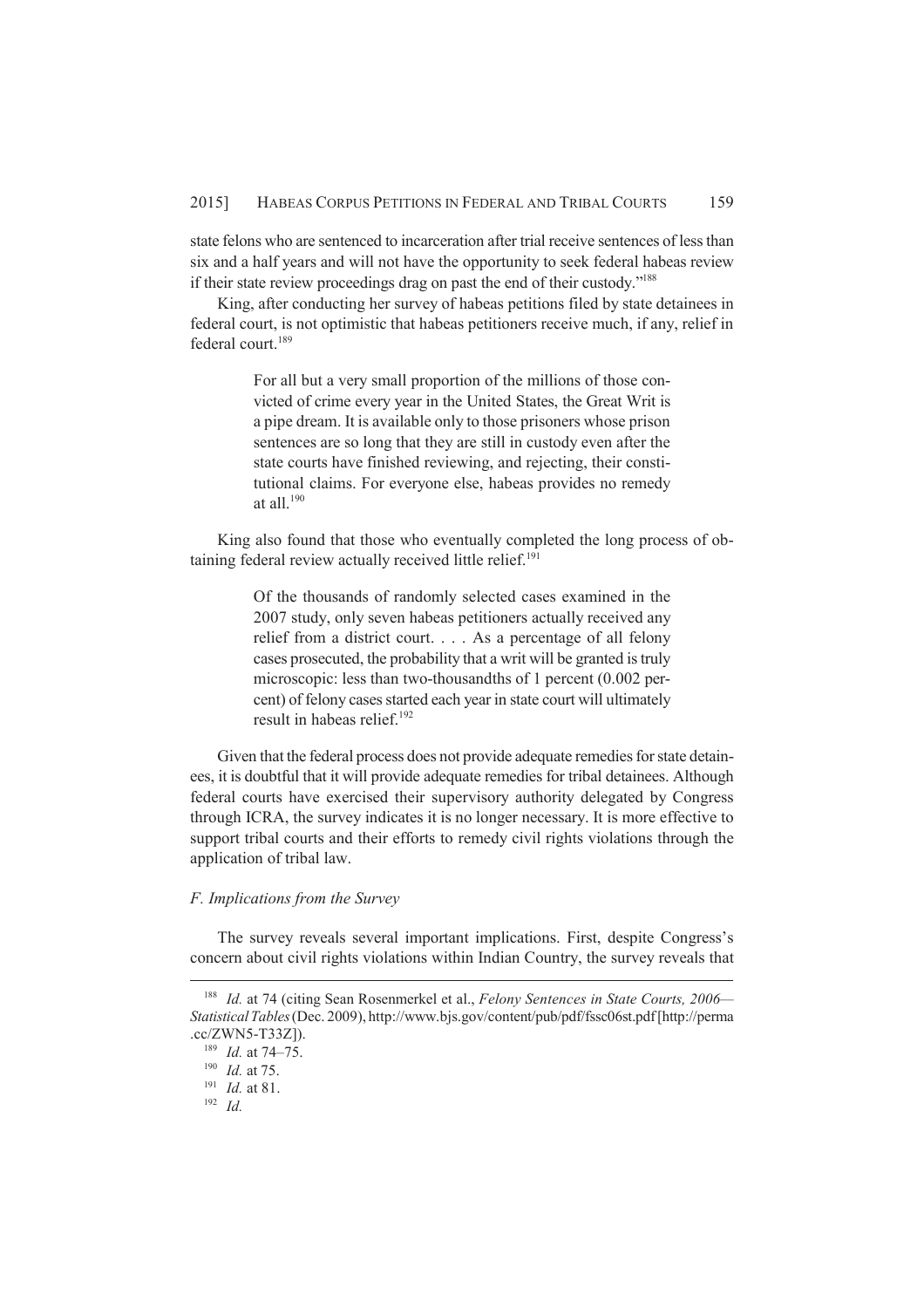there are few alleged violations in cases involving detention. Second, federal courts have exhausted their supervisory review granted by ICRA, and it is not necessary, as only four writs have been granted. Third, federal courts, through the tribal exhaustion requirement, recognize tribal sovereignty and that tribal courts are the appropriate forum to address any alleged violations. Fourth, despite the lack of need for federal review, courts continue to allow non-Indian citizens to wear their cloak of citizenship within Indian Country. And now with the VAWA amendments to ICRA, the cloak is strengthened, as non-Indians may seek a stay of detention while pursuing a habeas corpus petition, which does not even require exhaustion of tribal court remedies.<sup>193</sup>

Morever, federal courts, as discussed below, are unable to implement individualized justice based on the tribal law of each tribal government that may come before a federal court. As illustrated by the case study below, tribal appellate courts such as the Navajo Nation Supreme Court implement individualized justice by protecting civil rights as defined by their laws and culture, implement changes into the criminal justice procedure when necessary to avoid further civil rights violations, and, as in Mr. Haungooah's case, do more than effect a release from detention. In that case, the court used the restorative justice component of its tribal law to help Haungooah.

## IV. INDIVIDUALIZED JUSTICE AND A CASE STUDY OF THE NAVAJO NATION SUPREME COURT AND HABEAS CORPUS

#### *A. Individualized Justice*

The doctrine of individualized justice suggests that defendants at one or more states of the criminal process should be "treat[ed] . . . as uniquely individual human beings."<sup>194</sup> Most courts limit individualized justice to sentencing,<sup>195</sup> although Beyea notes that individualized justice is now moving forward into other parts of the criminal justice process through the use of various defenses that reduce or negate culpability.<sup>196</sup>

Taslitz argued that criminal law *require*s defendants to be treated as unique because a court must consider the defendant's mental state as highly relevant with regard to proving beyond a reasonable doubt that the defendant committed the crime.<sup>197</sup> In

<sup>193</sup> *See* Violence Against Women Reauthorization Act of 2013, Pub. L. No. 113-4, 127 Stat 54 (West 2013).

<sup>194</sup> Woodson v. North Carolina, 428 U.S. 280, 304 (1976); *see* Doriane Lambelet Coleman, *Individualizing Justice Through Multiculturalism: The Liberals' Dilemma*, 96 COLUM. L. REV. 1093 (1996) (providing an overview of the evolution of individualized justice).

<sup>195</sup> *See* Coleman, *supra* note 194, at 1114 & n.115.

<sup>196</sup> Sam Beyea, *Cultural Pluralism in Criminal Defense: An Inner Conflict of the Liberal Paradigm*, 12 CARDOZO PUB. L. POL'Y & ETHICS J. 705, 717 (2014).

<sup>197</sup> Andrew E. Taslitz, *Myself Alone: Individualizing Justice Through Psychological Character Evidence*, 52 MD. L. REV. 1, 4 (1993).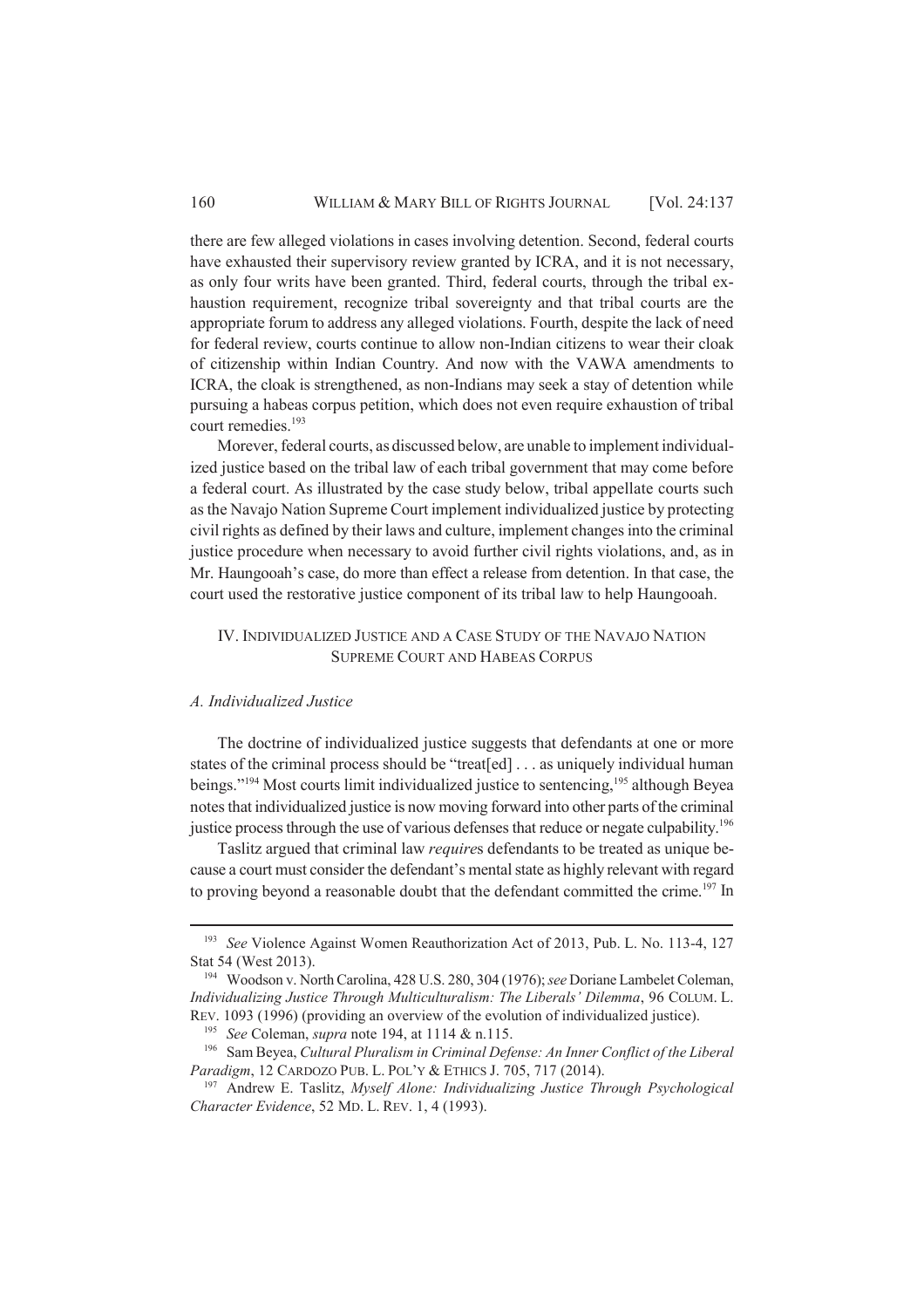practice, however, the American criminal justice system fails to both provide individualized justice and treat each defendant as unique.<sup>198</sup>

> But what the law requires and what the defendant receives are often two very different things. Overburdened criminal courts behave more like bureaucracies than centers of justice. The pressure to "move cases" leaves little time, and fewer resources, to treat each defendant as unique. Add to these pressures the stereotypes, myths, and presuppositions that we all bring to the courtroom and the result is trial by assumption, not by a fair and thorough evaluation of each defendant as a special human being.<sup>199</sup>

As discussed above, this is especially true with habeas petitions filed by state detainees because of the volume of cases. A critical component of treating individuals as unique is to respect and protect their civil rights. Civil rights of tribal citizens are better protected by tribal courts when tribal judges have an understanding of such citizens' civil rights, as defined by tribal law. Given that a federal court has no understanding of civil rights as defined by tribal law, a federal judge is ill-equipped to provide individualized justice.

The Honorable B. Michael Dann equates individualized justice with rehabilitation and restoration, not necessarily tailoring the charging or sentencing of crimes to the individual.<sup>200</sup> Although he does not elaborate on his definition, he also realizes the numerous obstacles to achieving individualized justice: too heavy caseloads combined with speedy trial requirements, the lengthy time from arrest to disposition despite the speedy trial rule, too little truth in pleas and sentences, too much ineffective imprisonment, and too much reliance on the criminal justice system.<sup>201</sup> Judge Dann argues that the lack of individualized justice in Maricopa County, Arizona, has a serious impact.<sup>202</sup>

> Lack of greater individualized justice sends the message to victims and defendants alike that they are not important enough to justify the system's resources. Many accused persons, who turn to drugs or gangs in large part due to a lack of a feeling of self esteem, end up in a criminal justice system that confirms those negative views of self and feeds destructive impulses.<sup>203</sup>

<sup>198</sup> *Id.*

<sup>&</sup>lt;sup>199</sup> *Id.* (citations omitted).

<sup>200</sup> B. Michael Dann, *Arizona's Criminal Justice System*, 29ARIZ.ATT'Y 12, 14 (Oct. 1992).

<sup>201</sup> *Id.* at 14–15.

<sup>202</sup> *Id.* at 14.

<sup>203</sup> *Id.*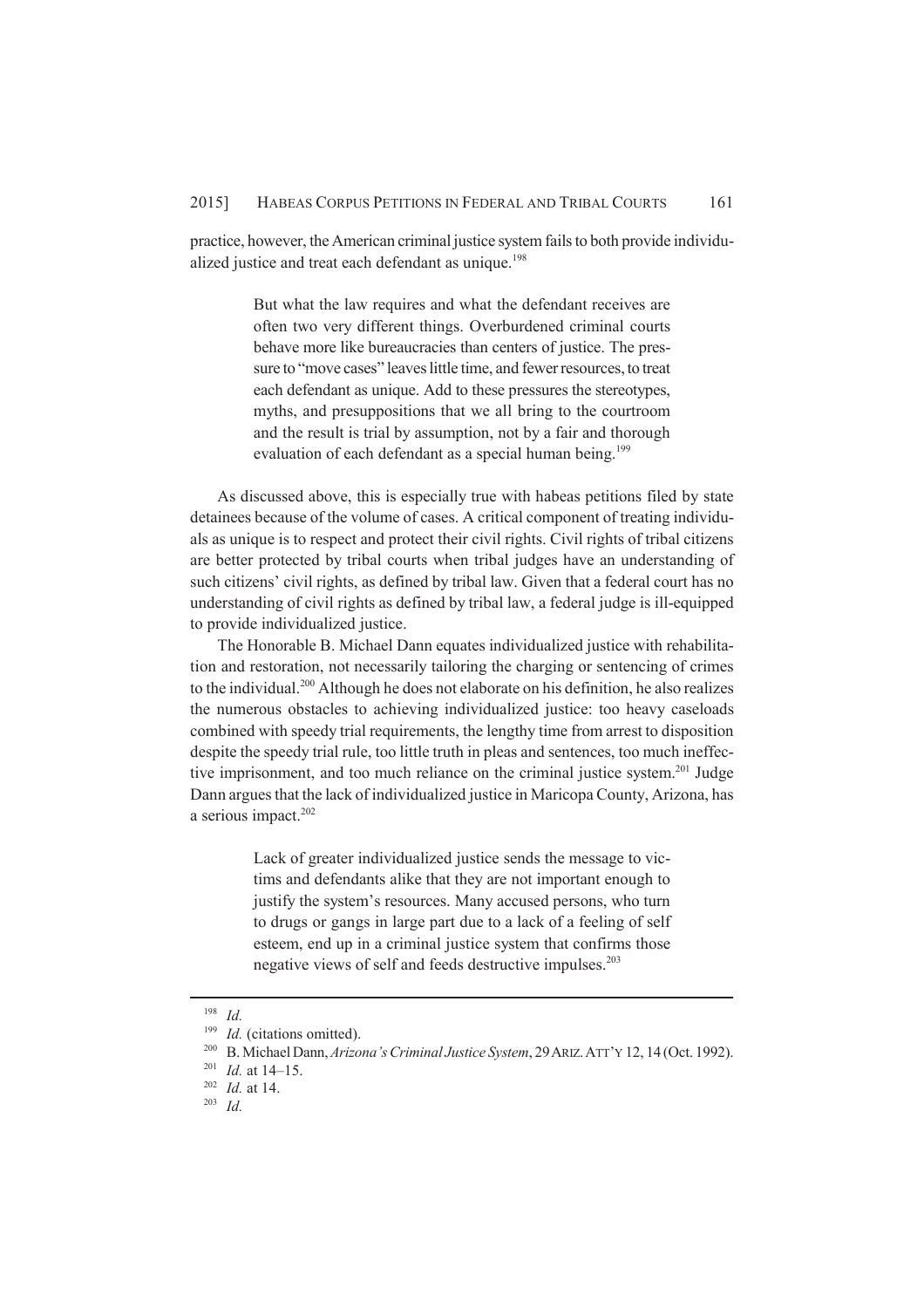## 162 WILLIAM & MARY BILL OF RIGHTS JOURNAL [Vol. 24:137

Fortunately, tribal courts can, and do, equate individualized justice with restoration.<sup>204</sup> The cases below illustrate that the Navajo Supreme Court, by employing Navajo law, which is grounded in restorative principles, treats each detainee as a unique individual. By using habeas corpus as a judicial tool, the Court interprets rights according to Navajo law and imposes any needed remedy. Even while treating the detainee as an individual, the Navajo Supreme Court uses habeas corpus to remedy the system to ensure that others do not incur the same violation of rights.

## *B. The Navajo Nation Courts*

The Bureau of Indian Affairs created the Navajo Court of Indian Affairs in 1892 which enforced prohibitions against cultural practices.<sup>205</sup> Despite this new structure, Navajo judges continued to use Navajo justice, which existed prior to contact with the colonists.<sup>206</sup> But many disputes were handled outside of the court system to avoid the imposition of incarceration, which was contrary to Navajo traditional justice.<sup>207</sup> The Navajo Nation dismantled the Court of Indian Affairs in 1958 and replaced it with its own court system, which after several reforms strengthening it as a separate and independent branch, continues to function today.<sup>208</sup> The Navajo courts use Navajo Common Law, or their normative precepts, to guide their decision making.<sup>209</sup> This allows the courts to implement Navajo individualized justice, which focuses on restoring disputes and the community to right relations—*hózhq'*—or harmony.<sup>210</sup> Former Navajo Supreme Court Justice Austin explains *hózhq'* as "a state (in the sense of condition) where everything, tangible and intangible, is in its proper place and functioning well with everything else, such that the condition produced can be described as peace, harmony, and balance (for lack of better English terms). $^{2211}$ 

Although this is a limited and simple understanding of a complex Navajo principle, it is one of the main principles of Navajo Common Law which allows us to

<sup>210</sup> AUSTIN, *supra* note 208, at 54.

<sup>204</sup> *Id.*

<sup>205</sup> *See* Robert Yazzie, *"Life Comes From It": Navajo Justice Concepts*, 24 N.M.L.REV. 175, 177 (1994) [hereinafter Yazzie, *Life Comes From It*].

<sup>206</sup> *Id.* at 177, 180.

<sup>207</sup> *Id.* at 181.

<sup>208</sup> *See* RAYMOND D. AUSTIN, NAVAJO COURTS AND NAVAJO COMMON LAW: A TRADI-TION OF TRIBAL SELF-GOVERNANCE (2009) (providing a complete description of the Navajo court system).

<sup>209</sup> *See* Yazzie, *Life Comes From It, supra* note 205; Robert Yazzie, *"Hozho Nahasdlii"—We are Now in Good Relations: Navajo Restorative Justice*, 9 ST.THOMAS L.REV. 117, 120–24 (1996) [hereinafter Yazzie, *Hozho Nahasdlii*]; *see also* James W. Zion, *Civil Rights in Navajo Common Law*, 50 U. KAN. L. REV. 523, 523–24, 531 (2002) (discussing civil rights under Navajo Common Law).

<sup>211</sup> *Id.*; *see also* Yazzie, *Life Comes From It*, *supra* note 205, at 175; Yazzie, *Hozho Nahasdlii*, *supra* note 209, at 124.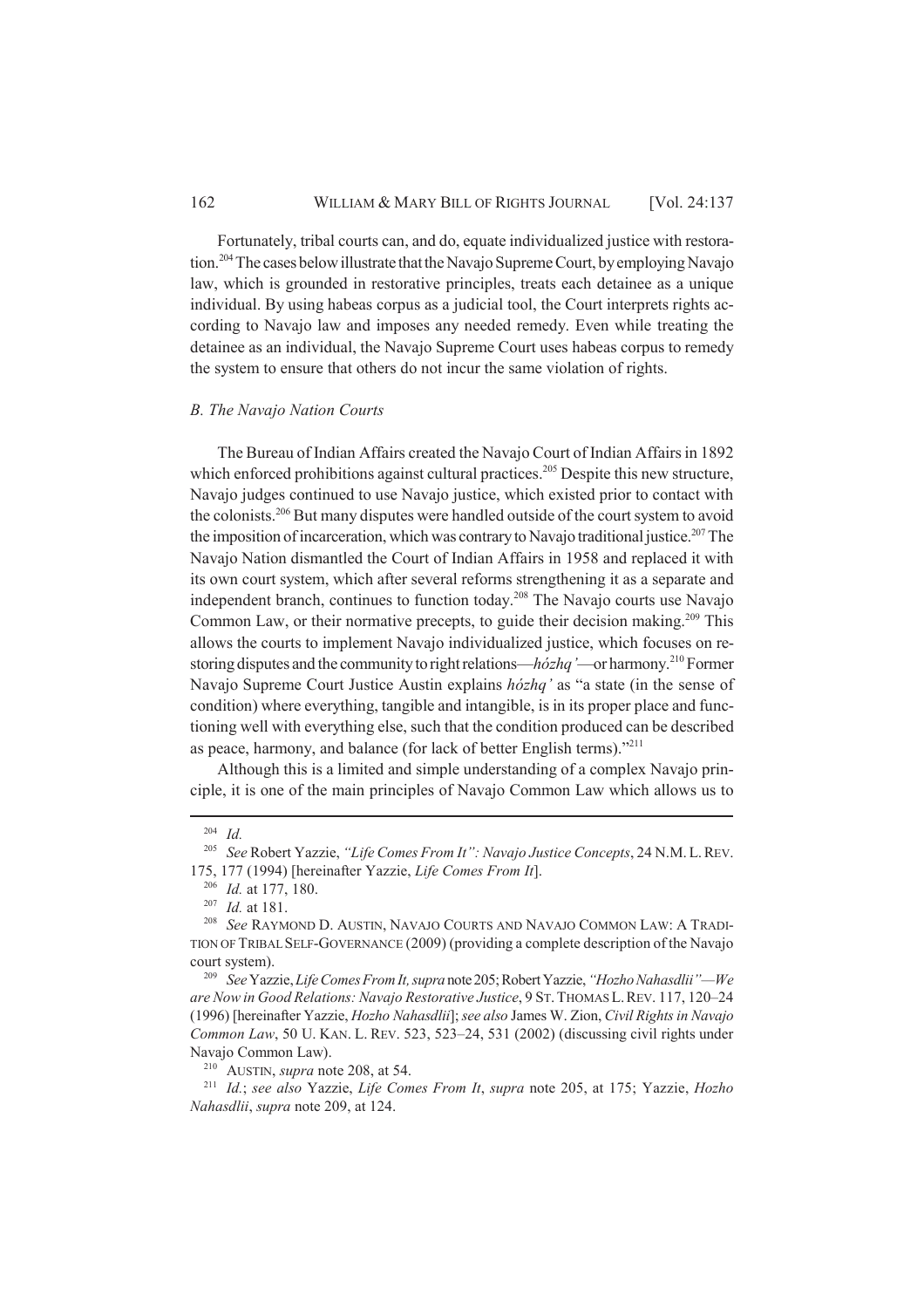understand the application of Navajo individual justice via habeas corpus petitions. The Navajo Nation Supreme Court not only examines petitioners' claims of illegal incarceration under Navajo statutory law and Navajo Common Law, but it also provides instruction, interpretation, and clarification to the Navajo Nation, lower courts, police, and prosecutors on how to improve and reform the criminal justice process to protect the rights of future defendants. Finally, the Court ensures that each petitioner receives the assistance necessary to be restored to right relations. This case study supports not only the tribal remedies exhaustion rule by federal courts but also that the most effective forum for habeas corpus petitions lies with tribal courts which use laws based upon their cultural values to implement individualized justice.

## *C. The Navajo Nation Habeas Corpus Process*

Navajo Nation courts have habeas corpus procedures in place that are similar to the American notion of habeas; however, the Navajo courts are not bound by American law in their interpretation and application of Navajo law.<sup>212</sup> The Navajo Nation Supreme Court stated clearly that "[t]hough we have adopted [habeas corpus] from Anglo-American law, we are, of course, not bound by outside practices."<sup>213</sup> Yet, the Court uses habeas as a judicial tool to instruct the lower courts on the interpretation and protection of civil rights according to Navajo law. The court has used it as a tool to both instruct the lower courts and executive branch on, and clarify, the habeas corpus process.

In *Thompson v. Greyeyes*, <sup>214</sup> the Navajo Nation Supreme Court addressed the uncertainty in the process used by habeas petitioners. The Court interpreted and clarified the rules to ensure that petitioners, the jail, and the lower courts understood the process and that the process was accessible to detainees.<sup>215</sup>

> We previously have stated that Rule 26 of the Navajo Rules of Civil Appellate Procedure (NRCAP) governs writs of *habeas corpus*. Rule 26 primarily concerns writs against courts or officials to restrain actions taken outside their jurisdiction (prohibition) or to compel action required by law (mandamus). The rule does not mention *habeas corpus*. Rule 26(d) states that petitions for writs other than mandamus and prohibition "shall conform so far as practicable, to the procedures [for those writs]." There are several requirements in Rule 26 concerning service, payment of filing fees, and the necessary facts to be included in a petition

<sup>212</sup> H.M. v. Greyeyes, No. SC-CV-63-04, 8 Navajo Rptr. 572, 580 (Navajo 2004). <sup>213</sup> *Id.*

<sup>214</sup> No. SC-CV-29-04, 8 Navajo Rptr. 476, 484 (Navajo 2004).

<sup>215</sup> *Id.*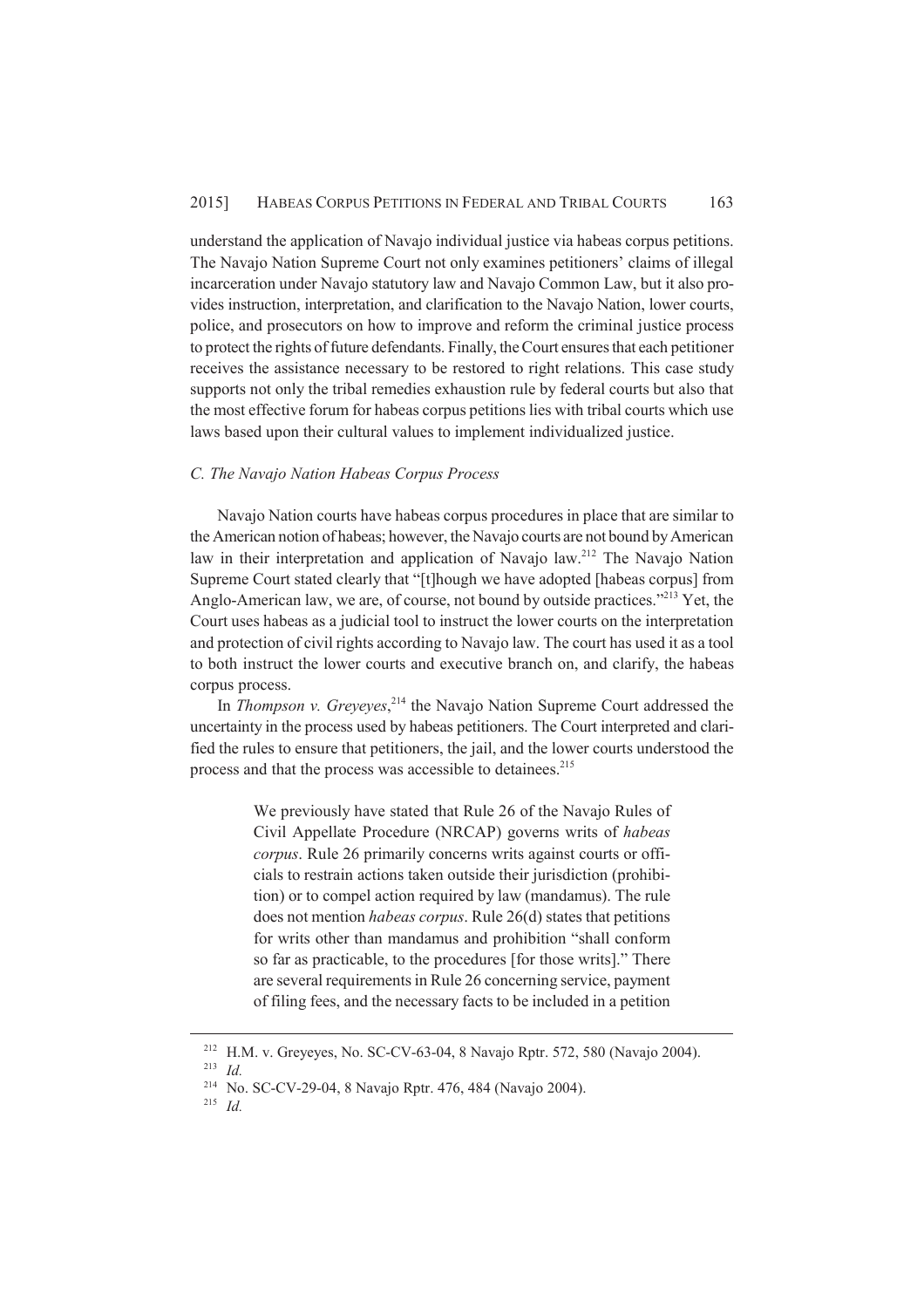that are difficult, if not impossible for a petitioner to comply with when the defendant is an incarcerated criminal defendant. We therefore must decide what procedure petitioners should follow that reflects a prisoner's inability to access records, money for filing fees, and other resources due to their incarceration.

Though located in rules that only apply to criminal cases, Rule 14 of the Appellate Rules provides a specific procedure for habeas writs that takes into consideration the difficulties incarcerated defendants may have in filing petitions. Based on our authority under Rule 26(d), we hereby adopt the procedures found in Rule 14 of the Appellate Rules for writs of *habeas corpus* involving incarcerated criminal defendants.

We now lay out the proper procedure for incarcerated criminal defendant writs. A petitioner does not have to pay a filing fee, but only needs to file the petition with the Supreme Court. The respondent to a *habeas corpus* petition is not the court who ordered the detention, but "the person having custody of the person." That person is the Director of the Department of Corrections (Director). The Chief Justice reviews the petition, and may issue the writ if "in proper form." The writ of *habeas corpus* itself does not order the release of the petitioner, but merely directs the Director "to appear in the [Supreme Court] on a certain date and bring the detained person with him [or her] and show cause why the person should not be released." In other words, the writ is the equivalent of an order to show cause, and the Director must bring the petitioner with her and respond to the petition by demonstrating that the petitioner is lawfully detained. The burden of proof in a *habeas* case therefore shifts once the Chief Justice issues the writ. The petitioner initially has the burden to establish facts showing his illegal detention. Once shown, the petition is in "proper form," and when the Chief Justice issues the writ the Director must show that the petitioner's detention is legal.<sup>216</sup>

After clarifying the process, the Court moved on to the alleged civil rights violations.<sup>217</sup> Thompson argued that he was wrongfully incarcerated because he was sentenced to 120 days in jail for two offenses that did not authorize jail time.<sup>218</sup> The

<sup>&</sup>lt;sup>216</sup> *Id.* at 484–85 (citations omitted).

<sup>217</sup> *Id.* at 485.

<sup>218</sup> *Id.*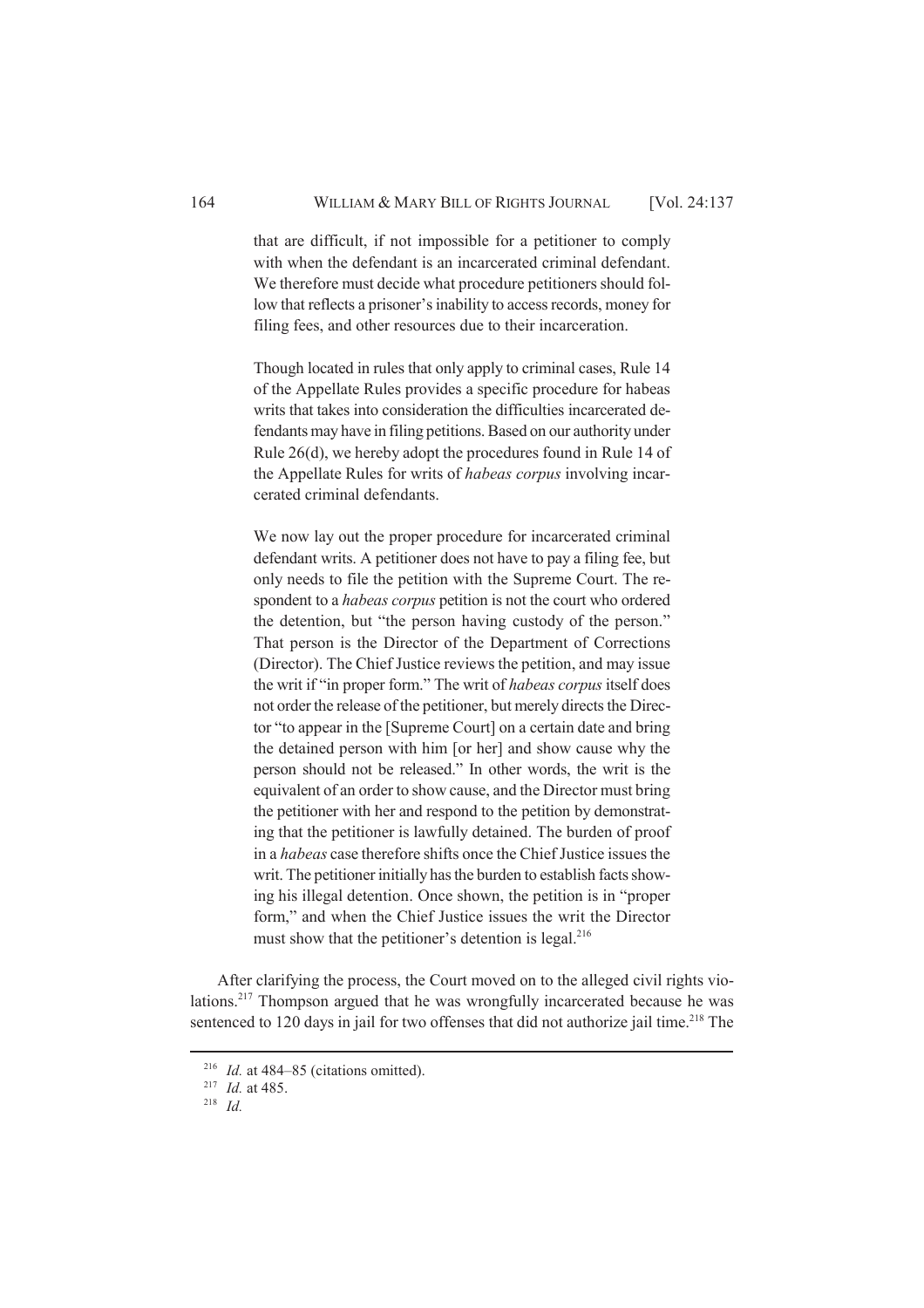Court, interpreting and applying Navajo statutory law, determined that his sentence was illegal because it was cruel and unusual under the Navajo Nation Bill of Rights.<sup>219</sup> The offense of interfering in judicial proceedings did not provide for a jail sentence, rather "*nályééh*, a peace or security bond, and/or a sentence of labor or community service."<sup>220</sup> As a result, the Court found that the lower court lacked the authority to incarcerate Thompson, and his sentence amounted "to legislating from the bench."<sup>221</sup>

Not satisfied with solely finding that Thompson was sentenced improperly, the Court explained Navajo due process and why he was sentenced illegally under Navajo due process.<sup>222</sup> "Fundamental notions of fairness in our Common Law [Navajo traditional or oral law], articulated in our opinions as Navajo due process, require that the respondent have notice of the available sentencing options before he or she pleas to an offense."<sup>223</sup> In this case, Thompson's reading of the criminal complaint would lead him to believe he was charged with an offense that would not lead to jail because the section he was charged with prohibits jail as punishment.<sup>224</sup> Thus, he had no notice as to what sentence might be imposed.<sup>225</sup> Thompson's petition was granted, and he was released.<sup>226</sup>

The Navajo Nation Supreme Court has applied its traditional law, which is termed Navajo Common Law, to ensure the habeas process was tailored or individualized for the needs of detained juveniles.<sup>227</sup> In *H.M. v. Greyeyes*, H.M. faced consolidated petitions for a child in need of supervision (CHINS) and delinquency cases in Crownpoint Family Court.<sup>228</sup> The minor was placed in a youth home by the lower court.<sup>229</sup> While in the youth home, the minor was moved to a youth detention facility for an alleged violation of disorderly conduct.<sup>230</sup> A petition for adjudication of a delinquent child was filed, and, at a detention hearing, the lower court ordered continued detention.<sup>231</sup> The minor filed her writ while the adjudicatory hearing was still pending.<sup>232</sup> At the time of her filing, she had been detained for over two months.<sup>233</sup> Her writ sought release from detention and dismissal of the pending CHINS and delinquency cases.<sup>234</sup>

 $\frac{225}{226}$  *Id.* 

- <sup>227</sup> *See* H.M. v. Greyeyes, No. SC-CV-63-04, 8 Navajo Rptr. 572, 579–80 (Navajo 2004).
- <sup>228</sup> *Id.* at 577.

<sup>219</sup> *Id.*

<sup>220</sup> *Id.* at 485–86.

<sup>221</sup> *Id.* at 486.

 $\frac{222}{223}$  *Id.* at 487–88.

<sup>&</sup>lt;sup>223</sup> *Id.* at 487 (citations omitted).

 $\frac{224}{225}$  *Id.* 

<sup>&</sup>lt;sup>226</sup> *Id.* at 487–88.

<sup>229</sup> *Id.*

<sup>230</sup> *Id.*

<sup>231</sup> *Id.* at 577–78.

<sup>232</sup> *Id.* at 578.

<sup>233</sup> *See id.*

<sup>234</sup> *Id.*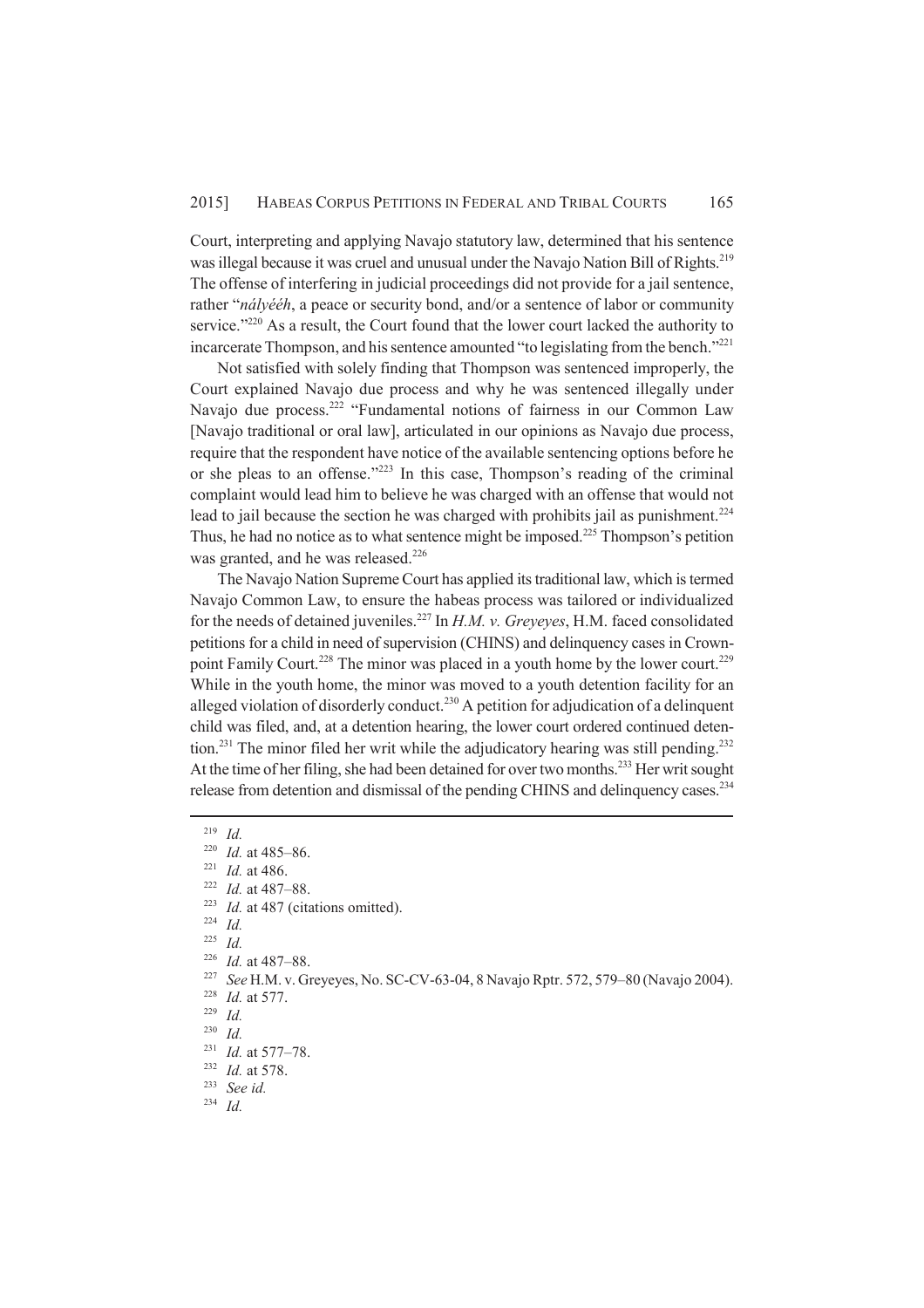The Court determined whether the procedures outlined in *Thompson* for habeas petitions applied in juvenile cases.<sup>235</sup> "To answer that question, as Rule 26 is not clear, we look to *Diyin Nohookáá' Dine'é Bi Beehaz'áanii*, or Navajo Common Law Principles on the status of children."<sup>236</sup> The Court noted that the importance of children in Navajo society required that their rights be protected like the rights of adults.<sup>237</sup>

> Under these principles we have held that the police, Social Services, and the courts must strictly comply with the procedures in the Children's Code to take children into custody and keep them detained pending disposition of juvenile cases. If agents of the Navajo Nation fail to follow these requirements, we recognize, at the very least, the same right of a juvenile to seek release from illegal detention under a writ of *habeas corpus*. 238

The Court, seeking to ensure the protected status of H.M. and any other children, altered the rules established by *Thompson* for minors seeking release from illegal detention.<sup>239</sup>

> As we have previously recognized, the strict guidelines for detention of children reflect that a child is not yet fully emotionally mature. Children taken into custody "experience a gamut of emotions from fear to embarrassment to anger." Problems that may result are violent confrontations with other children or staff of a facility or infliction of mental or physical abuse on themselves. Indeed, suicide may result from the conditions of detention. While these reactions may also occur with adult prisoners, children are especially susceptible to them. Therefore, we recognize that this Court may release a child based on the petition itself, on the day of the filing of the petition, without the necessity of the writ and hearing required by *Thompson*. The Chief Justice, instead of issuing a writ, may, in her discretion, convene the Court immediately. The Court then may release the child without a hearing, as long as all the justices agree and the reasons are plain in the release order. However, if all three Justices do not agree that the child should be immediately released, the Chief Justice will issue a writ and set a hearing, and the regular *Thompson* procedures will apply.<sup>240</sup>

<sup>237</sup> *Id.*

- <sup>239</sup> *Id.*
- <sup>240</sup> *Id.* at 579–80 (citations omitted).

<sup>235</sup> *Id.*

<sup>236</sup> *Id.* at 579.

<sup>238</sup> *Id.* (citations omitted).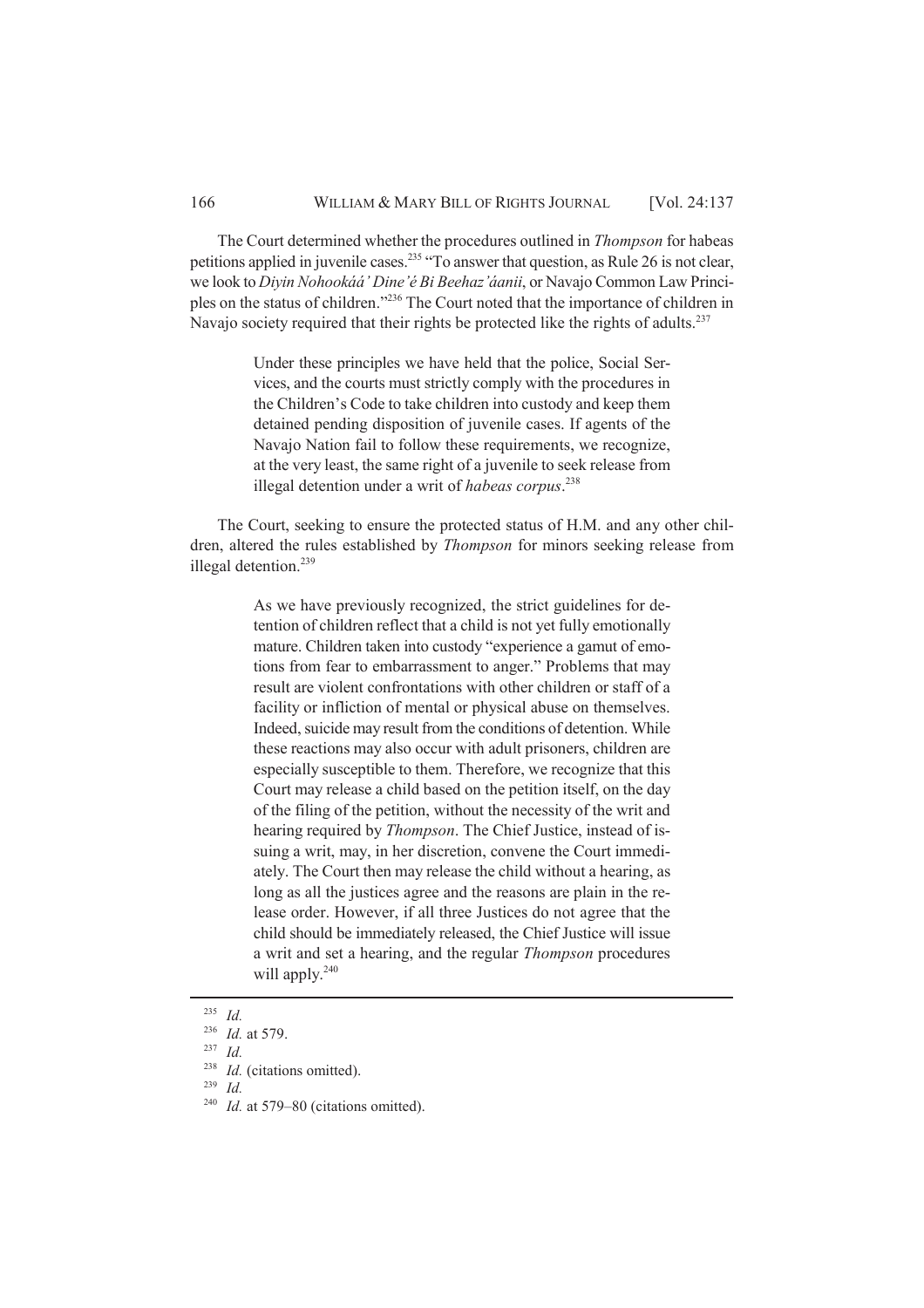The Court granted H.M.'s writ due to an untimely filing of the CHINS petition and then proceeded to examine H.M.'s request to dismiss her pending cases. $^{241}$ Although the Court noted again that it was not bound by the American definition of habeas, which focuses solely on release from detention.<sup>242</sup> it adopted a narrow interpretation of relief due to the fact that writs cause interference with the lower courts' management of cases.<sup>243</sup> The Court denied her request to dismiss her pending cases.<sup>244</sup>

Despite the above ruling about dismissals, the Court made an exception in *In re L.R. v. Greyeyes*, <sup>245</sup> as required by Navajo individualized justice. The Court addressed the minor's request to vacate a conviction that arose from an untimely filing of a juvenile petition for adjudication of a delinquent child.<sup>246</sup> The Court ruled that the juvenile was illegally detained when the petition was filed thirty-one days after the referral in violation of the thirty day requirement in the Navajo Nation Children's Code.<sup>247</sup> Regarding the minor's request for a dismissal for two delinquency orders, the Court stated:

> Under the circumstances of this case, the Court will vacate a conviction where the statute clearly mandates a dismissal with prejudice if the petition alleging delinquency is untimely filed. This Court will not send the matter back to the Family Court for dismissal. The burden will not be placed upon a child to petition the court for dismissal or incur additional legal costs where the statute mandates a specific remedy.<sup>248</sup>

By using the habeas process as a judicial tool, the Navajo Nation Supreme Court has used Navajo Common Law to provide further instructions to the lower courts on how minors should only be detained when the government is strictly complying with Navajo law. In *In re M.G. Greyeyes*, <sup>249</sup> the Court ruled that a family court cannot use contempt to incarcerate a CHINS child when the Code did not allow such child to be incarcerated under the original CHINS order. The Navajo Children's Code

> reflects the clear intent of the Navajo Nation Council that CHINS children are a distinct group from juvenile delinquents and require a different type of treatment. As defined by the Children's Code,

<sup>248</sup> *Id.* at \*7.

<sup>241</sup> *Id.* at 578, 580.

<sup>242</sup> *Id.* at 580.

<sup>243</sup> *Id.*

<sup>244</sup> *Id.*

<sup>245</sup> No SC-CV-39-07, 2007 Navajo Sup. LEXIS 21, at \*7 (Navajo Nov. 21, 2007).

<sup>246</sup> *Id.* at \*5–6.

<sup>247</sup> *Id.* at \*6–7.

<sup>&</sup>lt;sup>249</sup> No. SC-CV-09-07, 2007 Navajo Sup. LEXIS 1, at \*2 (Navajo May 17, 2007).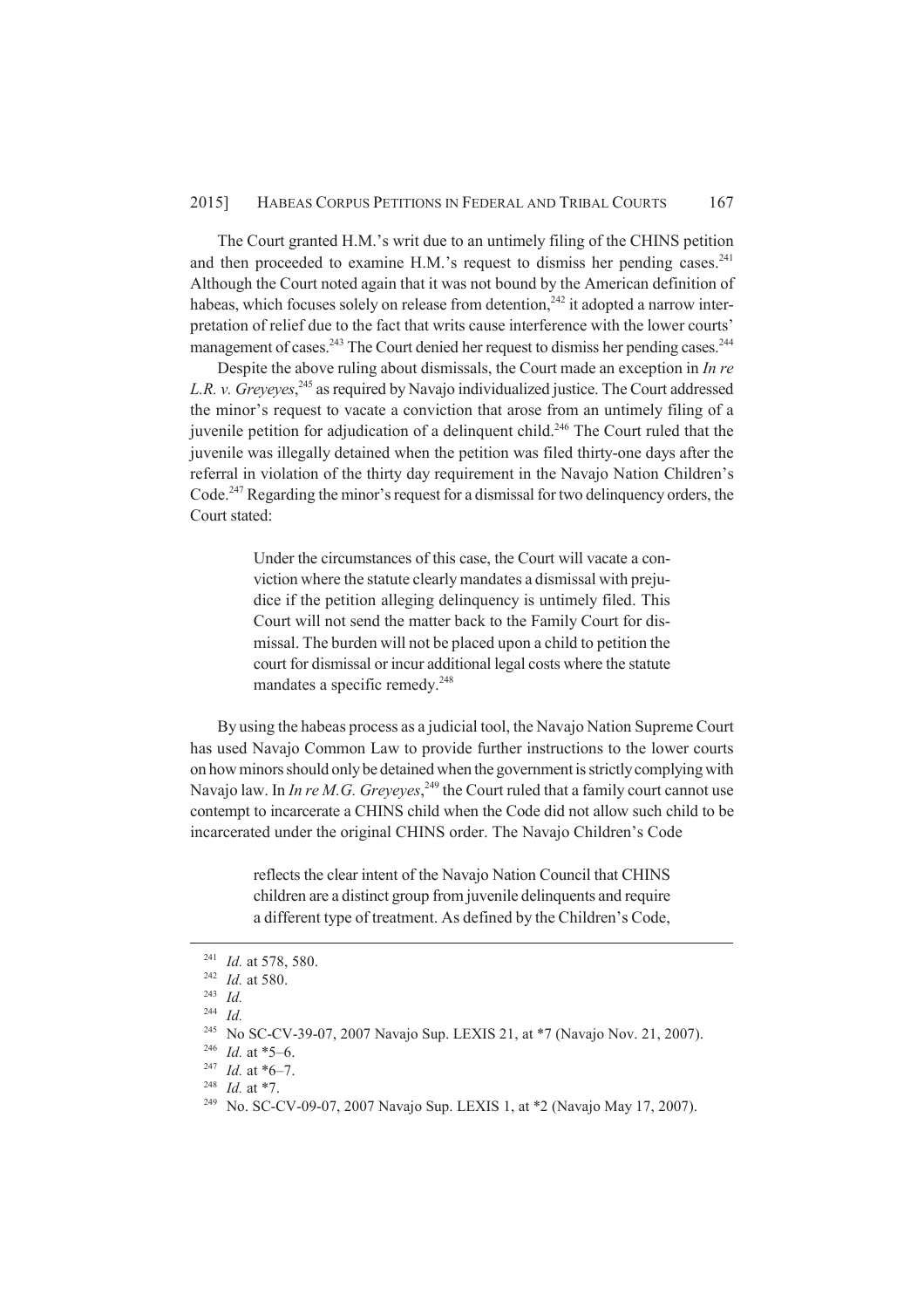children in need of supervision have not committed a criminal offense, but are in need or care or rehabilitation. . . . The use of contempt to incarcerate a CHINS child improperly treats that child as delinquent, violates the Council's clear prohibition on incarceration of such children, and amounts to cruel and unusual punishment under the Navajo Bill of Rights.<sup>250</sup>

Similar to *Thompson*, the Court again used Navajo Common Law to determine whether a petitioner in a juvenile delinquency proceeding could be detained for an offense that did not provide for incarceration of adults.<sup>251</sup> The petitioner was adjudicated as a delinquent child for a violation of disorderly conduct and sentenced to 180 days of incarceration, which was suspended in lieu of 6 months of probation.<sup>252</sup> Subsequently, the minor was found to be in violation of his probation, and the lower court revoked his probation and reinstated his disposition of 180 days of detention.<sup>253</sup>

> The Court holds that the Family Court cannot incarcerate a juvenile if Title 17 does not authorize incarceration of an adult committing the same offense. Though incarceration of a delinquent minor is mentioned as one option, the Court interprets Section 1152(A)(2) consistent with Dine bi beenahaz'aanii [Navajo fundamental law]. Under Dine bi beenahaz' aanii [sic] children must be treated with the greatest of respect. They are fragile and the utmost care must be taken because of their continued growth. Further, incarcerated children are not fully emotionally mature and experience a "gamut of emotions" while in custody that can lead to violent acts on themselves and others. Consequently, incarceration is a severe remedy for a child, and is to be imposed only when absolutely necessary. To allow greater ability to imprison children than that allowed for adults is an outcome wholly inconsistent with the above values. The. [sic] Court therefore interprets Section  $1152(A)(2)$  to only allow incarceration when allowed for adults. Incarceration of a minor when unauthorized for an adult is cruel and unusual punishment in violation of the Navajo Bill of Rights.<sup>254</sup>

<sup>&</sup>lt;sup>250</sup> *Id.* at 3–4 (citations omitted).

<sup>&</sup>lt;sup>251</sup> N.B. v. Greyeyes, No. SC-CV-03-08, 2008 Navajo Sup. LEXIS 2, \*4 (Navajo Apr. 16, 2008).

<sup>252</sup> *Id.* at \*1.

<sup>253</sup> *Id.* at \*3–4.

<sup>&</sup>lt;sup>254</sup> *Id.* at \*6–8 (citations omitted).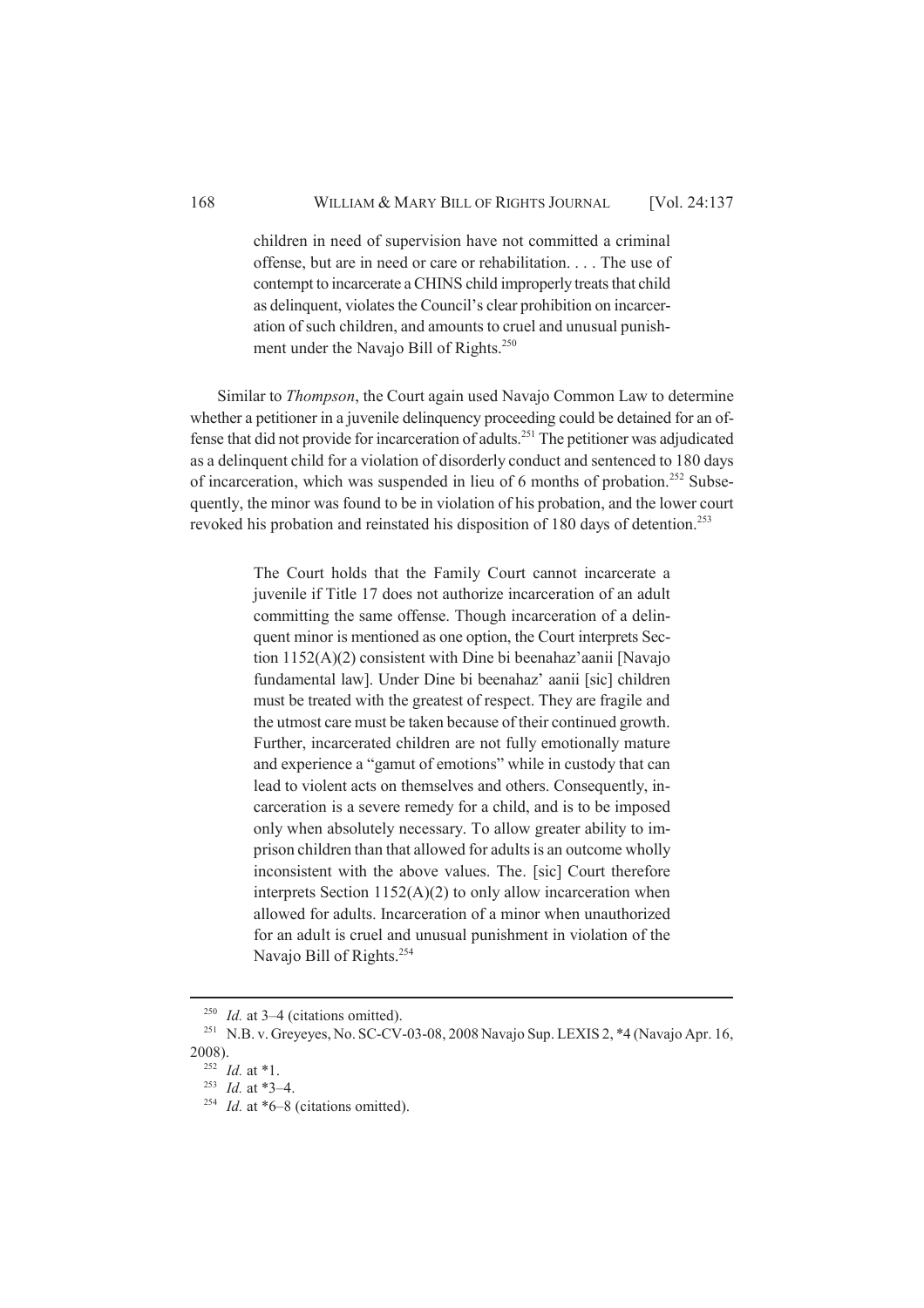#### *D. Individualized Justice—A Balancing of Rights*

Individualized justice in the tribal court setting requires application of tribal laws based upon traditional tribal values;<sup>255</sup> however, tribal courts are often faced with balancing notions of western or American rights that have been imposed through ICRA with rights based upon cultural values.<sup>256</sup> The Navajo Supreme Court faced this issue when it determined whether a minor has a right to an attorney at a detention hearing.<sup>257</sup> As discussed above, the detention of a minor is a serious matter guided by Navajo Common Law.<sup>258</sup> In *M.C. v. Greyeyes*, the Court found that the Navajo Nation Code provided for a child's right to assistance of counsel at all proceedings alleging delinquency.<sup>259</sup> Navajo statutory law also required that a detention hearing be held within twenty-four hours of the filing of the delinquency petition,  $260$  which was not within the discretion of the courts.<sup>261</sup> As a result, when the minor requested an attorney at the detention hearing, it was unclear whether the lower court had the discretion to continue the hearing.<sup>262</sup> Navajo statutory law does afford the courts discretion to continue a preliminary hearing, but that discretionary language was missing from the detention hearing's statutory language.<sup>263</sup> The Court stated:

> The absence of similar language in the detention hearing section leads this Court to conclude that the 24 hour timeline is intended to be binding on the judge under all circumstances. In addition, *dine bi beenahazaanii* [sic] [Navajo Common Law] supports our holding.

> Navajo common law considers the detention of a child a very important matter, stating that "incarceration is a severe remedy for a child, and is to be imposed only when absolutely necessary." Children must be treated with respect because they are "fragile

<sup>255</sup> *See* Christine Zuni, *Strengthening What Remains*, 7 KAN.J.L.&PUB.POL'Y 17 (1997) (discussing the use of traditional law); Christine Zuni Cruz, *Tribal Law as Indigenous Social Reality and Separate Consciousness [Re]Incorporating Customs and Traditions into Tribal Law*, 1 TRIBAL L.J. 1 (Jan. 2001) http://lawschool.unm.edu/tlj/tribal-law-journal/articles/vol ume\_1/zuni\_cruz/index.php [http://perma.cc/4H2T-ESLL].

<sup>256</sup> *See* MATTHEW L.M. FLETCHER, AMERICAN INDIAN TRIBAL LAW 319–21 (2011) (discussing how tribal courts use traditional law); Matthew L.M. Fletcher, *Rethinking Customary Law in Tribal Court Jurisprudence*, 13 MICH. J. RACE & L. 57, 57 (2007).

<sup>&</sup>lt;sup>257</sup> M.C. v. Greyeyes, No. SC-CV-16-12, 2012 Navajo Sup. LEXIS 9 (Navajo July 12, 2012).

<sup>258</sup> *See* H.M. v. Greyeyes, No. SC-CV-63-04, 8 Navajo Rptr. 572, 579 (Navajo 2004).

<sup>259</sup> *M.C.*, 2012 Navajo Sup. LEXIS 9, at \*10.

<sup>260</sup> *Id.* at \*7 (citing 9 N.C.C. § 1311(A) (2014)).

<sup>261</sup> *Id.* at \*10 (citing *In re* A.W., 6 Navajo Rptr. 38, 42 (Navajo 1999)).

<sup>262</sup> *Id.* at \*10–12.

<sup>263</sup> *Id.* at \*10–11.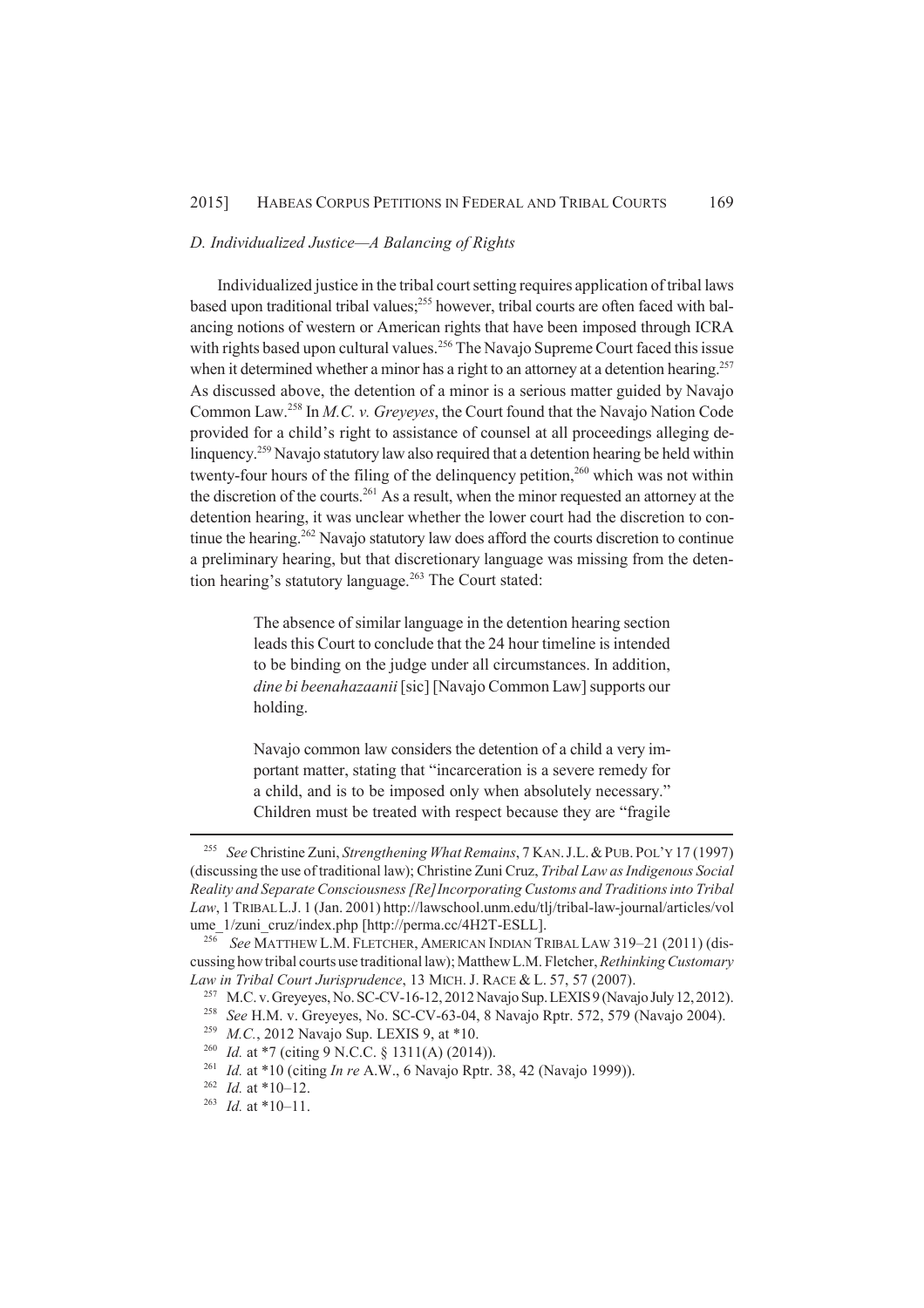and the utmost care must be taken because of their continued growth." There is always a concern for a child who is subjected to detention because they are not yet fully emotionally mature and therefore they experience "a gamut of emotions" which can lead to violent acts upon themselves or others. These principles can be summed up as, *biniinaanii holoogo ei alchini nizaadgoo wota '* [sic]. Therefore, a determination of whether to release the child should be made at the earliest time possible.<sup>264</sup>

In holding that the right to an attorney did not attach to the detention hearing in order to ensure that the hearing was held within twenty-four hours, the Court noted that the minor does not typically appear alone, but with a parent or guardian who is allowed to speak for the child.<sup>265</sup> Even if the minor was facing the court alone, he did not face a determination of guilt at the detention hearing, and Navajo teachings prepared him to speak for himself.<sup>266</sup>

> In Navajo teachings, when a child reaches puberty, a boy becomes a young man and a girl becomes a young women [sic]. Young men and young women are able to speak to the court on the matter offurther [sic] detention. In other words, young people can express to the court whether or not there is alternate placement available. Although the ABBA [Álchini Bi Beehaz'áannii Act] did not consider puberty in drafting the law, we find that Navajo young men and women are capable of speaking for themselves at a detention hearing.<sup>267</sup>

#### *E. Exhaustion of Tribal Remedies*

In its application of individualized justice, the Navajo Nation Supreme Court continues to be respectful of the court process that, if allowed to work, can afford justice. Similar to the exhaustion requirement in federal courts, the Navajo Nation also requires petitioners to seek other remedies when necessary.<sup>268</sup> In *Begay v. Tso*, 269 the petitioner's requests contained within his writ were "more clearly considered as interlocutory appeals on the question of self-incrimination by the plaintiff in a civil action,"<sup>270</sup> and the Navajo Court of Appeals does "not honor interlocutory

<sup>&</sup>lt;sup>264</sup> *Id.* at \*11–12 (emphasis added) (citations omitted).

<sup>265</sup> *Id.* at \*12.

<sup>266</sup> *Id.* at \*12–13.

<sup>267</sup> *Id.*

<sup>&</sup>lt;sup>268</sup> *See infra* note 275 and accompanying text.

<sup>269</sup> No. A-CV-30-83, 1983 Navajo App. LEXIS 25 (Navajo Nov. 16, 1983).

<sup>270</sup> *Id.* at \*1.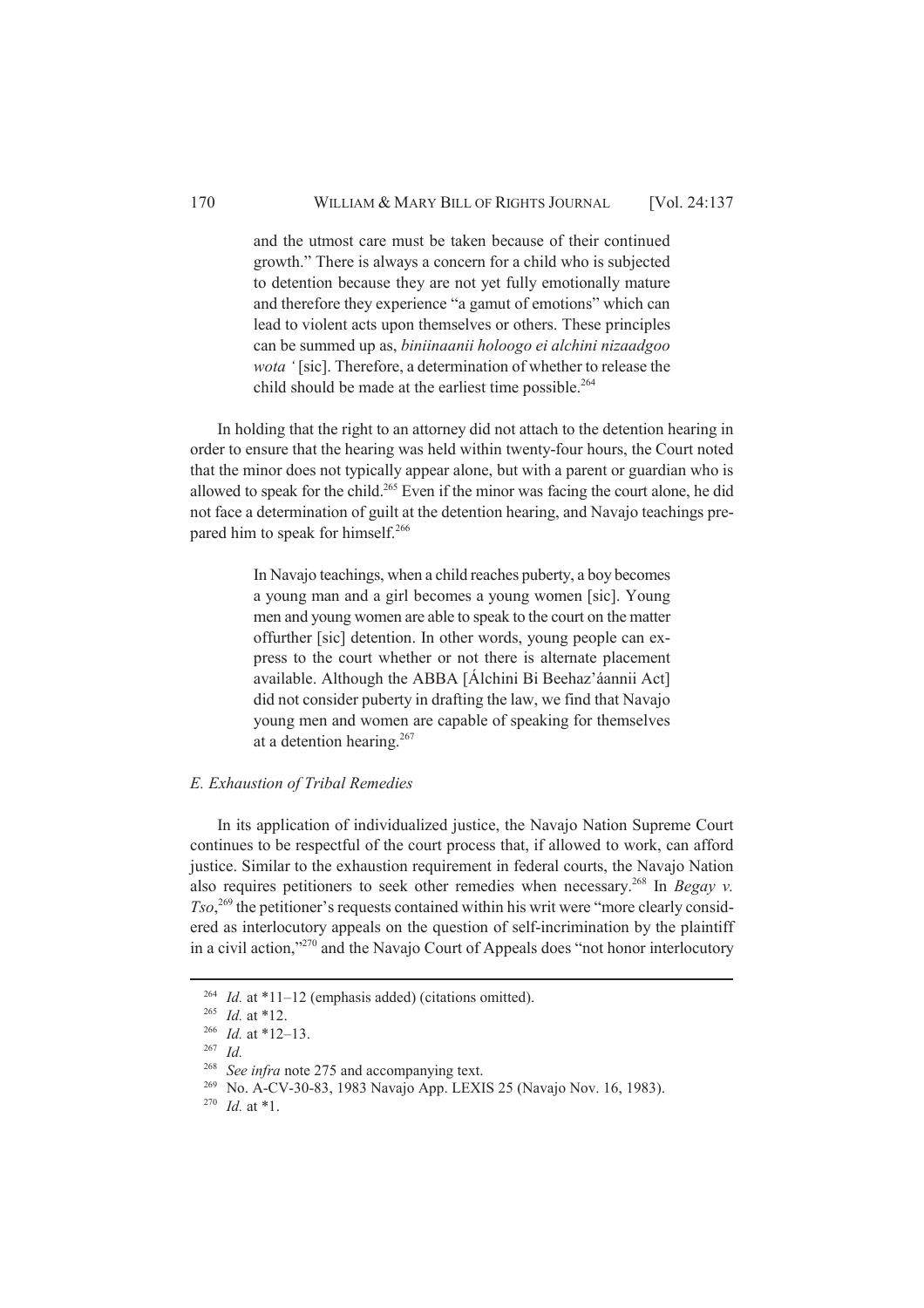appeals."<sup>271</sup> In *Begay*, the court noted that the request before it was an appeal from a district court order which was not final.<sup>272</sup> Thus, the court denied the defendant's application for a writ of habeas corpus, his request for a stay of the lower proceedings, and his other applications for writs.<sup>273</sup> In *In re Application of Johnson*,<sup>274</sup> the Navajo Nation Supreme Court stated with finality that "[i]n no case should a habeas corpus proceeding be used as a substitute for appeal."<sup>275</sup>

## *F. Navajo Due Process*

Similar to federal courts, the Navajo Nation Supreme Court uses habeas corpus as a judicial tool to examine whether the lower court proceedings complied with due process. The use of habeas in this manner allows the Court to dispense individualized justice by ensuring the petitioner's right to due process was respected. As the Court did in *Thompson*, the Court ensures that the lower courts, police, and prosecutors, understand and apply the Navajo definition of due process.<sup>276</sup> The focus on Navajo fairness of process ensures that each individual receives the appropriate justice. As the cases below demonstrate, the issue of due process often arises with regard to notice and an opportunity to be heard.

In *Johnny v. Greyeyes*, <sup>277</sup> the Court explained the Navajo meaning of procedural due process. The petitioner alleged that his due process rights were violated after he was detained for failure to appear before the Family Court on an order to show cause and was not informed why he was detained.<sup>278</sup> In addressing the petitioner's due process arguments, the Court stated:

> The primary principle that informs this Court's interpretation of procedural due process is K'e Atcitty v. The District Courtfor [sic] the Judicial District of Window Rock . . . . K'e, which fosters fairness through mutual respect, requires that an individual is fully

<sup>271</sup> *Id.* at \*2.

<sup>272</sup> *Id.* at \*3.

<sup>&</sup>lt;sup>273</sup> *Id.* at \*4–5.

<sup>274</sup> No. A-CV-08-90, 1990 Navajo Sup. LEXIS 12, at \*2 (Navajo June 14, 1990).

<sup>275</sup> *Id.* at \*2.

<sup>276</sup> Thompson v. Greyeyes, No. SC-CV-29-04, 8 Navajo Rptr. 476 (Navajo 2004).

<sup>277</sup> No. SC-CV-52-08, 2009 Navajo Sup. LEXIS 1, at \*6–7 (Navajo Feb. 27, 2009).

<sup>278</sup> *Id.* at \*4. Johnny was the subject of a Domestic Abuse Protection Order (DAPO) issued on May 24, 2007. The order expired on November 4, 2007. The mother of Johnny's children filed a petition for an Order to Show Cause (OSC) alleging Johnny violated the DAPO. The Family Court set a hearing date, but Johnny was not personally served. When Johnny did not appear, the court issued a warrant for his arrest. Johnny was arrested on another matter and served with the warrant. He was served with an Order for Temporary Commitment on the DAPO and that Order stated good cause had been shown that he should be detained until a hearing twenty days later. *Id.* at \*1–2.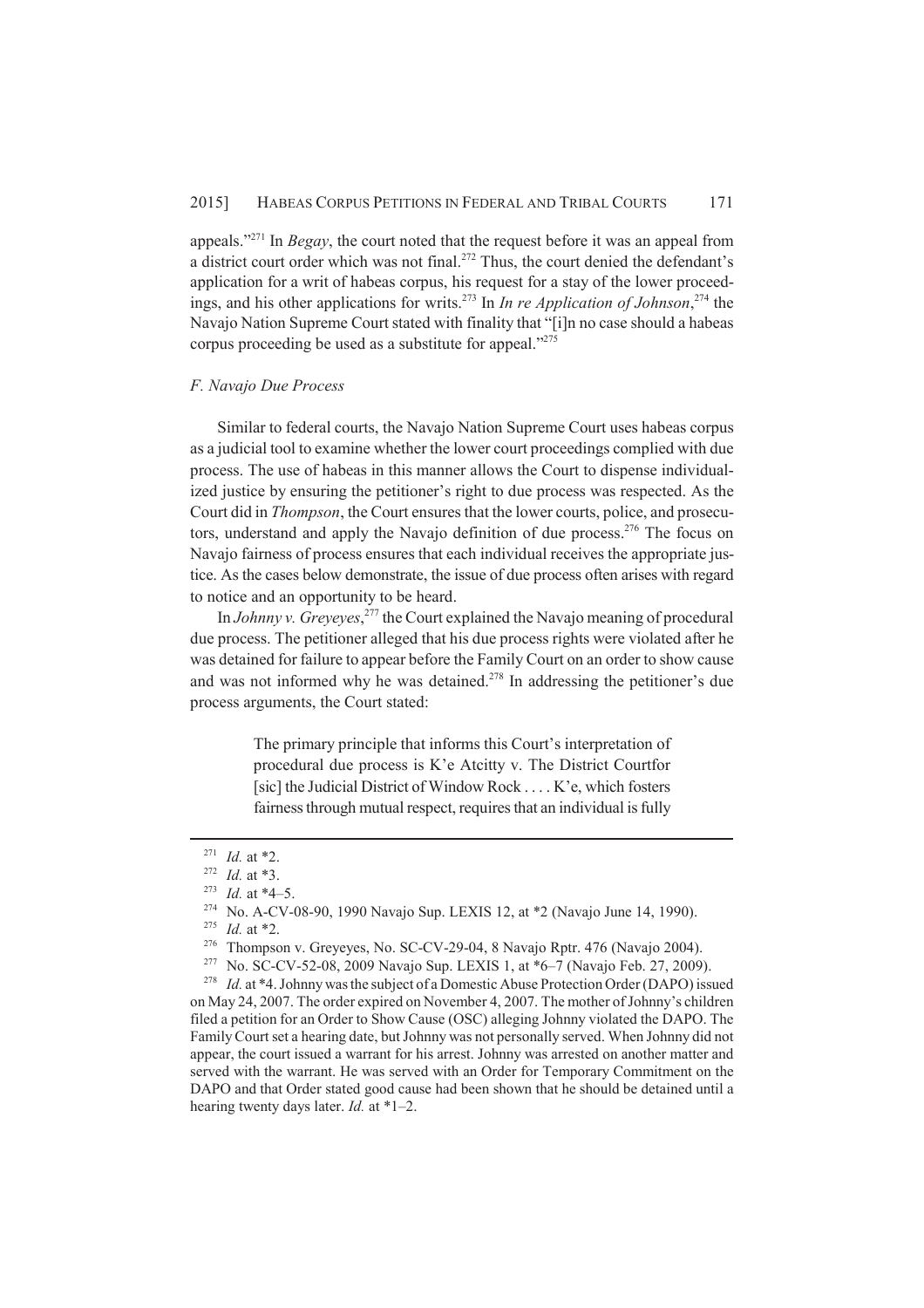informed and provided an opportunity to speak. The Family Court therefore has an obligation to protect Petitioner's right to due process of law.<sup>279</sup>

The Court granted his writ, finding that the lower court violated his right to due process "under the Navajo Bill of Rights as informed by the Navajo principle of fundamental fairness," because he did not have notice of the order to show cause or an opportunity to be heard prior to being detained.<sup>280</sup>

Several habeas decisions have focused on the right to notice, a critical component of due process. In *Bitsie v. Greyeyes*, <sup>281</sup> the petitioner appeared for a pretrial hearing on a criminal battery charge.<sup>282</sup> After the pretrial hearing, the prosecutor charged him verbally with a crime of interfering with judicial proceedings.<sup>283</sup> The petitioner was arraigned, entered a plea of not guilty, and bail was denied despite the prosecutor not objecting to the petitioner's release.<sup>284</sup> The Court addressed whether the petitioner suffered a violation of his due process rights because of the denial of bail without a separate bail hearing and specific findings justifying his detention.<sup>285</sup> The Court noted that it was well-established that bail may be denied at arraignment and that this was consistent with the Navajo Nation Code, which provides that every person arrested for an alleged offense shall be given an opportunity to be released on bail within eighteen hours from the time of commitment.<sup>286</sup> Although the Court had previously held that there is a legal presumption for pretrial release unless the government objects and the court makes findings, on the record, of denial of bail in accordance with Navajo law,<sup>287</sup> the Court explained that when bail is denied, Navajo Nation Rule 15(d) requires the reasons be stated for the record, but they need not be written.<sup>288</sup> Reasons must be given so that the "defendant understands why he or she will continue to be held pending trial, and may contest those reasons," and to assist the Supreme Court with review.<sup>289</sup> In Bitsie's case, the "[r]espondent [Navajo Nation Department of Justice] failed to make any showing by clear and convincing evidence that clear and adequate reasons were given to defendant in denying pretrial bail.<sup>2290</sup> The respondent failed to produce

<sup>&</sup>lt;sup>279</sup> *Id.* at \*6–7 (citations omitted).

<sup>280</sup> *Id.* at \*7.

<sup>&</sup>lt;sup>281</sup> No. SC-CV-55-11, 2011 Navajo Sup. LEXIS 7 (Navajo Dec. 19, 2011).

<sup>282</sup> *Id.* at \*1.

<sup>283</sup> *Id.* at \*2.

<sup>284</sup> *Id.*

<sup>285</sup> *Id.* at \*3.

<sup>286</sup> *Id.* at \*4.

<sup>&</sup>lt;sup>287</sup> *Id.* at \*7 (citing Wood v. Window Rock Dist. Court, No. SC-CV-20-09, 2009 Navajo Sup. LEXIS 11, at \*6 (Navajo July 1, 2009)).

<sup>&</sup>lt;sup>288</sup> *Id.* at \*4 (citing Dawes v. Eriacho, No. SC-CV-09-08, 2008 Navajo Sup. LEXIS 3, at \*3 (Navajo May 5, 2008)).

<sup>289</sup> *Id.* at \*6.

<sup>290</sup> *Id.* at \*7–8.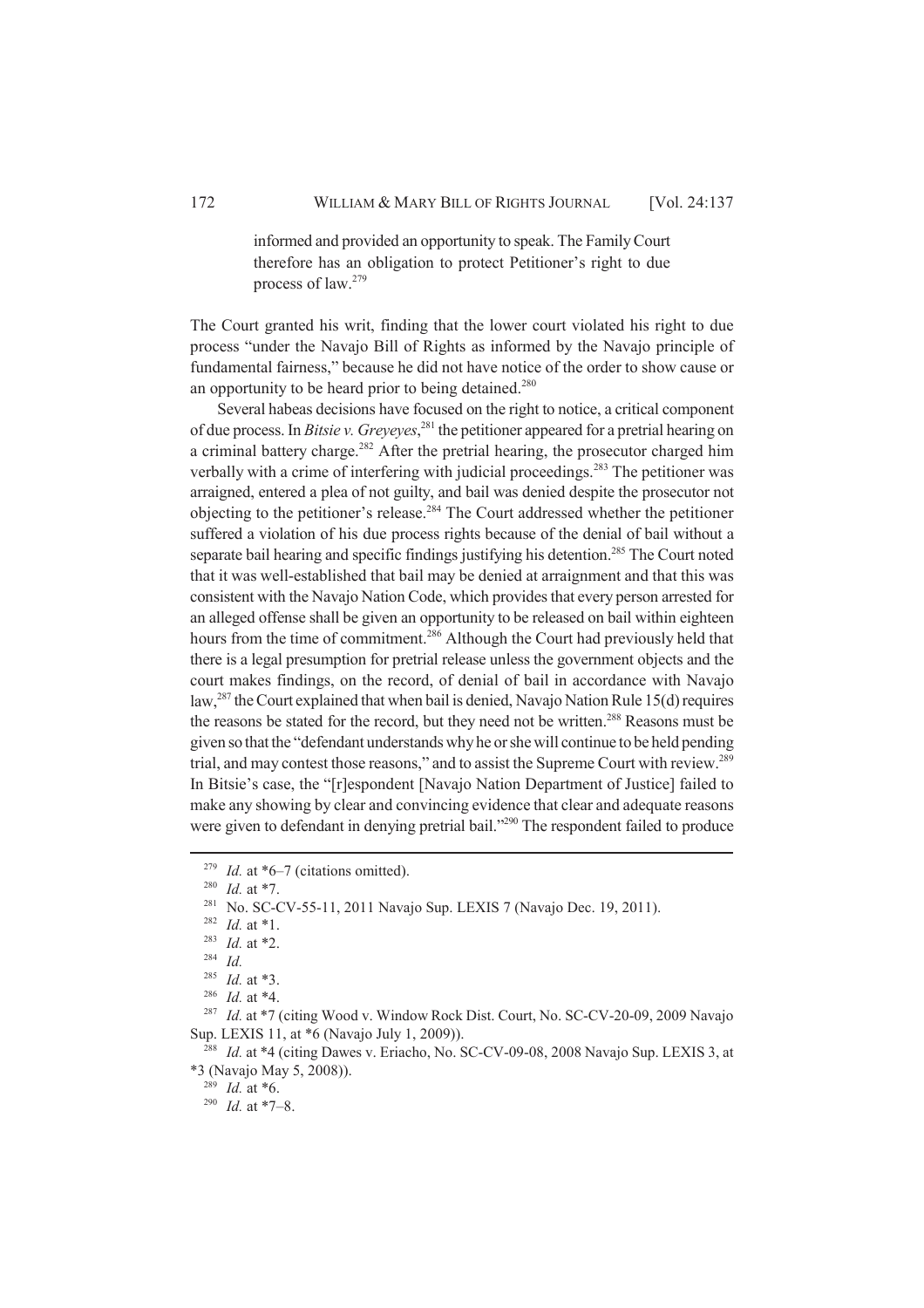either a digital recording of the hearing or a transcript, and, without such record, the Court could not determine whether the lower court adequately explained the reasons for denial of bail.<sup>291</sup> "An accused cannot be denied liberty for substantial periods of time without well-established due process protections being followed."<sup>292</sup> Bitsie had no notice of why he was detained or an opportunity to respond; thus, his right to due process was violated.

The failure to make written findings of fact when bail was denied was challenged again as a violation of due process in *Apachito v. Navajo Nation*. <sup>293</sup> The Court noted that the Navajo Rules of Criminal Procedure required the court to state their reasons on the record, not in writing.<sup>294</sup> Recognizing the importance of due process and the right to notice, yet attempting to balance this with the demands on the court system, the Court noted that requiring findings on the record was a recent change included in a revision of the Rules prompted by

> informalities violative of defendants' rights to due process of law . . . . The rule requiring findings on the record was motivated by such concerns. Practical and sound policy reasons also support our view. Every year more than 30,000 criminal cases are filed in the trial courts throughout the Navajo Nation. It would be impractical to require that in every instance where a bail denial is considered, a trial court must state the reasons for bail denial on the record and then undertake the tedious task of rushing to reduce the same to writing.<sup>295</sup>

In *Dawes v. Eriacho*,<sup>296</sup> the Court clarified the importance of stating clear reasons for denial of bail on the record in providing notice to defendants:

> [W]ritten reasons are not required, as long as the district court judge clearly and adequately explains his or her reasons for denying release to the defendant, and such reasons are available in the record of the case. The primary purpose of requiring reasons is so that the defendant understands why he or she will continue to be held pending trial, and may contest those reasons before the district court, and, if necessary, before this Court in a habeas corpus proceeding.<sup>297</sup>

<sup>291</sup> *Id.* at \*8–9.

<sup>292</sup> *Id.* at \*9.

<sup>293</sup> No. SC-CV-34-02, 2003 Navajo Sup. LEXIS 15 (Navajo Aug. 13, 2003).

<sup>294</sup> *Id.* at \*6–7.

<sup>295</sup> *Id.* at \*5–6.

<sup>296</sup> No. SC-CV-09-08, 2008 Navajo Sup. LEXIS 3 (Navajo May 5, 2008).

<sup>297</sup> *Id.* at \*7.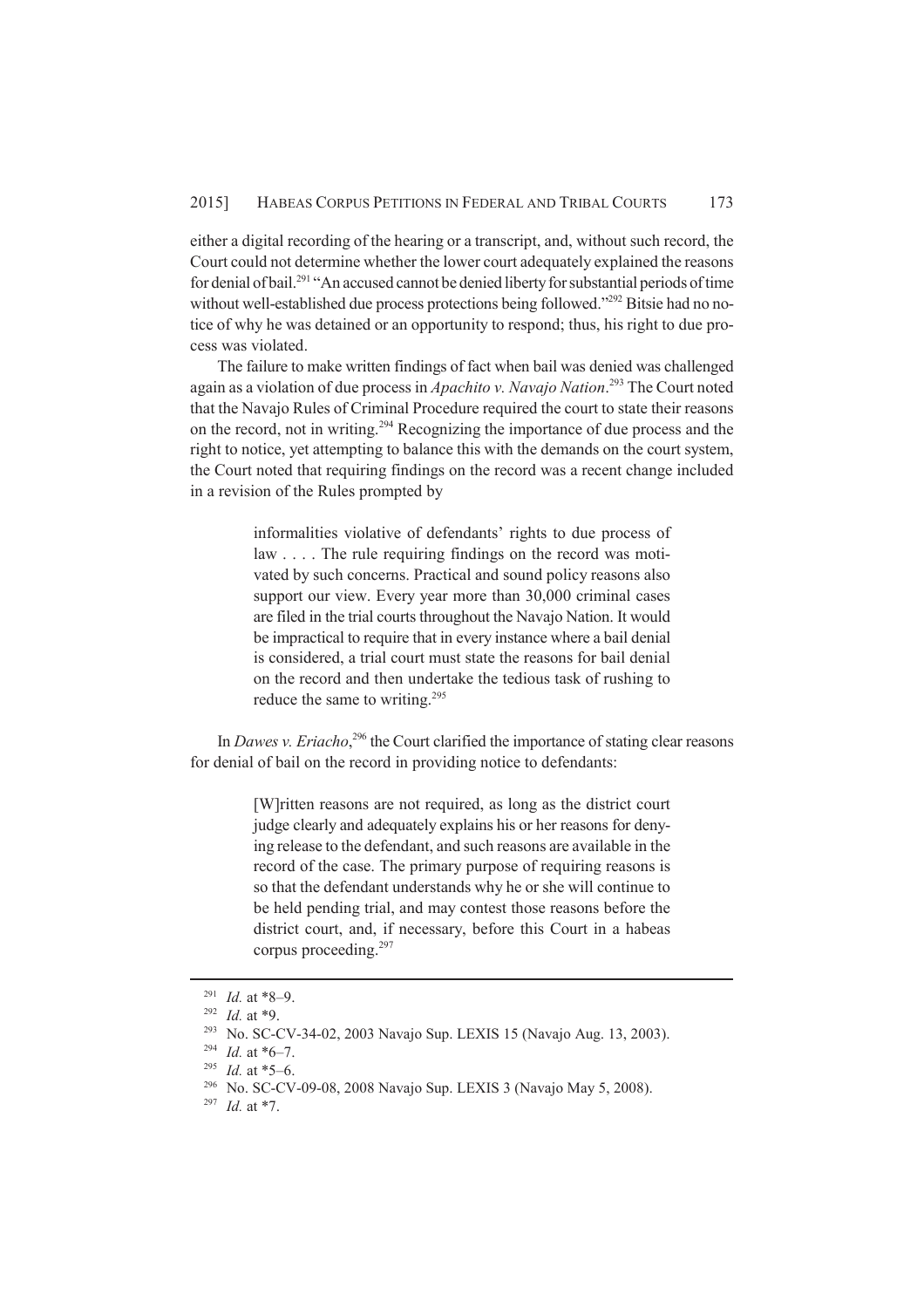Although the Court denied Dawes's writ on the grounds that written findings were not necessary, the Court, employing individualized justice, granted the writ on the grounds that her later request for release on bail was not ruled upon by the lower court.<sup>298</sup> Dawes remained in jail for two weeks without a ruling on her request, "without knowledge of why she remained there, and [with] no opportunity to contest the district court's reasons."<sup>299</sup> The Court held that the lower court's failure to respond was a denial of her request without any reasons, written or verbal, in contradiction to Navajo law.<sup>300</sup>

The Court returned to the Navajo principles that limit incarceration and require due process prior to imposing a sentence in *Baker v. Greyeyes*. <sup>301</sup> Baker alleged his detention was illegal because his sentences were supposed to run concurrently, not consecutively.<sup>302</sup> He argued that the sentencing court had not stated, in its written order, whether the sentences were to run consecutively or concurrently, and the lower court had failed to justify its incarceration of the defendant as required by Navajo statutory law.<sup>303</sup> The Court noted the Navajo Nation Criminal Code, which requires that "[a]ll jail sentences must be supported by a written statement, by the Court, of reasons for imposition of a jail sentence."<sup>304</sup> The Code also gives the courts discretion to impose concurrent or consecutive sentences.<sup>305</sup> but due process requires a defendant to have notice of possible sentencing options, such as a consecutive sentence, prior to entering a plea.<sup>306</sup> The Court granted his writ because he did not have notice of the possibility of a consecutive sentence.<sup>307</sup>

Ruling that sentences are presumed to run concurrently, the Court, again using habeas as a judicial tool to improve the system, provided this instruction to the respondent, the Navajo Nation Department of Corrections:

> Diné principles of hozhóogo and k'é additionally underscore the necessity that sentences in criminal cases should reveal with fair certainty the intent of the court to ensure that those charged with executing an order of incarceration are not unduly confused. The duty of a court to be clear pursuant to these principles are expressed in the traditional law that those in authority must respectfully regulate with clarity, T'áadoo alk'ehólóní K'é bee

<sup>&</sup>lt;sup>298</sup> *Id.* at \*9–10.

<sup>299</sup> *Id.* at \*10.

<sup>300</sup> *Id.*

<sup>301</sup> No. SC-CV-34-12, 2012 Navajo Sup. LEXIS 5 (Navajo Aug. 24, 2012).

<sup>302</sup> *Id.* at \*3.

<sup>303</sup> *Id.* at \*3–4.

<sup>304</sup> *Id.* at \*7 (citing 17 N.N.C. § 220(A)).

<sup>305</sup> *Id.* at \*9 (citing 17 N.N.C. § 225).

<sup>306</sup> *Id.* at \*9 (citing Navajo v. Morgan, No. SC-CR-02-05, 2005 Navajo Sup. LEXIS 11 (Navajo Nov. 8, 2005)).

 $307$  *Id.* at \*15–16.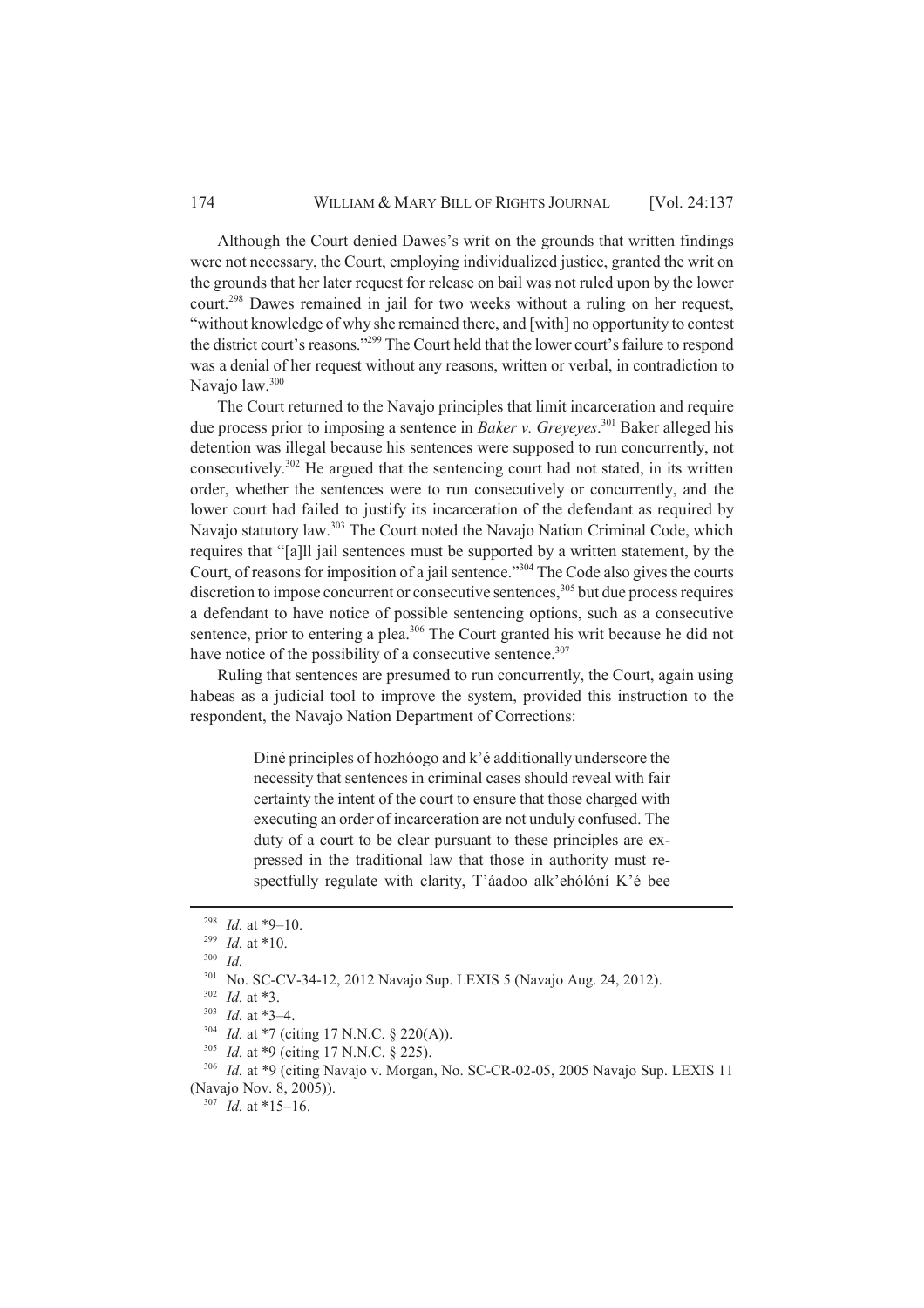#### 2015] HABEAS CORPUS PETITIONS IN FEDERAL AND TRIBAL COURTS 175

ííshjánígo. Respondent shall take heed of the presumption for concurrent sentencing that has been hereby adopted, and note its responsibility to see that defendants in similar situations are timely released and not unlawfully detained.<sup>308</sup>

## *G. Mr. Haungooah's Quest for Individualized Justice*

Returning to Mr. Haungooah's quest for individualized justice, Mr. Haungooah was sentenced to 365 days in jail and a \$500 fine.<sup>309</sup> The jail sentence was suspended and he was placed on probation for a year.<sup>310</sup> A probation violation was filed after three months, alleging that he had failed to be a law-abiding citizen, left the Navajo Nation without approval, and possessed or used intoxicating liquors or controlled substances without medical treatment.<sup>311</sup> He was not served with the petition or summons.<sup>312</sup> He was arrested on a bench warrant issued a day after the petition was issued, without having notice of the pending probation violation.<sup>313</sup> At the hearing without an attorney, he "admitted" the violations after a questionable process by the judge.<sup>314</sup> He informed the judge that he had left the area because he was homeless and told his probation officer of his homelessness.<sup>315</sup> The court imposed a 365-day sentence, and after several motions to the sentencing court, Mr. Haungooah filed a writ of habeas corpus with the Navajo Nation Supreme Court.<sup>316</sup>

The Court took up Mr. Haungooah's request and, after examining the Navajo Rules of Criminal Procedure, determined the summons must be served personally or by certified mail.<sup>317</sup> Under Navajo law, a bench warrant for arrest can only be issued if the petition for a violation of probation shows probable cause to believe the probationer will not appear.<sup>318</sup> The Court found there was no probable cause to issue the bench warrant.<sup>319</sup>

> Probable cause under Rule 53(b) requires, basically, a showing of futility in getting defendant to respond, meaning either that the defendant has disappeared with no way to contact him or her, or that defendant has shown by egregious past conduct that he

<sup>308</sup> *Id.* at \*15.

<sup>309</sup> Haungooah v. Greyeyes, No. SC-CV-06-13, 2013 Navajo Sup. LEXIS 2, at \*1 (Navajo June 4, 2013).

<sup>310</sup> *Id.*

<sup>311</sup> *Id.* at \*1–2.

<sup>312</sup> *Id.* at \*2.

<sup>313</sup> *Id.*

<sup>314</sup> *Id.* at \*4.

<sup>315</sup> *Id.* at \*3–4.

<sup>316</sup> *Id.* at \*4–6.

<sup>317</sup> *Id.* at \*7.

<sup>318</sup> *Id.* at \*7–8.

 $319$  *Id.* at \*9–10.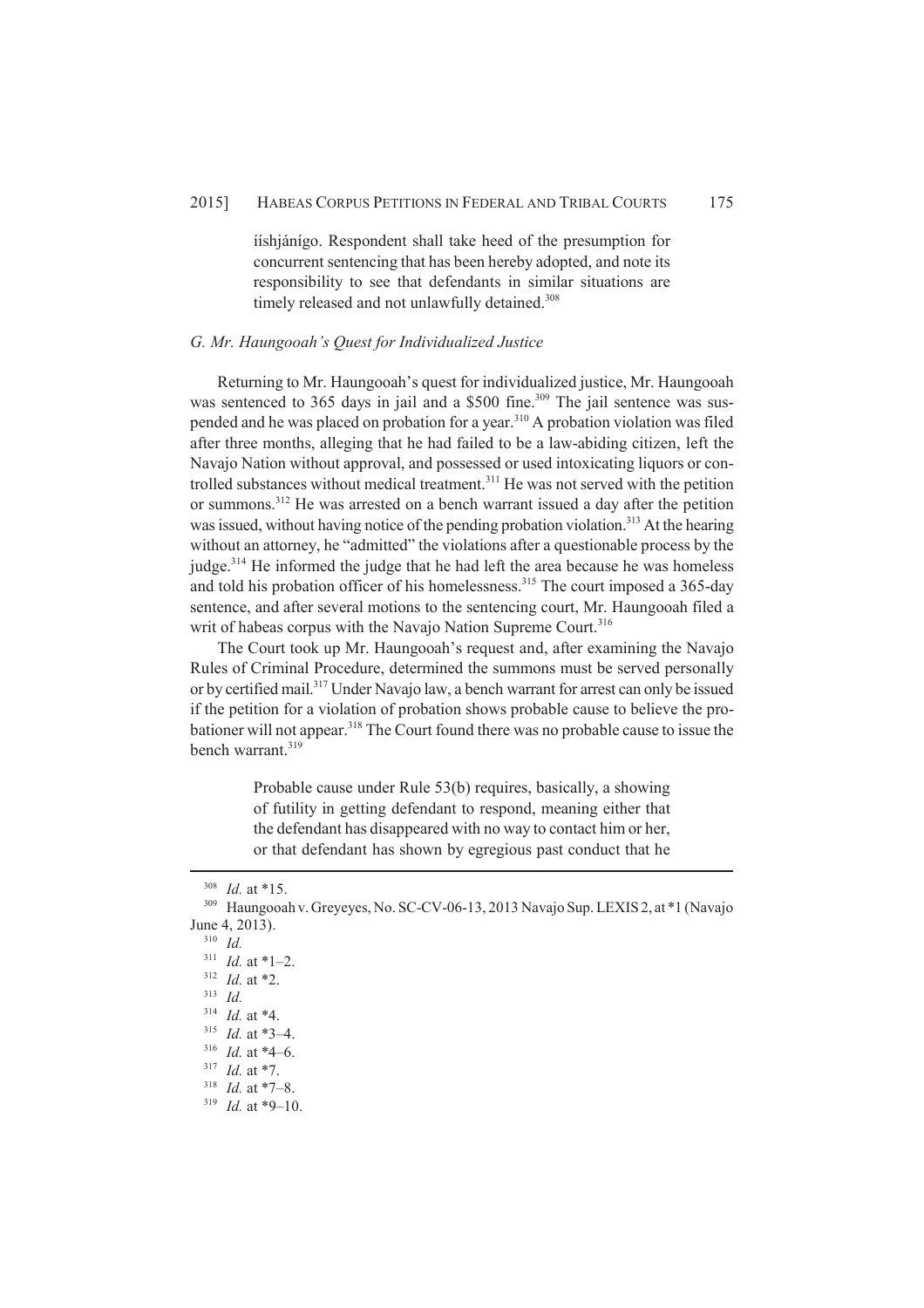or she will not appear in [the] future. Neither situation is present in this case  $320$ 

The Court also found petitioner had not been properly served with the petition and summons and, thus, did not have proper notice of the revocation proceedings.<sup>321</sup>

The Court also took issue with the lower court's notification and waiver of the defendant's rights at the initial appearance and issued instruction on the proper conduct of Navajo judges.<sup>322</sup> The judge was "mandated to address the probationer personally and determine that the probationer understands an enumerated list including the nature of the alleged probation violations, his fundamental rights, and the government's burden of proof."<sup>323</sup> At a probation hearing, the probationer's fundamental rights include his right to counsel at the revocation hearing, right to crossexamination, and right to present witnesses on his behalf.<sup>324</sup> The Court found the lower court failed to discuss any of his rights and that the petitioner did not voluntarily waive his right to an attorney.<sup>325</sup> A waiver of the fundamental right to an attorney is protected under the Navajo Nation Bill of Rights, and any waiver must be a "knowing, and intelligent act done with sufficient awareness of the relevant circumstances and likely consequences."<sup>326</sup> The Court instructed the lower court that the Navajo principle of "hazho'ógo" requires the Court to engage in a patient, respectful discussion advising a person of his rights before a waiver will be found effective.<sup>327</sup> The Court ruled that Mr. Haungooah's waiver was not knowing and intelligent because the lower court did not inform him of his rights enumerated under the Rules of Criminal Procedure, including the right to counsel.<sup>328</sup>

The Court granted the Petitioner's writ but did not stop with the violations noted above. The Court, using individualized justice, turned to Navajo Common Law and focused on the restorative aspect of Navajo law.<sup>329</sup> The Court noted that Mr. Haungooah was a homeless, non-member Indian whose family had moved away from the area.<sup>330</sup> It also took judicial notice that there were no alcohol abuse treatment centers in the area.<sup>331</sup> The Court reprimanded the failure of the tribal government in assisting Mr. Haungooah with finding solutions to his problems of homelessness and addiction.<sup>332</sup>

<sup>332</sup> *Id.* at \*10–12.

<sup>320</sup> *Id.* at \*9.

<sup>321</sup> *Id.* at \*12–13.

<sup>322</sup> *Id.* at \*15.

<sup>323</sup> *Id.* at \*13–14.

<sup>324</sup> *Id.* at \*14.

 $325$  *Id.* at \*14–15.

<sup>326</sup> *Id.* at \*15–16 (citing Eriacho v. Ramah Dist. Court, No. SC-CV-61-04, 2005 Navajo Sup. LEXIS 1 (Navajo Jan. 5, 2005)).

<sup>327</sup> *Id.* at \*16.

<sup>328</sup> *Id.* at \*16–17.

<sup>329</sup> *Id.* at \*10–13.

<sup>330</sup> *Id.* at \*10.

<sup>331</sup> *Id.*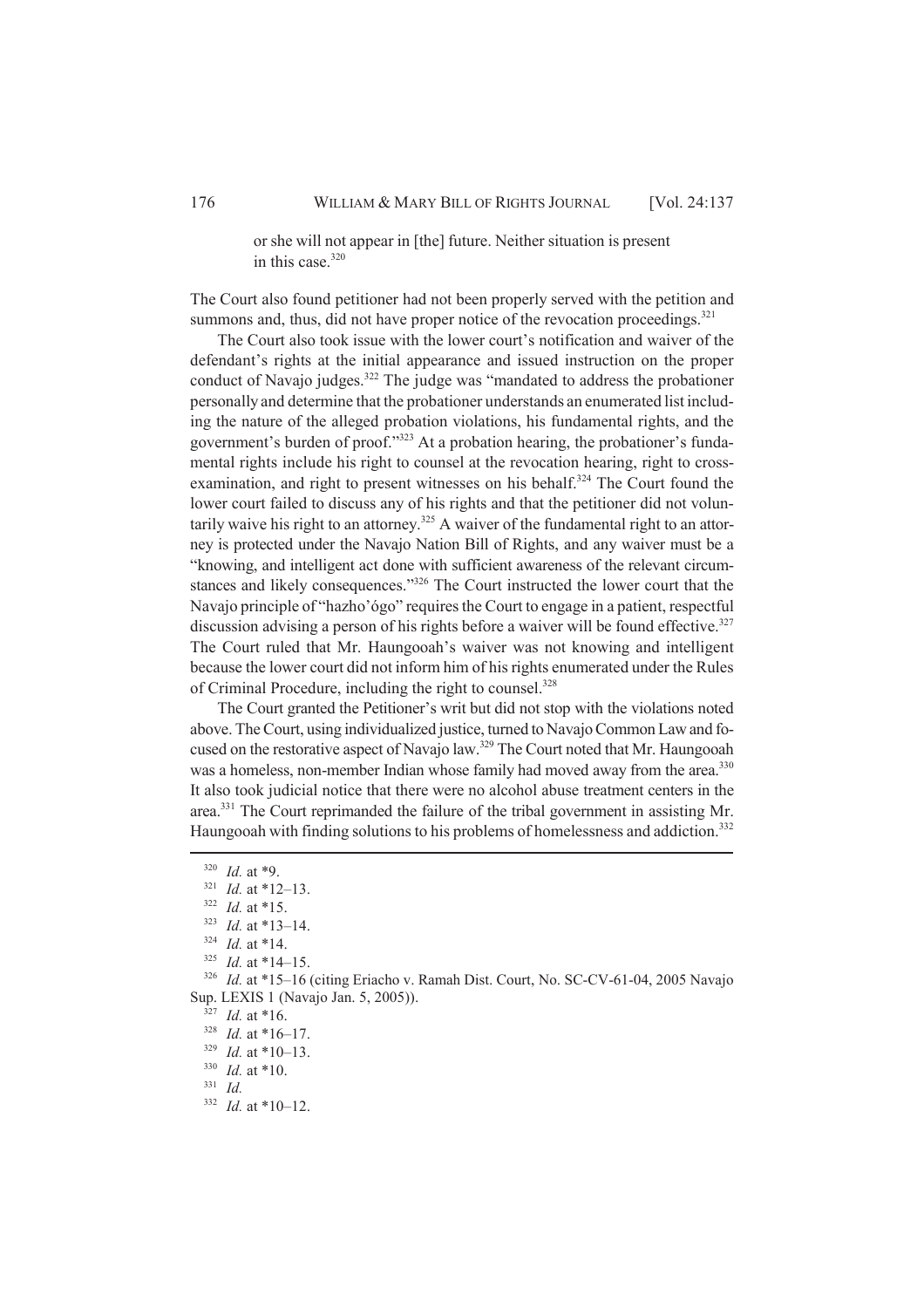## 2015] HABEAS CORPUS PETITIONS IN FEDERAL AND TRIBAL COURTS 177

Guided by *Diné bi beenahaz'áanii* which emphasized restorative justice, the prosecution and PPS here had the discretion and responsibility to find a solution for Petitioner other than seek reinstatement of his original jail sentence. *Diné bi beenahaz'áanii* imposes a duty on our government to provide avenues for restoration. Diné justice "throws no one away." *Diné bi beenahaz'áanii* gives our judicial system greater options and responsibilities than strictly applying punishments. In any system, one does not place unreasonable burdens on the defendant. In a restorative justice system, a close eye should be kept on the defendant with an obligation to help defendants obtain services, even beyond the locality if necessary. Such assistance gives a community hope by ensuring rehabilitative services so that offending members can be treated rather than merely punished or expelled. It is a fundamental right of our people to expect that their governmental agencies pursue restorative measures, especially where dire living circumstances are beyond a defendant's control, as in this case.<sup>333</sup>

## *H. Implications from the Navajo Nation Case Study*

The case study demonstrates that the most effective forum to hear habeas petitions filed by individuals detained by the Navajo tribal government is the Navajo Nation Supreme Court. The Navajo Nation Supreme Court uses tribal law, written and oral, to interpret Navajo statutory law, define Navajo civil rights, and improve the Navajo justice system. Although the system began as a BIA court system, statutory amendments have created a separate and independent judicial system focused on protecting the rights of parties and dispensing individualized justice. The improvements to the Navajo Nation's habeas process, illustrated by the case study, made the process more accessible to detainees and increased the protection of minors. The Court interprets and applies Navajo law in a manner that federal courts could not. A federal judge might be supplied with a Navajo code; however, a federal judge will not have the knowledge or understanding of Navajo Common Law to interpret it or its application to petitioners. Additionally, the Navajo Nation Supreme Court uses habeas corpus in a manner similar to federal courts, respecting exhaustion of tribal remedies and ensuring due process has been met, in addition to determining the legality of the petitioner's detention. Perhaps more important for each individual petitioner, the Navajo Nation Supreme Court employs a version of individualized justice which focuses on restorative justice, ensuring that no habeas petitioner will be thrown away.

<sup>333</sup> *Id.* at \*10–12 (emphasis added) (citations omitted).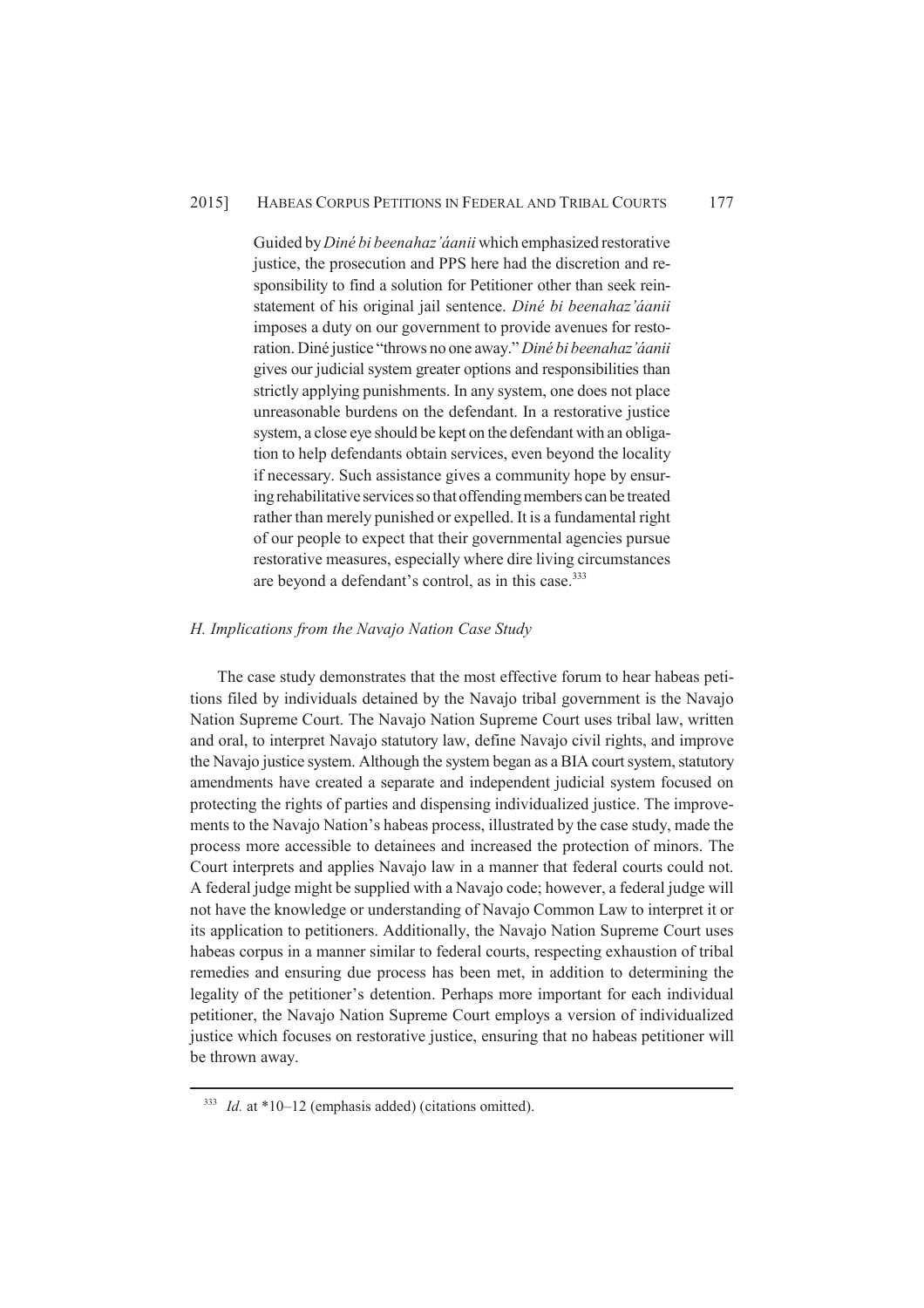#### **CONCLUSION**

Tribal courts are the most effective forums to remedy civil rights violations, and ICRA needs to be amended to allow Indian Nations to opt out of federal habeas corpus review. ICRA's new amendment, affording a stay of detention for non-Indian petitioners seeks to placate tribal court critics. The criticism, however, is not backed by research. When Congress originally enacted ICRA, it recognized that tribal courts are the proper forum for ICRA challenges, authorizing the writ of habeas corpus as the only federal remedy. Federal courts have exercised that supervisory authority for over forty-five years.<sup>334</sup> In exercising such authority, federal courts have consistently supported tribal sovereignty by requiring exhaustion of tribal remedies. But as the survey demonstrates, the federal habeas corpus remedy, in addition to being a violation of tribal government sovereignty, is unnecessary. In the survey of the cases where tribal remedies were exhausted, only four resulted in the granting of writs, one of which has been discredited due to an incorrect interpretation of ICRA. Moreover, the other three writs that were granted were based on jurisdictional issues, not civil rights violations, because the defendants, with their cloaks of citizenship wrapped around them, were not subject to the jurisdiction of the Indian Nations.

The Navajo Nation case study demonstrates that tribal courts are appropriate forums. The use of tribal law based on tribal values results in individualized justice, not simply individualized justice through the use of discretionary sentencing or mitigating a defendant's culpability, but individualized justice through the interpretation and protection of civil rights as defined by Navajo Common Law—something federal courts cannot provide. Through the application of Navajo Common Law, alleged violations are not only corrected, but the interpretation and application of tribal law results in the use of habeas as a judicial tool to check the power of the executive branch and lower courts. The Navajo Nation Supreme Court, using Navajo Common Law, provides instruction on how to reform or change its justice system to prevent any further civil rights violations. Perhaps more importantly to the individual, such as Mr. Haungooah, the use of tribal law results in a form of individualized justice where no one is thrown away.

One may question, if individualized justice is premised on the application of tribal law based on cultural values, how a non-Indian, who may not have an in-depth understanding of these values, will perceive that justice? And isn't the application of individualized justice based on tribal law an argument that non-Indians should have a federal habeas corpus remedy and be allowed a stay of detention while the petition is pending because they have no understanding of the law? The debate regarding the cloak of citizenship provided to non-Indians in Indian country, and the lack of that cloak for enemy combatants detained by the U.S. governments will continue; however, this is a debate of colonialism. Prior to colonization, most Indian Nations

<sup>334</sup> *See* Indian Civil Rights Act, 25 U.S.C. §§ 1301–1303 (1968).